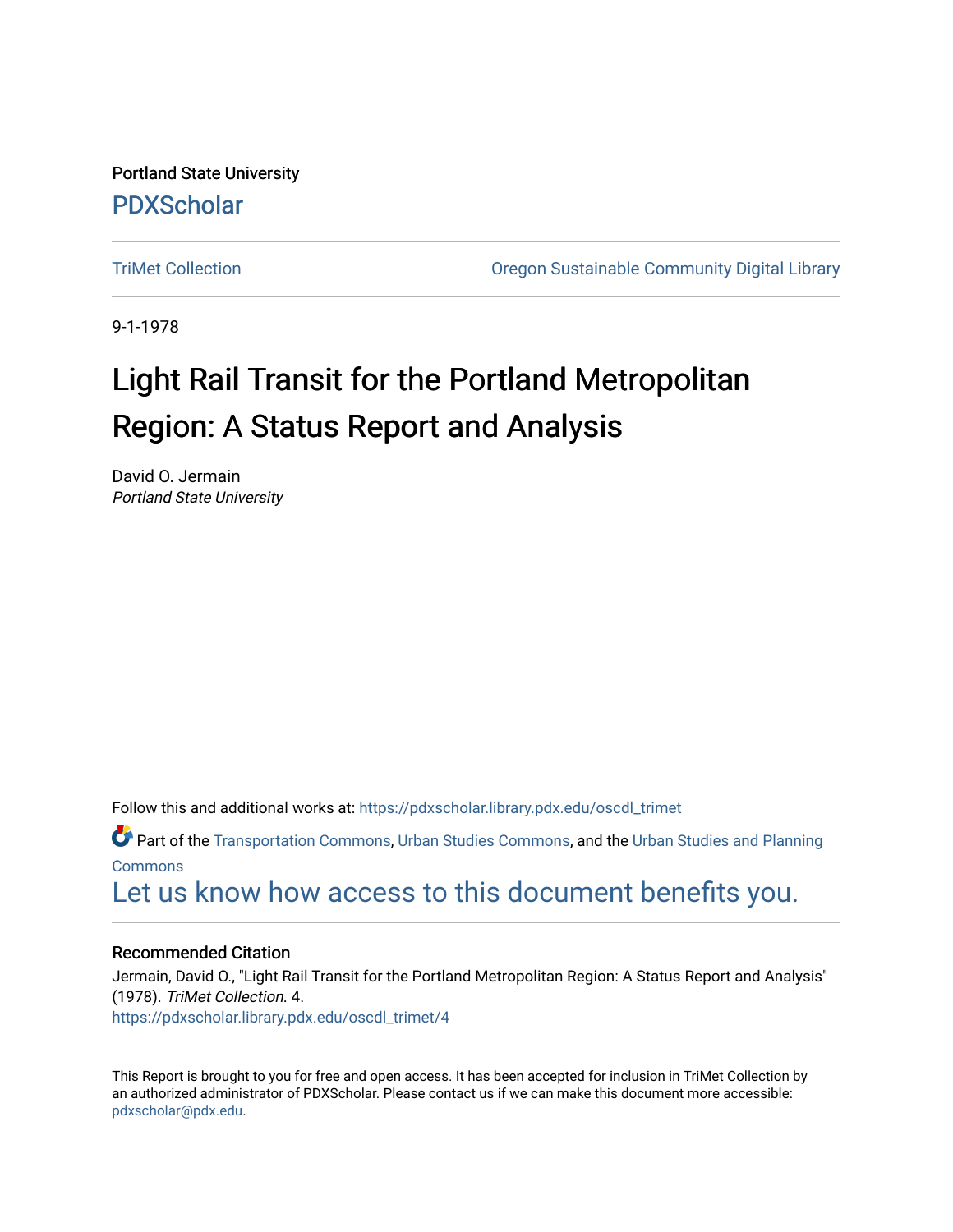**RECEIVED** 

# JUN 2 3 1982

# **TRl -. MET LIBRARY**

# LIGHT RAIL TRANSIT FOR THE PORTLAND METROPOLITAN REGION:

A STATUS REPORT AND ANALYSIS

by

David 0. Jermain Institute for Policy Studies Portland State University

#### for

School of Urban Affairs Portland State University Department of Transportation Urban Mass Transportation Administration University Research and Training Grant September 1978

HE 3699 .P8 J475 1978

ነው።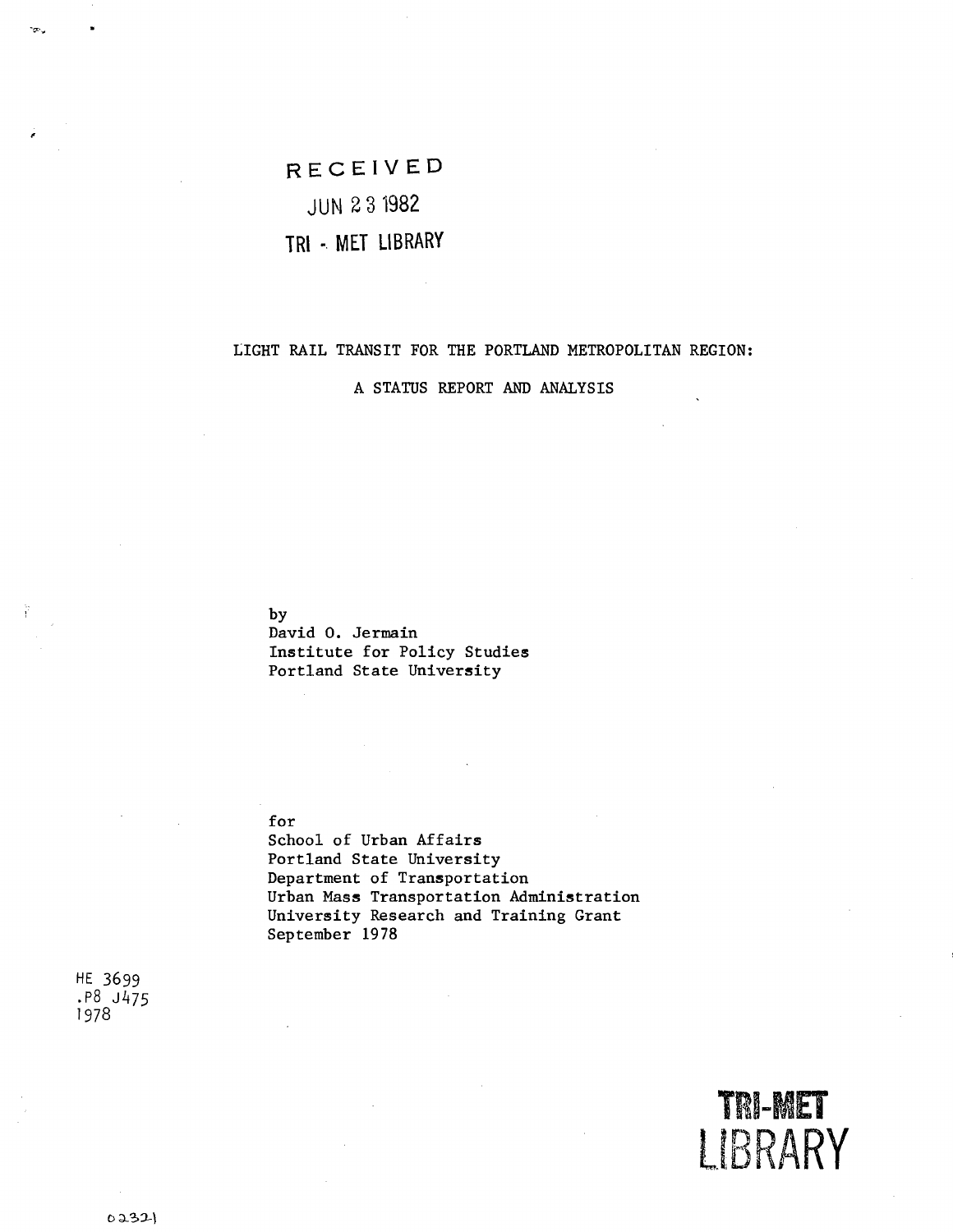#### ACKNOWLEDGEMENTS

This paper is part of an Urban Mass Transportation Administration grant to the School of Urban Affairs of Portland State University.

Several excellent staff members of jurisdictions involved in light rail is5ues in the Portland Metropolitan Area helped the author gather information and obtain understandings of various jurisdictional perspective5 in a short time. Their cordial and willing help and their allocation of considerable time to me out of their very busy schedules is greatly appreciated. These individuals are:

- 1. Mr. G.B. Arrington, Tri-Met
- 2. Mr. Paul Bay, Tri-Met

•

3. Mr. Robert Bothman, State of Oregon

- 4. Ms. Liz Boyle, City of Gresham
- 5. Mr. Keith Lawton, Columbia Region Association of Governments
- 6. Mr. John Lichtenheld, Cities of Gresham, Troutdale, Fairview,' and Wood Village
- 7. Mr. Donald MacDonald, Tri-Met
- 8. Mr. William Ockert, CRAG
- 9. Ms. Bebe Rucker, Multnomah County
- 10. Mr. Don Wilson, City of Gresham
- 11. Mr. Doug Wright, City of Portland



Discussions with Dr. William A. Rabiega of the School of Urban Affairs were very helpful in gaining perspective on theoretical issues.

A very special acknowledgement of the editorial help of Dr. Nohad A. Toulan, Dean, School of Urban Affairs is in order. Also, Richard E. Feeney, Director, Institute for Policy Studies, helped in editing.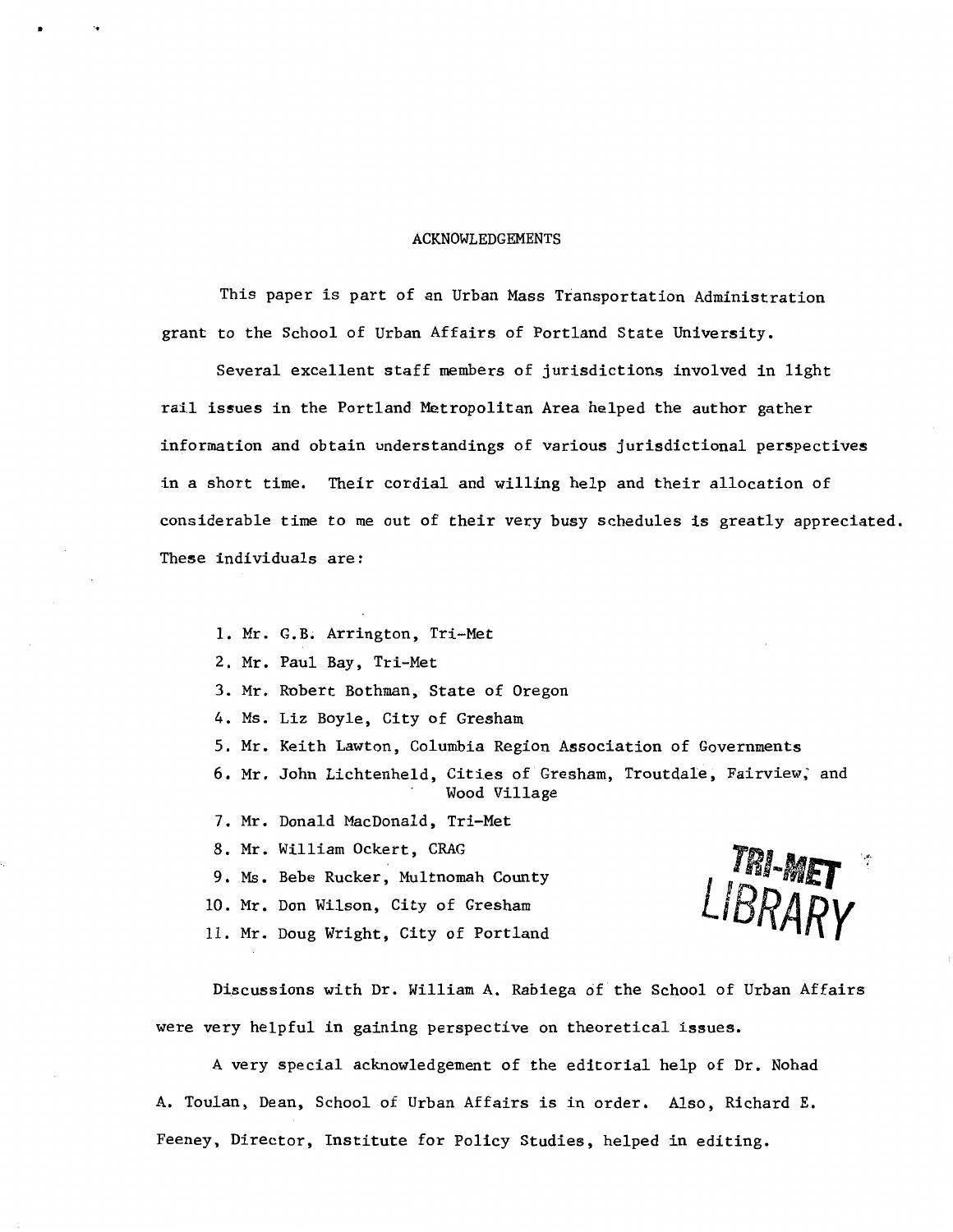#### INTRODUCTION

# A. What Is Light Rail Transit (LRT)?

In the Portland Metropolitan Area the regional mass transit service agency, the Tri-County Metropolitan Transportation District of Oregon (Tri-Met), defines Light Rail Transit in the following way:

Light Rail Transit (LRT) is a form of electric rail transit that evolved from the streetcar. It uses relatively large vehicles, powered by an overhead wire, that can operate singlely or in short trains of two or more cars. While Heavy Rail Transit, such as BART or the subway systems of East Coast cities, has power collection and train characteristics that require a fully grade-separated trackway, LRT systems do not need to be grade separated. Consequently, they can operate on city streets, transit malls and street medians as well as grade-separated right-of-ways. As a result of this versatility, LRT systems can be built for far less cost than other forms of rail rapid transit, an important consideration in places such as Portland where very high passenger capacity (over 20,000 passengers an hour) is not required.

The development of LRT first occured in Europe where numerous cities began to improve their street car systems in the 1960's. In the past few years, the concept has attracted interest in North America where all of the remaining streetcar systems are upgraded and new LRT systems are being built in Edmonton, Calgary, Toronto, and Buffalo. A number of other cities are planning for LRT. Worldwide, LRT is operated in over 300 cities.

Contrasting heavy rail and light rail may help make the picture clearer. Light rail can operate "at grade" (on the streets) or "grade separated" (having its own separate right-of-way). Heavy rail must always be grade separated.

Light rail is basically a modernized trolley car. The LRT

1 Tri-County Metropolitan Transportation District of Oregon, Light Rail Transit Engineering Descriptions and Operational Features,(December, 1977), p. 1.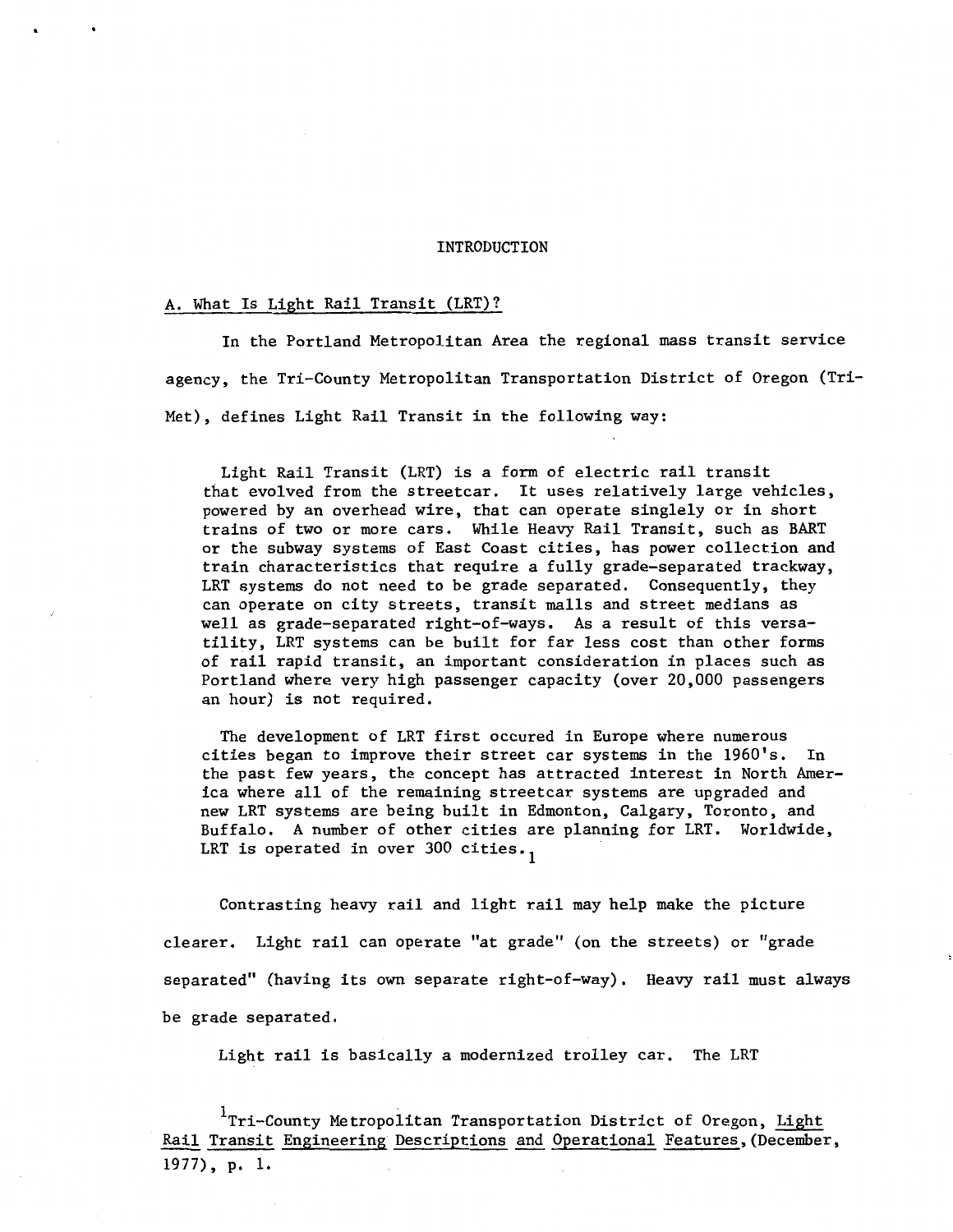car can be operated manually in mixed traffic, i.e., on the surface in a right-of-way shared with auto and bus. It may be operated as an individual car or linked with other cars to form a train; thus giving great flexibility in terms of ridership capacity.

The capacity requirements to make LRT a going concern are much lower than for heavy rail. Several local transportation planners said that a corridor carrying 100,000 trips per day would support LRT. Also, it is characteristic of LRT to be linked with a bus feeder system to reinforce ridership.

Heavy rail involves trains of cars pulled by a power source--a locomotive. It is not economical to operate a railroad with a single car pulled by a locomotive; i.e., there are minimum thresholds of necessary ridership in order to support the operation of a railroad. The standard citation of necessary passengers is around 20,000 per hour..

Finally, there are considerable cost differences in constructing the two modes. The most often cited example of the going rate for heavy rail is BART in San Francisco. Its current construction cost figure approximates \$1.6 billion. By contrast the Tri-Met estimate for constructing a three corridor LRT system for Portland is around \$289.7 million (in 1976 dollars).

In Portland, light rail would be a surface transit operation with a fully grade-separated section along parts of the Banfield corridor<sup>\*</sup> (and probably grade-separated in other corridors along freeways) breaking into a mixed traffic pattern as it approaches the end of the line. Also, the mode would operate on the surface along city streets as it makes its way through the downtown.

This is the corridor receiving greatest attention now. It would, if built, be the first of a three-corridor system. It is, naturally, convenient to refer to it to give substance to the examples in this paper.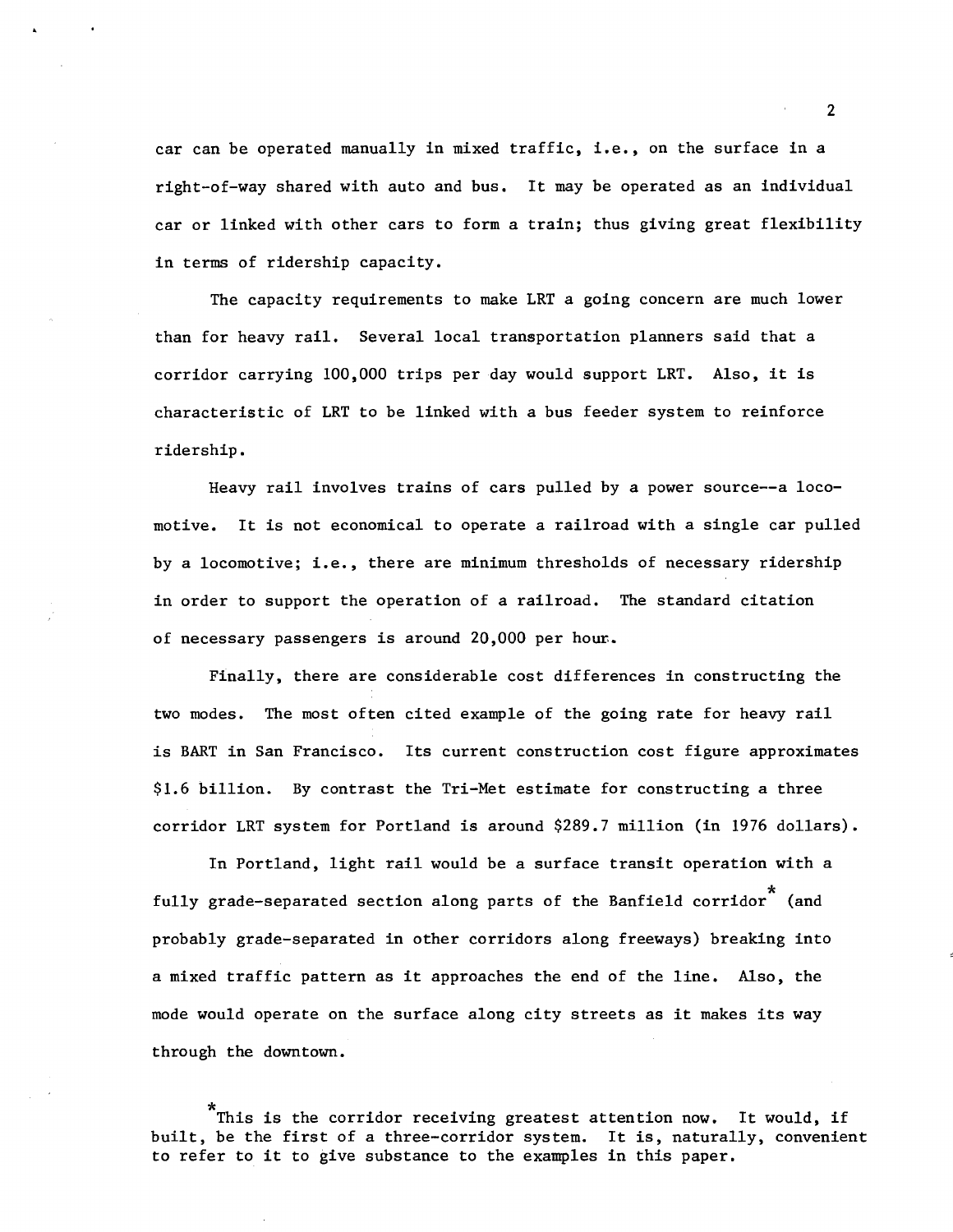# B. The Status of Light Rail

Light rail is being given very serious consideration in the Portland Metropolitan Area. In the fall of 1978 several government jurisdictions (see a listing in Appendix I) will make decisions on an alternative for improving one major corridor in the region. Tri-Met staff has formally recommended that the best alternative is LRT. While this current activity pertains to a single corridor decision the fact is that a three corridor LRT system has been proposed. The case may be fairly made that present attention on one corridor provides an opportunity to profile some issues which will certainly apply to other corridors if the proposal is carried forward.

Thus, one purpose of this paper is to provide a status report on the region's interest in Light Rail Transit. One element of such a report is some historical perspective on the emergence of LRT as a serious transit option for this region. A second element to review is the political side of the current intense interest in LRT. This involves reviewing what the jurisdictions making the decisions about Portland's transit future see as the benefits of this particular alternative. Such a review must inevitably look at the individual corridor decision that is the present focus of attention. However, since LRT has been proposed as a region-wide mode, what is critical in review of a single corridor is what it teaches about perspectives which other jurisdictions in other corridors may adopt. Moreover, it provides a "case study" which, upon careful review, summarizes issues the region as a whole must confront.

#### C. Analytical Review

The above report confines itself to articulation of perspectives as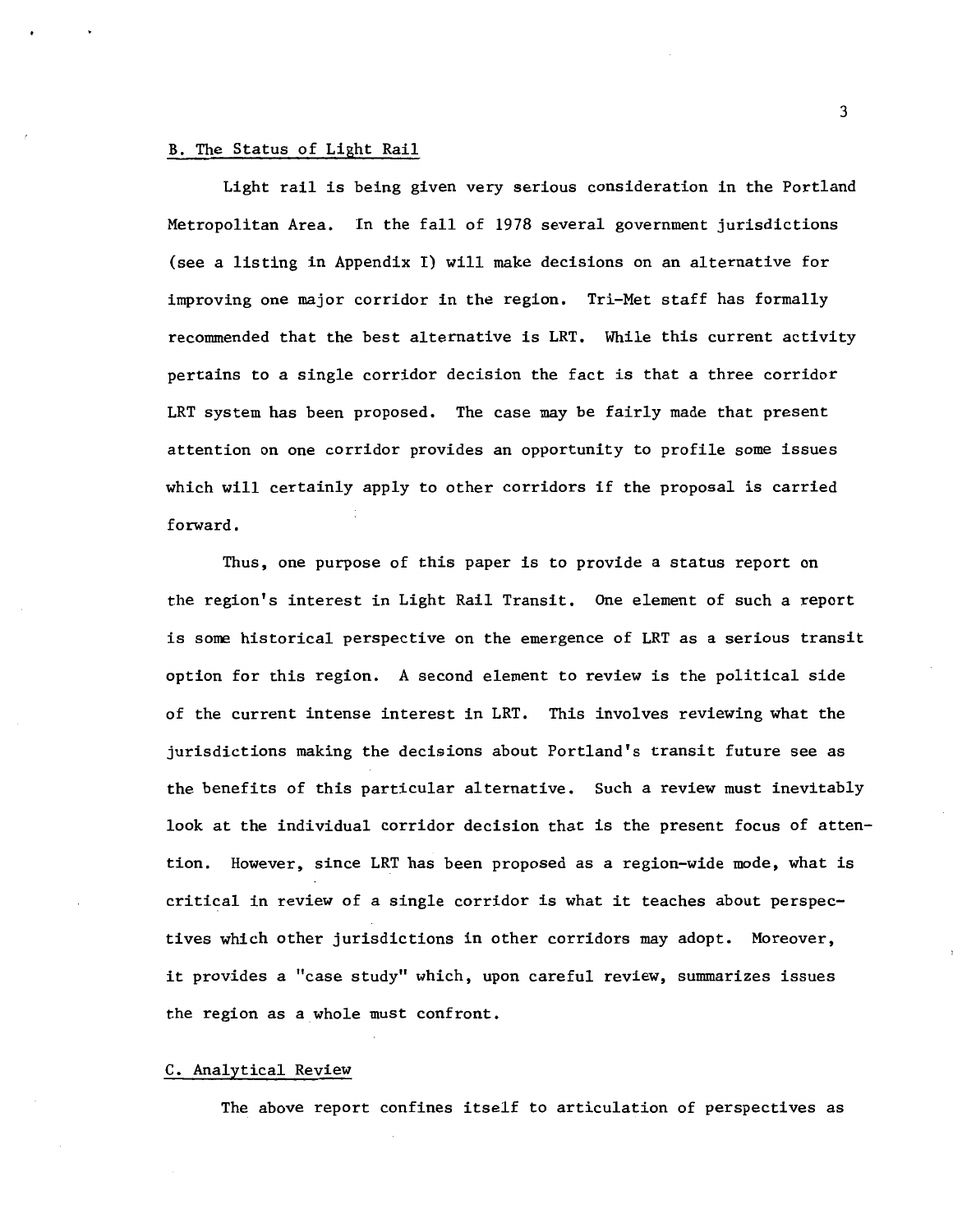learned from reading a brief history and interviewing key staff from the jurisdictions involved. This in itself is no contribution to furthering understanding about what light rail means for this region. Therefore, a final purpose of this paper is to contribute to an analytical review of research efforts which have culminated in the attention given to LRT. The intent is to use this review as a basis for stimulating further dialogue on LRT as an option for the region.

The elements of the status report provide .the foundation for developing a set of review questions. These review questions attempt to analyze some of the dimensions of light rail for this region which remain unclear or suggest problem areas which might benefit from further investigation. The intent of the questioning is to provide a focus for dialogue to contribute to increased understanding of the nature of urban mass transit and its place in regional transportation policy.

#### D. Format

These purposes suggest a natural division of the paper into three parts. The first part shall provide historical foundation from which analysis can be launched. The second part shall attend to jurisdictional perspectives on light rail; providing a foundation for understanding how light rail is being viewed among decision-making bodies. These two parts combine to form a foundation for the analytical section that is the third part of the paper. A brief conclusion will close the paper.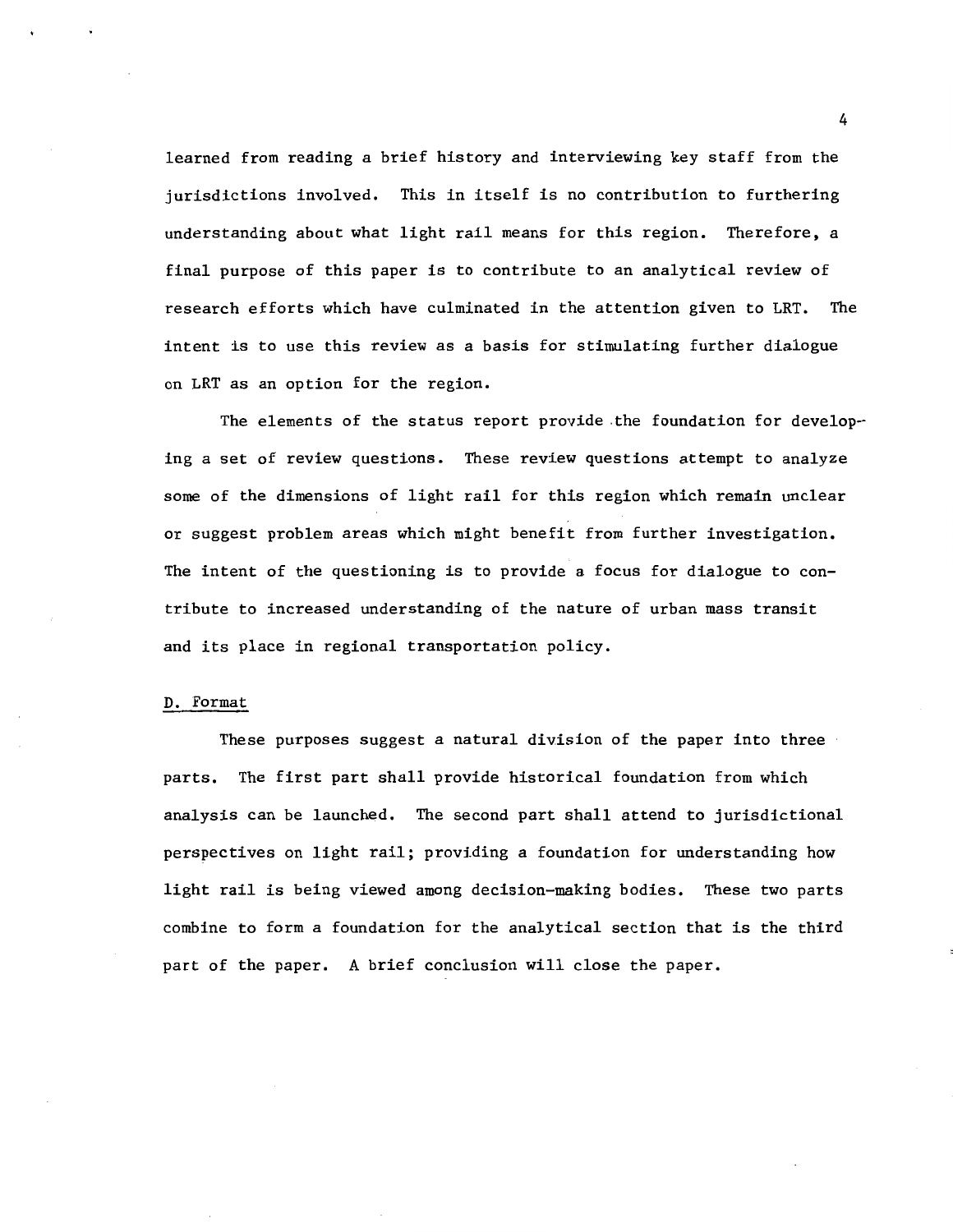#### PART I

#### LIGHT RAIL TRANSIT FOR THE PORTLAND METROPOLITAN REGION

# A. Historical Perspective

Perhaps a reasonable starting point is the 1956 Federal-Aid Highway Act. The significance of the act is that it initiated the Interstate Highway System. In 1959 a major Portland Metropolitan Area study produced a transportation plan for the region for the year 1990. It was basically a freeway system plan. No mass transit options were included.

The 1960s provided several pieces of Federal legislation which would prove significant for events in the 1970s. These 1960 milestones included the formation of UMTA (1964), the National Environmental Policy Act (1969), A-95 review clearinghouses and hence the formation of a regional unit for this purpose (the Columbia Region Association of Governments, CRAG), and finally 1969 saw the release of the transportation plan for the region begun in the 1950s; an ambitious 54 new freeway and arterial streets program with its non-attention to mass transit.

Trends of the 1960s started to interfere with the ambitious freeway plans for Portland. The Federal Clean Air Act of 1970 was a major constraining factor to such plans. Still, 1971 saw CRAG adopt the regional plan with its highway orientation. A major collision was shaping, though, as in 1972 the Oregon Clean Air Act passed followed by amendments in 1973 which included the Portland Transportation Control Strategy; being a motor vehicle inspection and maintenance plan with traffic flow management,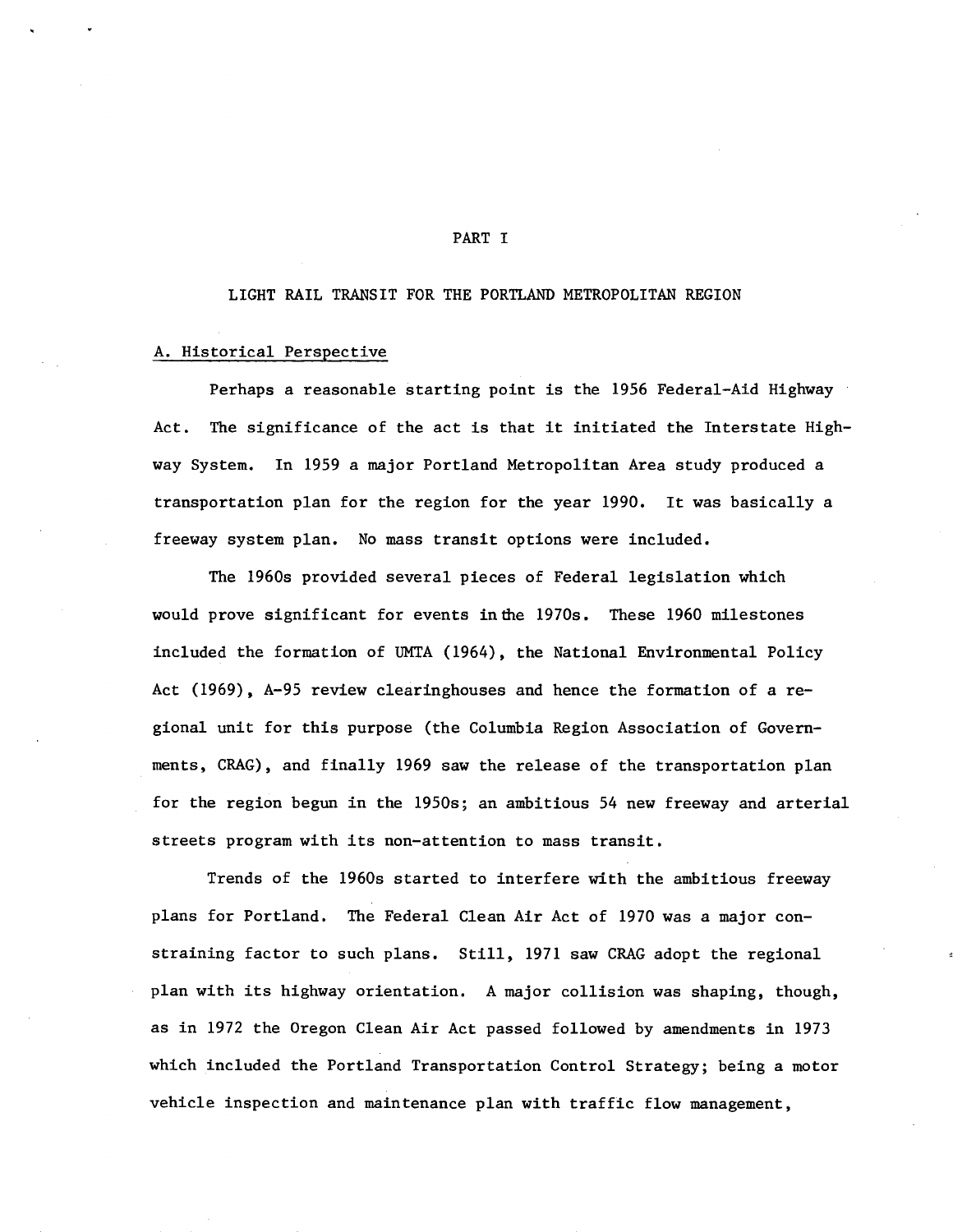parking space control, and a public transportation emphasis.

Clearly one central dynamic in the changing orientation toward favoring urban mass transit was a strong environmental movement which was responsible for the several pieces of legislation listed above.

One other central dynamic which boosted attention on urban mass transit was an energy crisis which hit the 1970s. There can be little dispute that the single most significant event which modified public consciousness about energy was the 1973 oil embargo. Long gasoline lines, the instability created by uncertainties over reliability of supply, cost of supply, and future reliability certainly stimulated thinking about what the future of urban mass transportation would be. The belief in the indefinite extension and unimpinged use of the automobile was confronted by the long-range reality that petroleum was a finite resource whose price would rise as its supply diminished. While it may be difficult to document the direct effect upon individual thinking, the consequence of the emergent energy crisis has certainly been to reinforce the trend toward giving serious attention to mass transit alternatives for urban areas.

These dynamics saw their political and bureaucratic expression in events concerning transit in the Portland Metropolitan Area. In 1973, several things occurred which reinforced the changing trend of the 1960s: (1) a Governor's task force on transportation involving most of the local government jurisdictions and the state reviewed the organization of CRAG and transportation alternatives to the proposed Mt. Hood Freeway, (2) the Federal-Aid Highway Act of 1973 provided for transfer of interstate highway funds to urban mass transit systems, (3) the 1990 transportation as a result, was reviewed and subsequent additional study of busway options were incorporated, and (4) a Public Utilities Commission report on LRT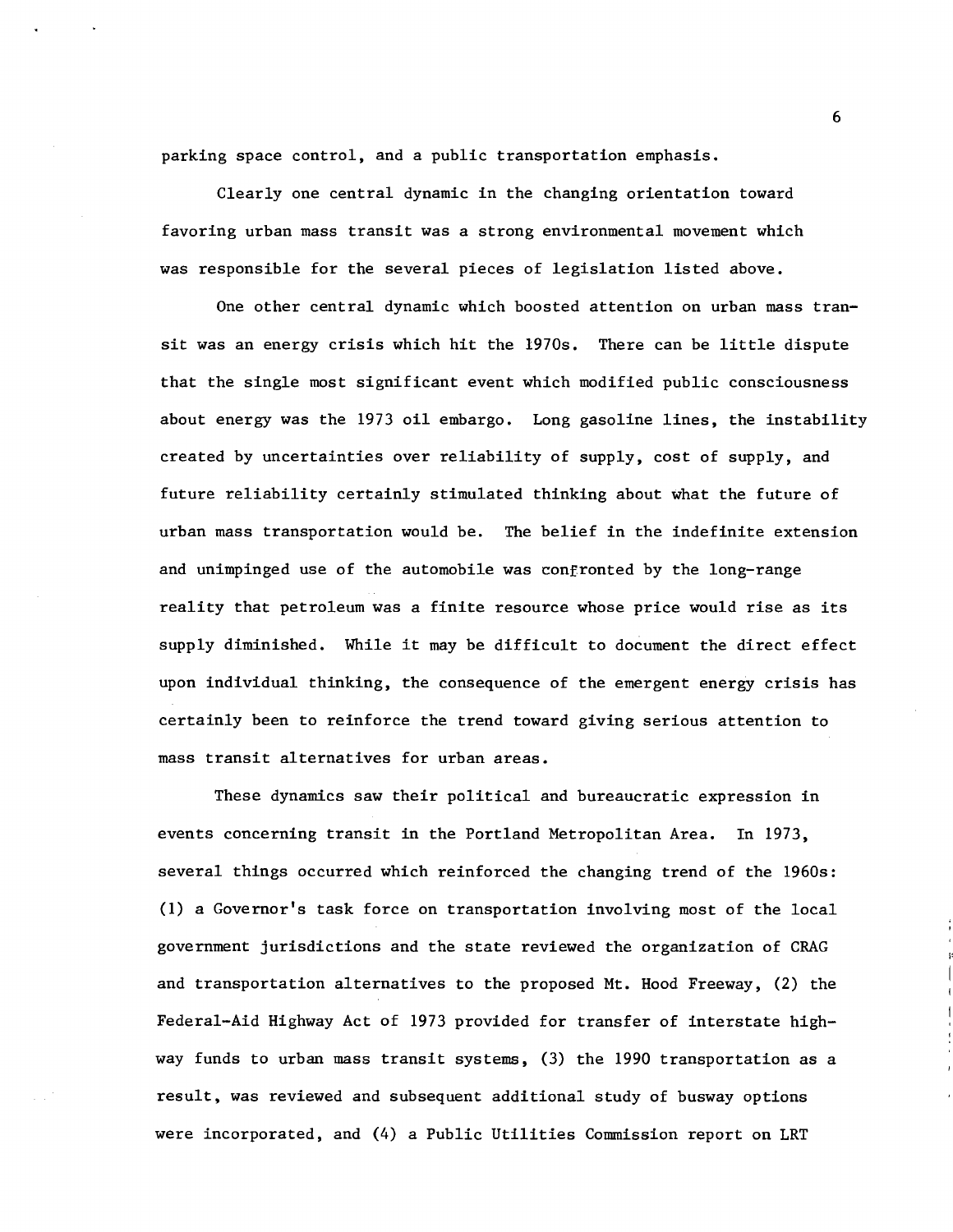potential for three established corridors in the region was published.

The emerging change of emphasis crystallized in late 1973 and early 1974 around decisions concerning the proposed Mt. Hood Freeway. February 1974 saw a U.S. District Court ruling that the Mt. Hood Freeway was not selected in accordance with Federal requirements. This action stimulated efforts culminating in Oregon's Governor formally requesting withdraw! of the Mt. Hood Freeway from the interstate highway system in 1975.

Further activity in 1975 focused efforts toward considering freeway alternatives. The final report of the Governor's Task Force took a system view of the region suggesting LRT, busway, and combinations of both as corridor alternatives. This work, extended by CRAG, became the regional Interim Transportation Plan. When the ITP was formally approved the previous freeway oriented plan was dropped.

With all of this completed, efforts were begun to develop transit alternatives including several studies to review the status of major corridors, and to focus on a specific corrodor in need of attention--the Banfield.

From 1975 through 1977 activity solidifed the region's commitment to transit alternatives: more funds were opened for transit by the Federal-Aid Highway Act of 1976, the Mt. Hood Freeway was officially withdrawn from the interstate system by the United States Department of Transportation (May 1976), local action established Banfield as the priority corridor and the U.S. DOT approved transfer of funds for preliminary engineering to begin on this corridor.

Since 1977 there has been substantial research into the transit alternatives first stimulated by the Governor's Task Force. Most of this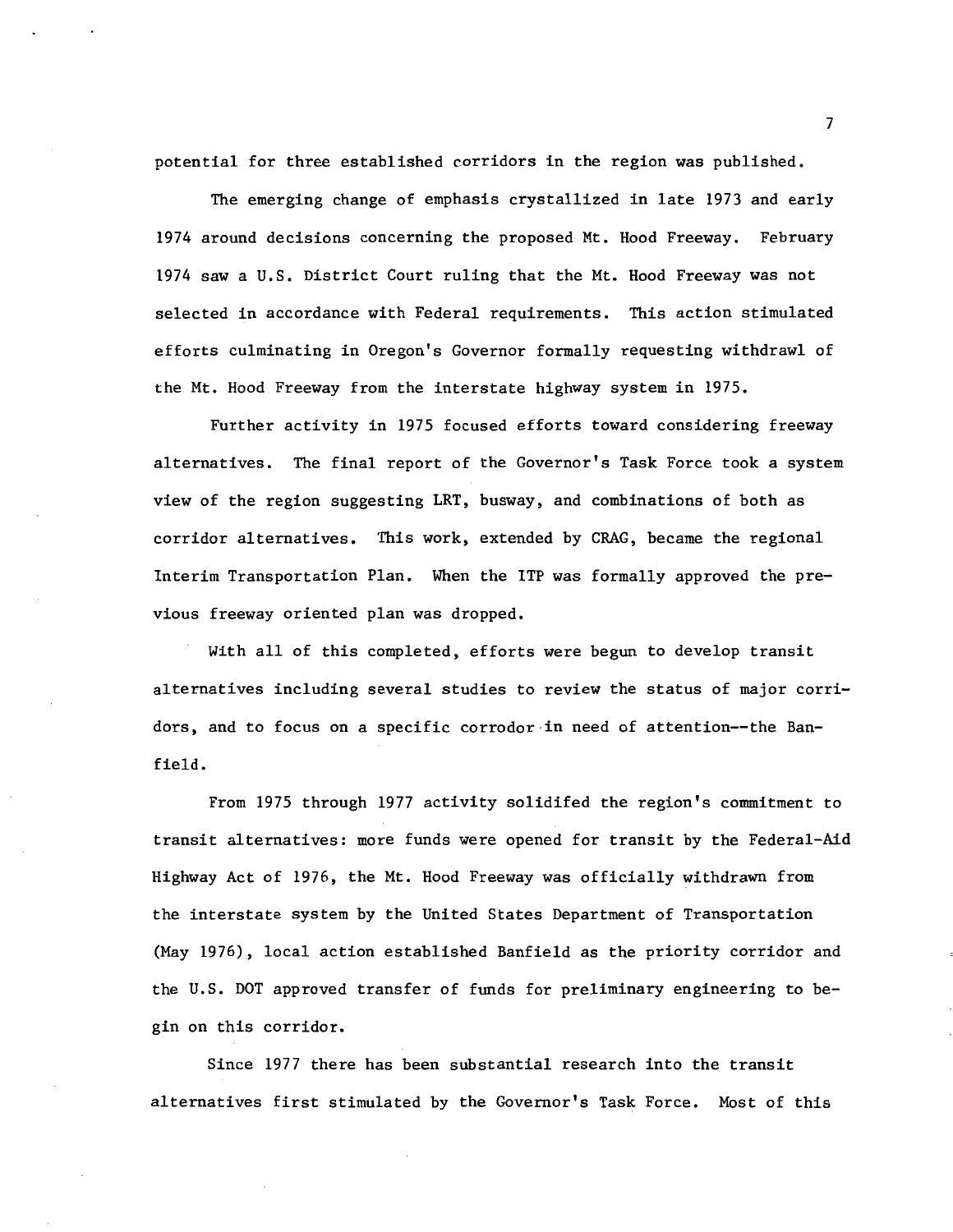research, however, has been focused upon the Banfield corridor. A February 1977 interim report on LRT feasibility was issued by Tri-Met. CRAG approved LRT as an alternative to be included in the Banfield review the same month. June 1977 saw Tri-Met extending the focus to a regional system of buses and LRT. August 1977 saw Tri-Met articulate its ideas in a sketch plan for regional transit. December 1977 marked the release of four technical reports relating to the Banfield project by Tri-Met; one was a general East Side Transit Operations review, and three related to planning for LRT. August 1978 culminated the process in the Tri-Met staff recommendation of light rail as the best mode for the Banfield corridor.

#### B. Conclusion: LRT In A Regional Context

The historical trend has seen emergence of transit as important to the region. Various factors have combined to lead to the current serious attention to light rail as the best future transit mode to pursue. What this means to the region is somewhat unclear in that attention has been so heavily focused upon an individual corridor decision that the region as a whole has been neglected.

Based on a review of planning documents from Tri-Met, the current LRT mode decision on a single corrodor is in fact the beginning of a regional LRT system. An August 1977 sketch planning analysis by Tri-Met (Regional Development Alternatives ) shows the regional potential of LRT. The sketch plan states that "... LRT plans for the Portland region present a unique opportunity. This is to develop the first full regional system of this type where the inherent technical characteristics of the technology are fully exploited to provide a high quality transit system at moderate costs. Thus far this has not been done in any U.S. city (p. 2)."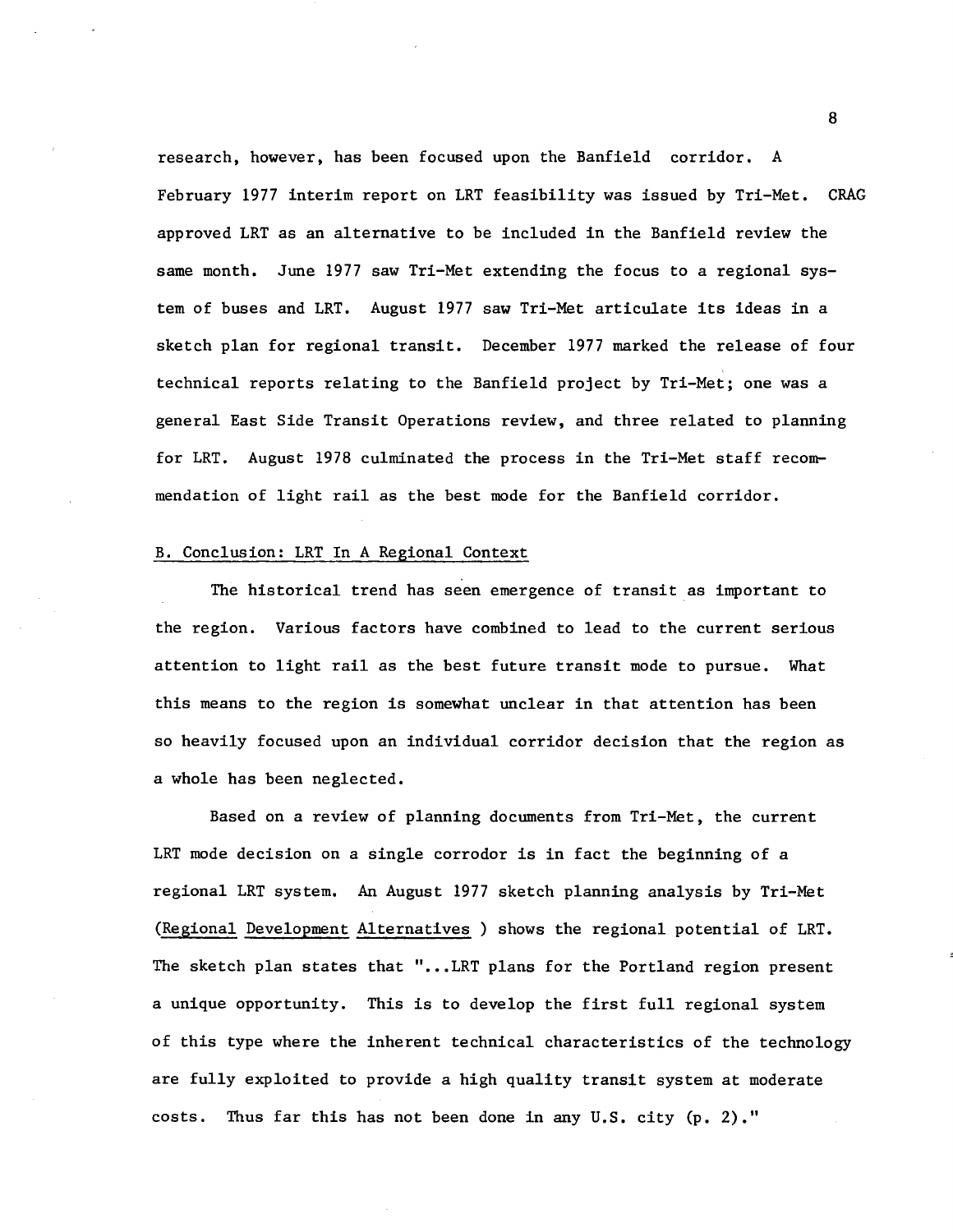The Tri-Met sketch of a regional system. involves three lines. The first line is the Banfield corridor extending to Gresham (with a branch to Lents along I-205). The second line is the Sunset corridor to Beaverton. The third line is to Oregon City via Milwaukie and Gladstone. The dates for completing this system are 1983 for Banfield, 1987 for Sunset, and 1990 for Oregon City. Another line which might be given consideration involves a route along I-5 to the north (apparently to Vancouver). Estimated complete regional system costs (apparently in 1976 dollars, although this goes unstated} is \$289.7 million with an estimated \$5.8 million operating cost. The total line length would be 37.2 miles using 63 vehicles (see Appendix II for a map depicting the system).

The estimation that in fact a regional system of LRT is the agenda may be subject to some dispute; i.e., not everyone in the region may agree with this contention. However, the case has been made with sufficient strength to make it the working premise of this paper. While the next section may give some focus to the specific corridor decision now on the docket, it is illustrative for regional issues it raises, and from which analytical questions may unfold.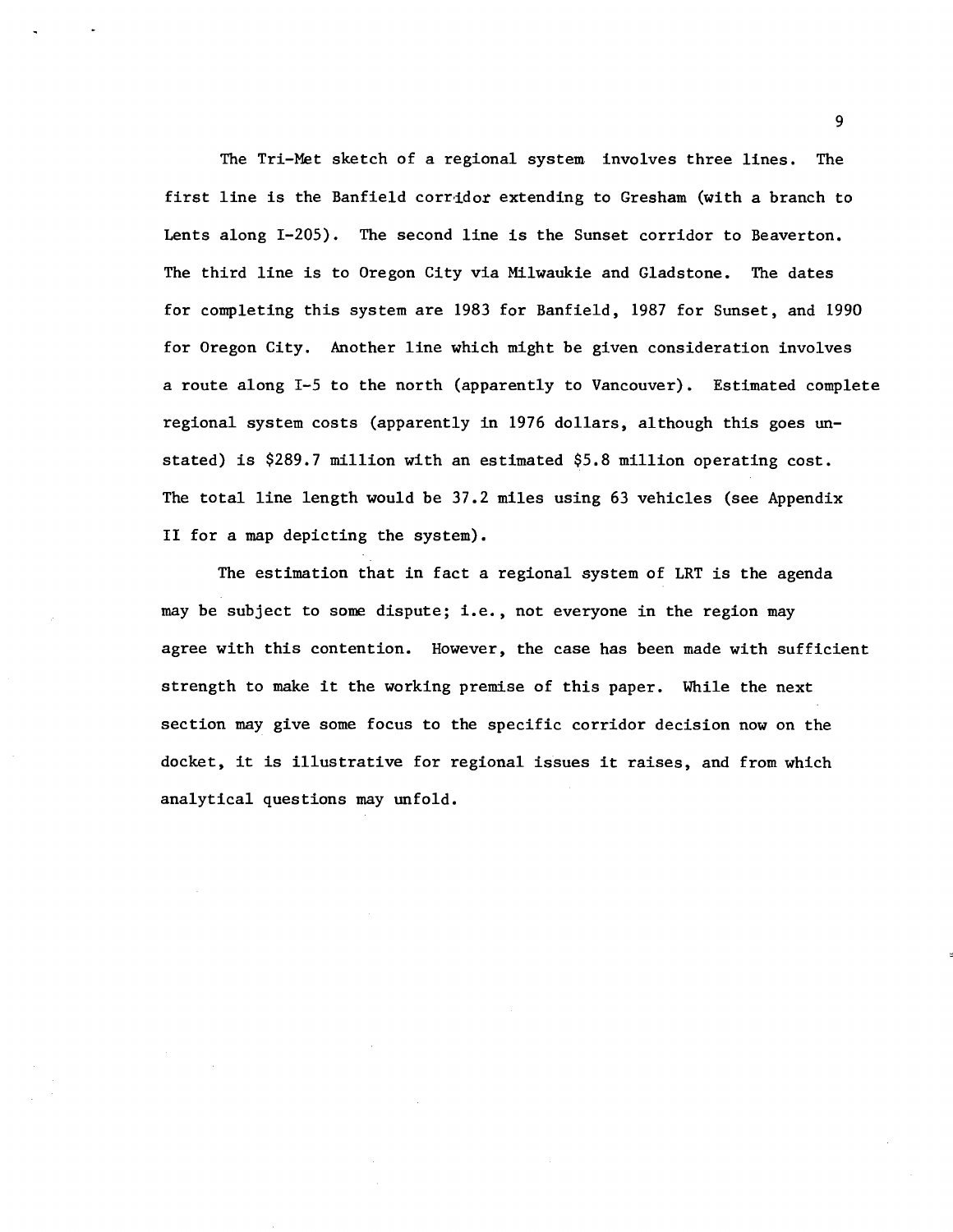# PART II

# JURISDICTIONAL PERSPECTIVES ON LIGHT RAIL AS A TRANSIT OPTION

# A. Introduction

Insight into what LRT means to the region can be obtained by reviewing the viewpoints of various jurisdictions involved in the LRT decision. While the focus in this section is on a specific corridor, the purpose is to illuminate concerns of significance for the entire region. The following review is based on interviews with key staff in each jurisdiction.

# B. Tri-Met

Tri-Met staff recommends LRT for the Banfield corridor. The recommendation is based on over 30 months of intensive research and analysis. The reasons for LRT stack up as follows: operating costs will be lowest; more riders will use it; the cost per ride is lowest; downtown bus volumes will be lowest; the Banfield/Burnside alignment will serve future travel needs; citizens favor it; it is quieter than buses; it requires fewest property acquisitions and family and business relocations; it is energy efficient.

Overriding the above view is a perspective on the transit decision as an investment opportunity/decision: how best shall public dollars be spent to maximize their returns and benefits?

For Portland the investment in public transit should take into account four points. First, LRT will be the most productive mode. It requires

<sup>\*</sup> The summary sections on each jurisdiction are interpretations derived from interviews by the writer. Misinterpretations, incompleteness of representation of juridsictional viewpoint, etc., is entirely the responsiblity of the writer.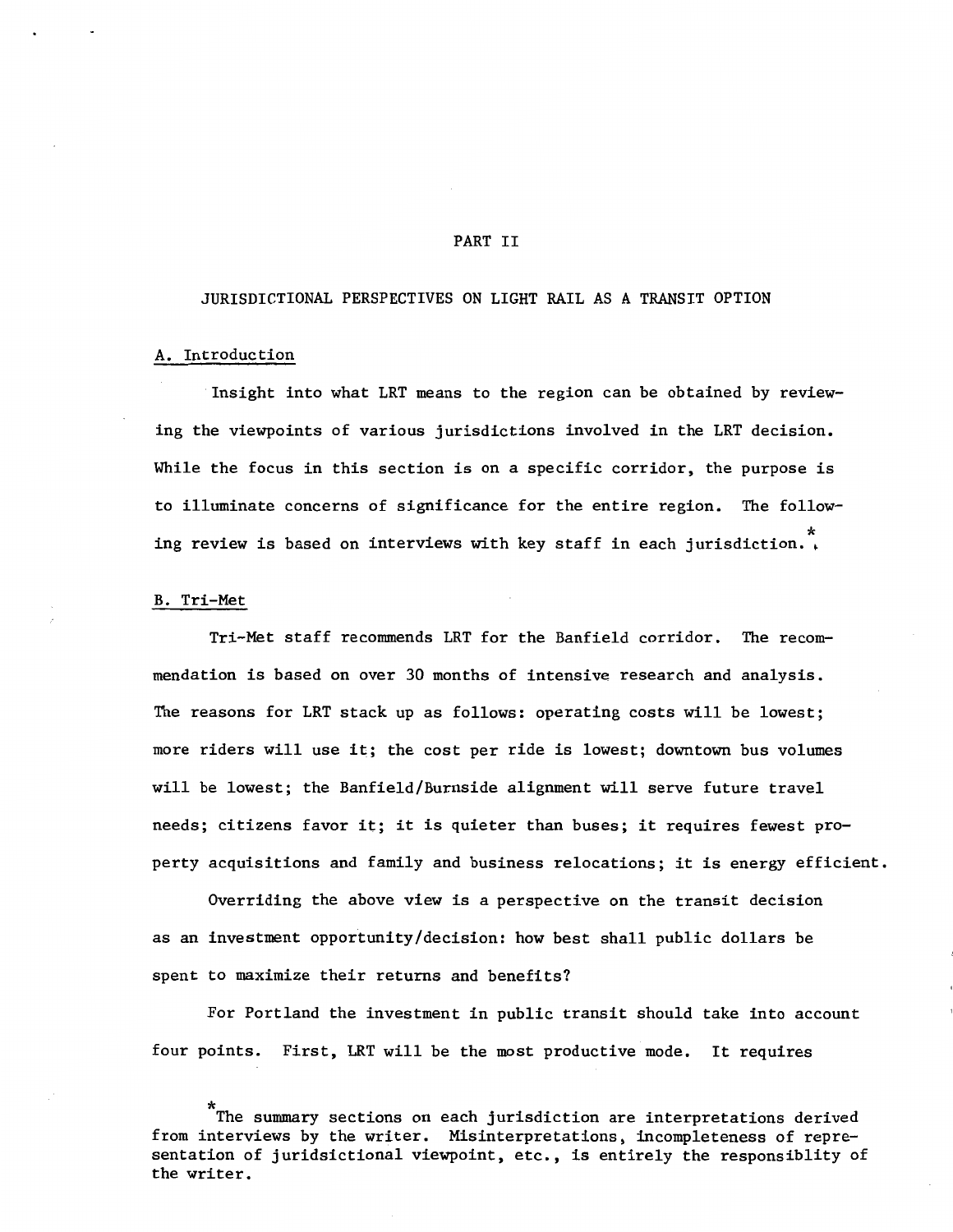least labor cost and carries riders to destinations more quickly. Hence, it is the most efficient in terms of services as well as other operating costs.

Second, LRT has the ability to handle the largest volumes of riders. This means that as demand increases, the cost of providing for additional service does not outpace demand. Further, given fuel crises, an operating electric LRT provides reliable transit that can accomodate potential sudden surges in ridership. Finally, the capacity argument reinforces the productivity argument; productivity would clearly improve with increased ridership.

Third, with a clear LRT line fixed changes in where people move to jobs can be accomodated. The LRT line increases the flexibility of bus lines which connect to the rail line.

Fourth, by fixing the main transit routes in a more permanent alignment land-use patterns may be further stabalized. Developers will know the region's long-term commitment to a specific land-use pattern by constructing light rail. Accordingly, developers will make location decisions which will reinforce the LRT line and desired land-use patterns.

Thus, while the option is initially a technical decision among alternatives, the decision is at base an investment of public dollars which will make a difference to the communities of the region. LRT is not only a transit mode, it is a tool for helping shape the communities of the region.

# C. The City of Portland

The problem for the city is that the Banfield freeway is a critical east side transportation route which needs improvements. The city's goals involve neighborhood preservation, a concern for arterial streets and their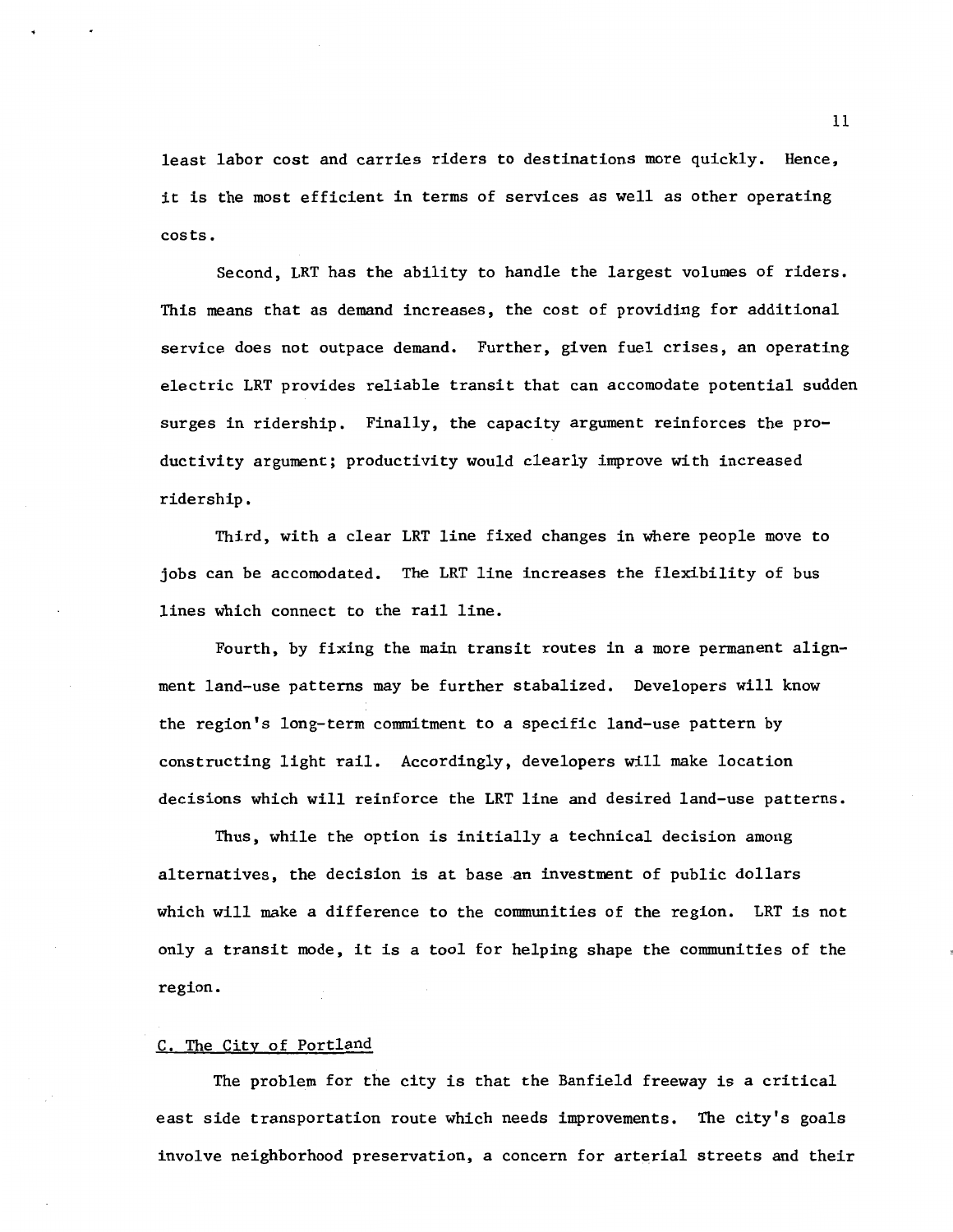relation to neighborhood quality, and keeping the downtown vital. The city (in its arterial streets policy) recognizes that as population grows pressure on the transportation system will grow. In turn arterial streets will suffer as well as neighborhood streets. Increased traffic activity does not contribute to quality of life in city neighborhoods (not to mention reduced viability of local businesses). Therefore, it is essential that actions be taken which reduce pressures from traffic.

A great concern of the city is maintenance and enhancement of downtown vitality. Transportation is regarded as having a central role to play in the downtonwn. A study by DeLeuw Cather (Banfield Transitway Project: Downtown Circulation Alternatives) in June 1977 states it well:

Downtown Portland is the main destination and terminus of the Banfield corridor, as well as the focal point of the three corridor system, and the existing Tri-Met bus operations. Downtown Portland is also the principal commercial and employment center in the region and is expected to maintain this regional dominance in the 1990 design year. Clearly, therefore, further transportation plans are of primary significance to the downtown area (p. 1).

Considering the central place of the downtown, it is important to insure continued ease of access to it as well as to make future decisions which will continue to reinforce its vitality.

No clear transit option nominates itself as best for addressing the concerns of the city. Furthermore, the research into transit alternatives does not show one to be markedly superior. At best, LRT may be considered attractive because it seems to provide lower operating costs.

Even though LRT provides for lower operating costs, there is a high capital cost to implementing it. The benefit of its implementation vis-avis the capital costs of constructing it make for a difficult trade-off for decision-makers.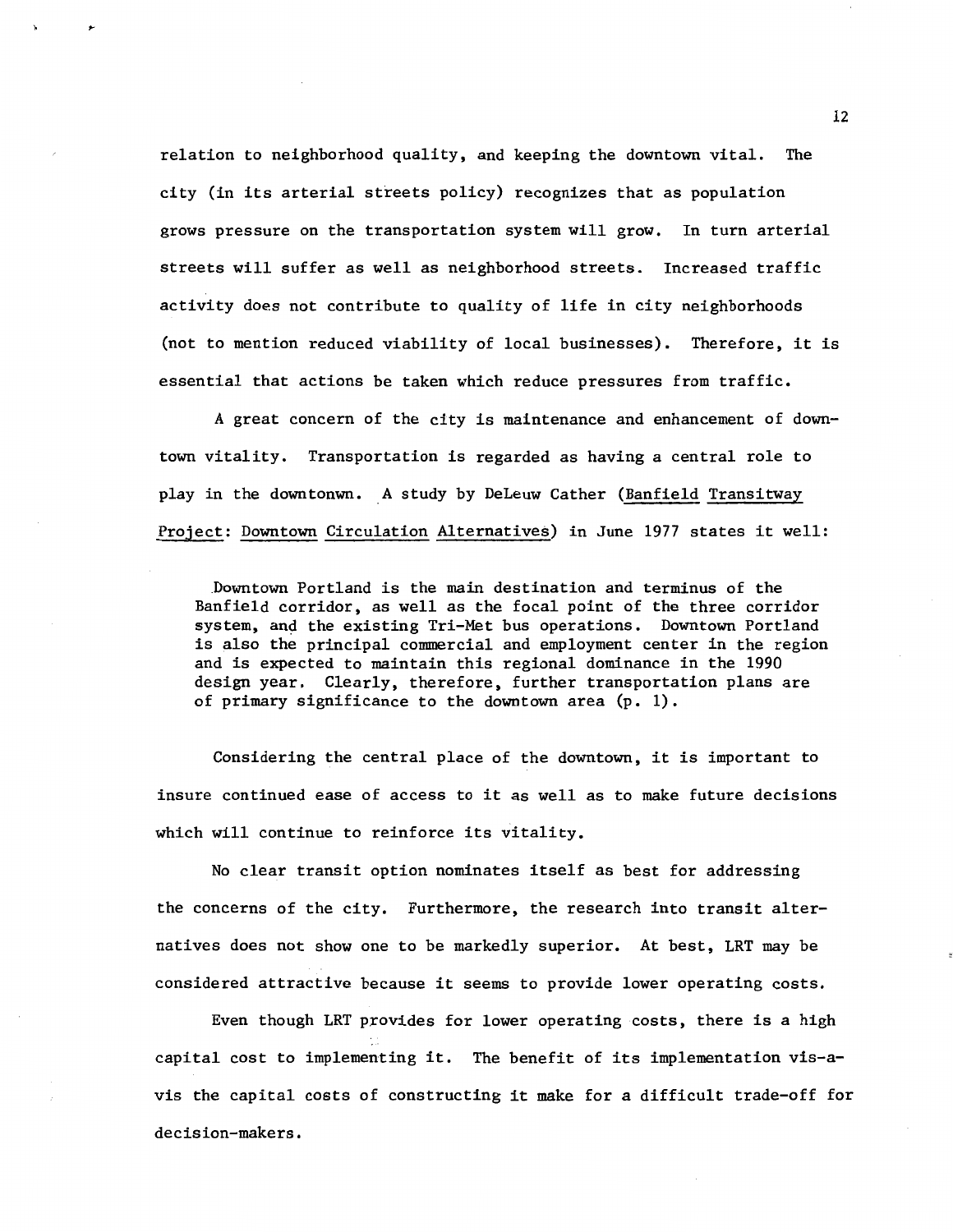The current environment of discussion finds more than one concern about the mode decision. One perspective regards LRT as the progressive option for the region because of the significant place of transit in the urban future. Another perspective argues that transit's future is unclear. With this view, LRT is not a wise decision because it locks the region into a major investment in a fixed location.

Given the city's larger concerns and its recognition of the conflicting viewpoints regarding alternatives, it should not be surprising that the bottom line is that there is no inherently superior mode choice.

As reported in the August 30, 1978 edition of the Oregon Journal (p. 7), the Mayor notes that LRT is particularly attractive because of its cleanliness and quietness. However, he also does not think the city will advocate LRT if other jurisdictions reject LRT as an alternative. That is, the political position of the city remains indefinite.

#### D. Multnomah County

Multnomah County's problems go beyond those of the City of Portland. Still, the county recognizes the city's concerns over its arterial streetts. Thus, there is a double edge to the county's problem: first, East Multnomah County has a large growth potential. Outer east county development is mostly residential. Jobs are located mostly inside the City of Portland on the east side of the river, along the Willamette River, and in the downtown. Other job centers are Swan Island, North Portland, and the Columbia River (particularly if the County goes ahead with industrial development plans). Thus, these magnets shll continue to pull increased traffic out of east county and onto older, narrower, city streets as it makes its way to work destinations. This edge of the problem, then, makes City and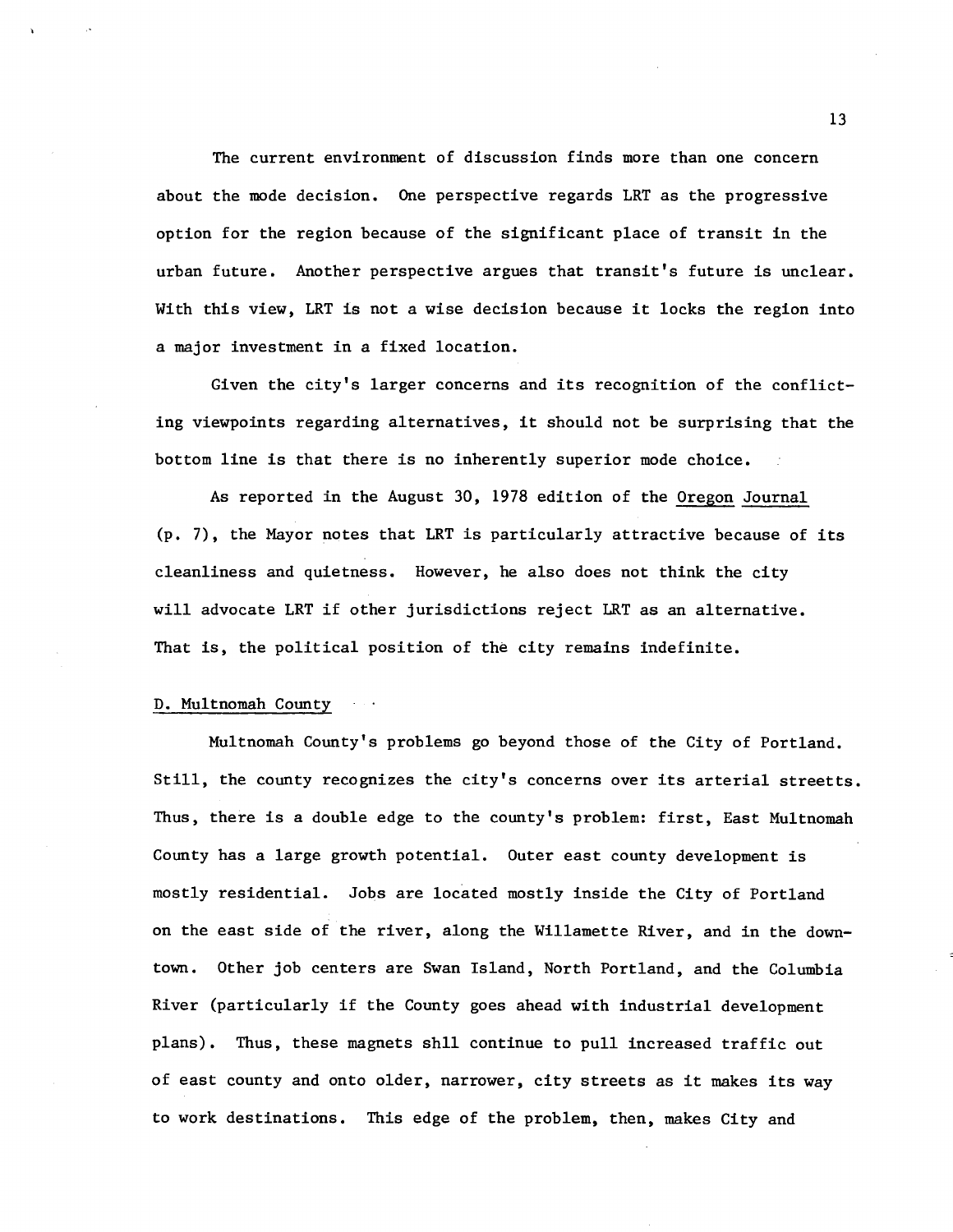County concerns the same.

The other edge of the problem for the County is more specifically a concern with development of unincorporated areas of the east county. First, road capacity, second, a capital shortage for road maintenance and new construction, third, a dispersed pattern of current growth, and fourth, the problem of improving transit service for the area are the factors in the development picture of concern to the County.

The central problem is improved transit service. This goal is believed best served with the LRT alternative for the Banfield corridor. With a line to Gresham, a spine is fixed through east county from which north/south bus runs can be established. Accordingly, the current radial bus system can be transformed into a grid system to provide for a true transit system for the east county.

By establishing LRT in the east county, the road problems of the area can be treated. First, pressure on city arterials can be reduced. Second, the inherent limit of roads to address the problems of growth in the area Will be recognized.

By constructing new roads, the problem of growth is merely moved around. The real problem relates to dispersed growth patterns. Roads per se cannot correct this dynamic. By fixing a light rail line through the county, though, a focus for growth can be created.

The county has a goal of concentrated activity patterns for the area and intensification of land-use. Beyond this, there is interest in the continued development of the area economy. LRT creates an opportunity to reinforce trends toward intensification of land-use and it also creates market area potentials which would be good for the economy.

Finally, the ridership is there to support LRT in east county. The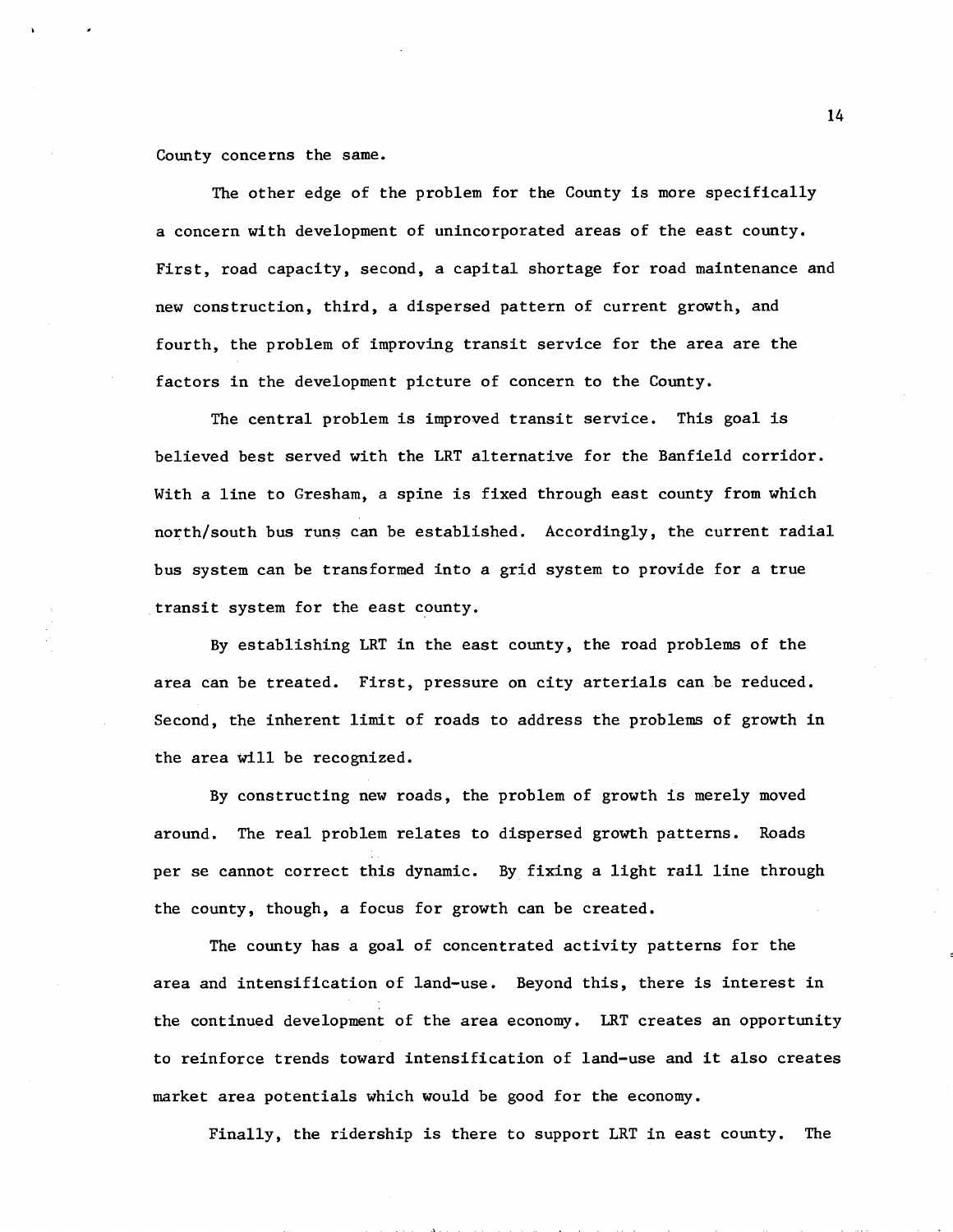County argues that any corridor carrying over  $100,000$  trips has a sufficient demand level to justify the building of something like LRT.

Light rail for the County is more than purely a mode preference. For the County,it provides a powerful tool for directing future development: both in terms of encouraging compactness and in terms of focusing the direction/location of future growth.

Indeed, the County sees the LRT opportunity as an institutional commitment to a long-term development pattern which integrates other jurisdictions of the region as well. By fixing the light rail line, the City of Portland, Multnomah County, the City of Gresham, and Tri-Met are syncronized as to the transit and development strategies appropriate for east county.

#### E. The City of Gresham

The City of Gresham is at one terminus of the proposed LRT line through east county. Gresham is a small city relative to the City of Portland. It has problems specific to its area but also the result of being part of the region. The concerns specific to Gresham relate to  $im$ provement of local transit service and to development of its own downtown. Gresham sees itself on the fringe of the region and is concerned that its integration into the region be maintained.

Gresham wants better local transit service. Currently there is no north/south service through Gresham to relieve a congestion problem which is significant. There is hope that the LRT line will free buses to improve local service in general, and, in particular, to establish north/south service. The City's interest in developing its own downtown would also be served by local service improvements. Furthermore, the selection of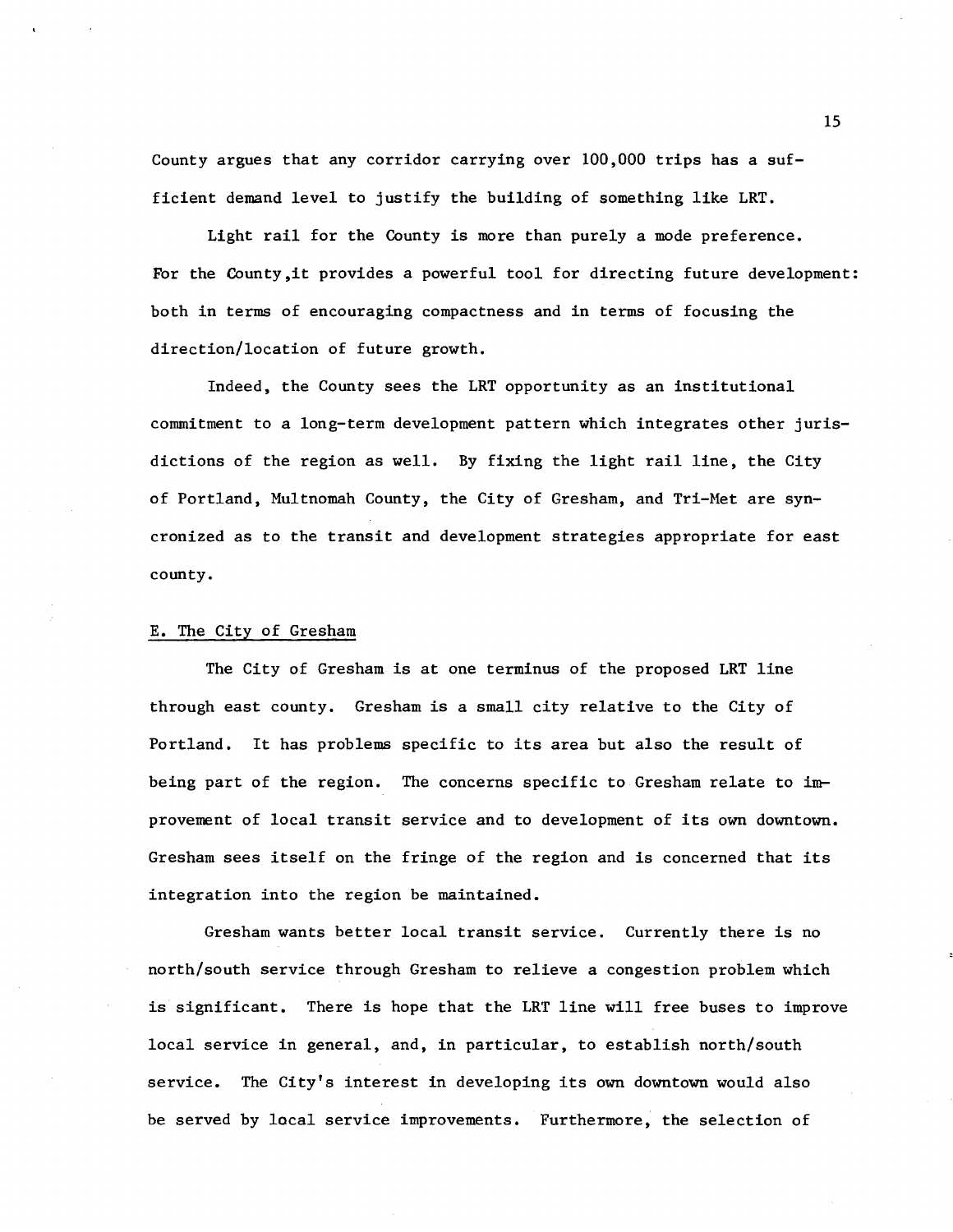the terminal site itself could be of great importance to the vitality and growth of the downtown.

Gresham's place in the region also provides incentive to look to LRT. Current travel to Portland from Gresham is predominantly along the Banfield freeway. Congestion is substantial and projections indicate it will only increase. A new source of congestion will develop with the mid-1980s opening of the I-205 freeway. Gresham's fear is that the substantial additional vehicles flowing into the Banfield corridor from I-205 will create traffic congestion so great that it will virtually cut-off Gresham from access to Portland and the rest of the region. The fear is that Gresham could become an isolated community. LRT appears to be an attractive mode which will insure continued integration of Gresham in the region.

While various staff see LRT as essential, political realities are more ambivalent. Many still resent the loss of the Mt. Hood Freeway. The argument is still heard that this freeway would have solved the problems which now nominate LRT as an answer. Others express doubt about the local development opportunities presented by LRT. This climate of ambivalence thus leaves the question of LRT somewhat up in the air.

#### F. CRAG

CRAG is only involved in the decision process through its activities as the regional planning agency. The posture of the agency is to "check off" on the decision if there is consensus among other jurisdictions.

#### G. The State of Oregon

The State's posture is partially derived from its role in the Mt. Hood Freeway decision. There was a clear need to replace the Mt. Hood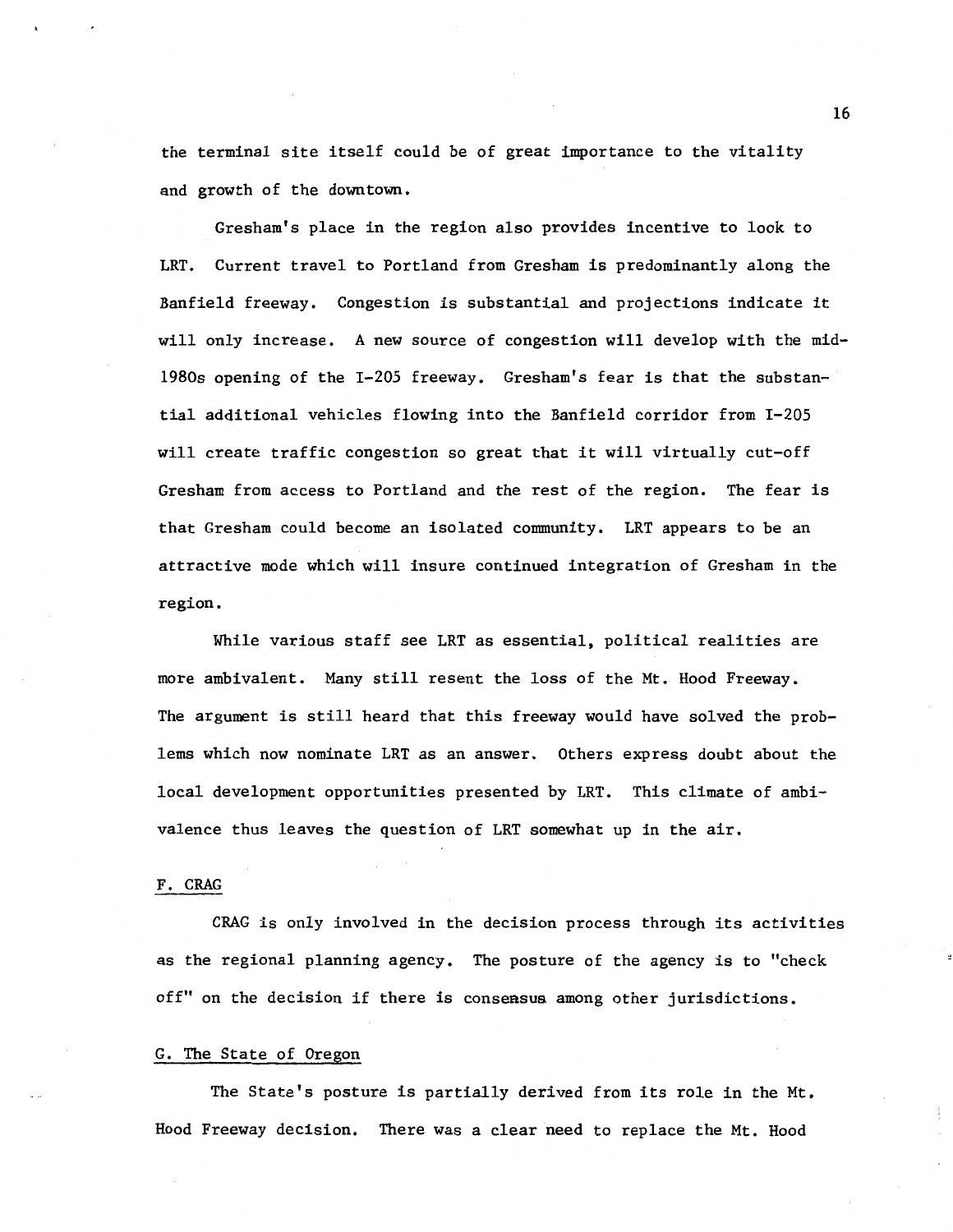Freeway with something when funds for it were withdrawn. It became clear that the Banfield corridor would be the transit facility to replace this scuttled freeway.

The State is interested in seeing a balanced facility to accomodate trip demand. The argument is made that  $I-205$  should be an 8-lane configuration to function correctly. Given its 6-lanedesign transit must pick up the residual loss by eliminating two lanes.

Moreover, it is clear the region will not have new highways constructed in the foreseeable future. Thus, the current system must be adapted to meet the region's needs. In this context, it is essential that the Banfield corridor be improved.

However, given this recognition, one alternative does not immediately nominate itself over another. The State has not taken a formal position which favors one particular alternative.

#### H. Summary of Regional Issues

Several regional issues can be derived from a look at the Banfield decision. The first issue involves transit service. At base an essential concern is provision of improved service and prevention of deterioration of service for the region. To achieve this the region must grapple with the problem of flexibility. Given the dynamics of the region, increasing population and trip demands, a transit service system must be flexible to accomodate changing activity patterns as well as increased trips. Some argue LRT enhances flexibility; other questions whether a fixed rail line actually reduces it.

Another aspect of transit service relates to selecting a mode which will accomodate increased demand in the future. However, simultaneously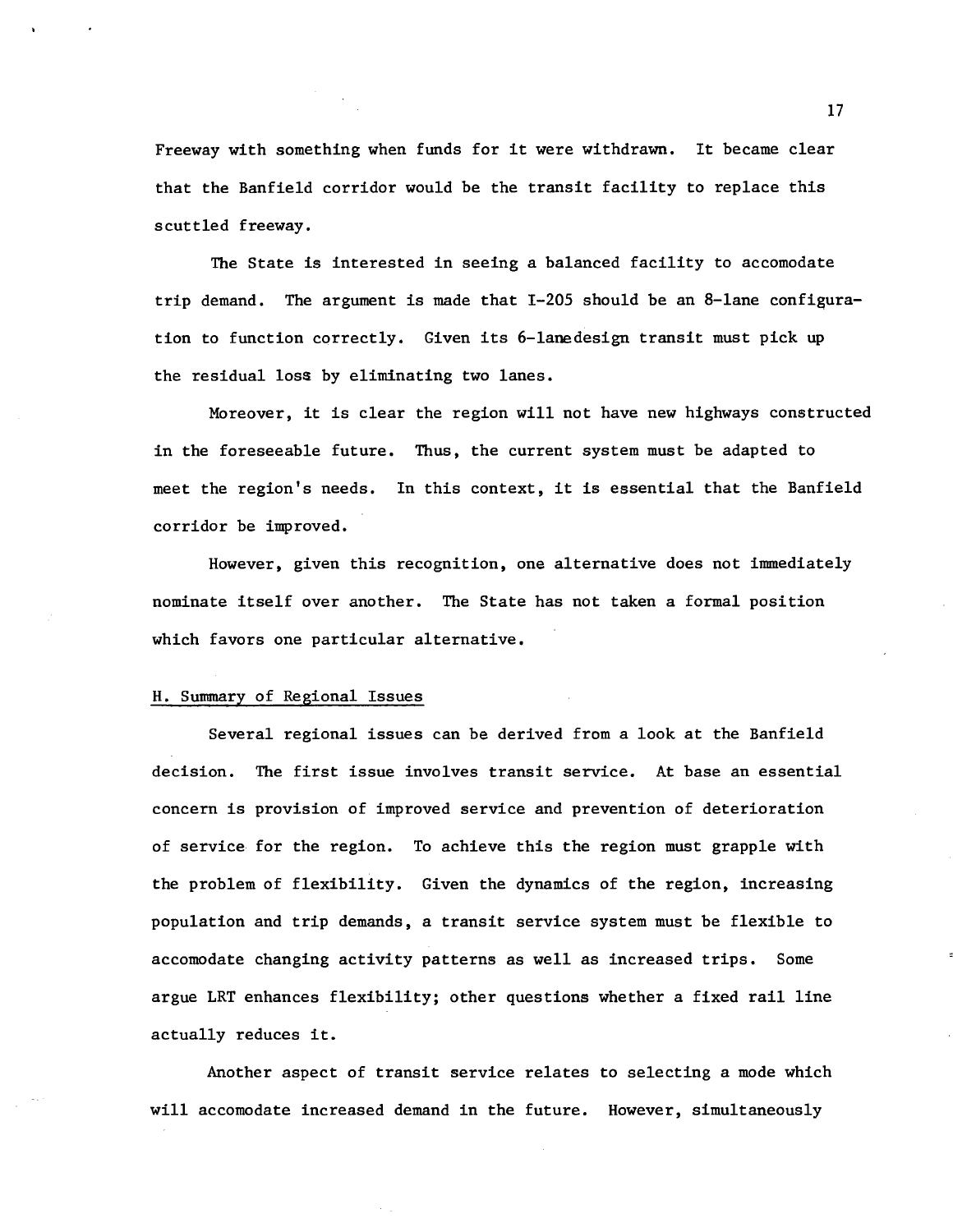the ridership to support the transit investment should be immediately available. This is important to insure the ability to help pay for the investment now.

Still further, a critical element of service involves productivity. The mode decision should contribute to improving the productivity of the system. Operating costs stack up as having great impact on productivity. The mode choice which seems to deliver the most on this score is LRT.

Finally, service provision varies with the design of the route system. There is much criticism of the present radial system. There is belief that a grid system would better serve the region. Many argue LRT will facilitate a more effective grid system design than other alternatives.

A second issue relates to regional development. Those favoring LRT argue that it presents opportunities to enhance development. First, LRT as a development tool provides the opportunity to reinforce desired land-use patterns. Second, LRT can help focus future growth patterns of the region. Third, LRT amounts to a powerful growth management tool.

A third issue involves regional integration. LRT is a tool for integrating communities into the region as a whole. Simultaneously, LRT may serve to stimulate new local development and free existing transit service resources for improved local service.

Ultimately, LRT presents an investment opportunity to the region. All of the above potential benefits of LRT will not occur if the public dollars are not spent.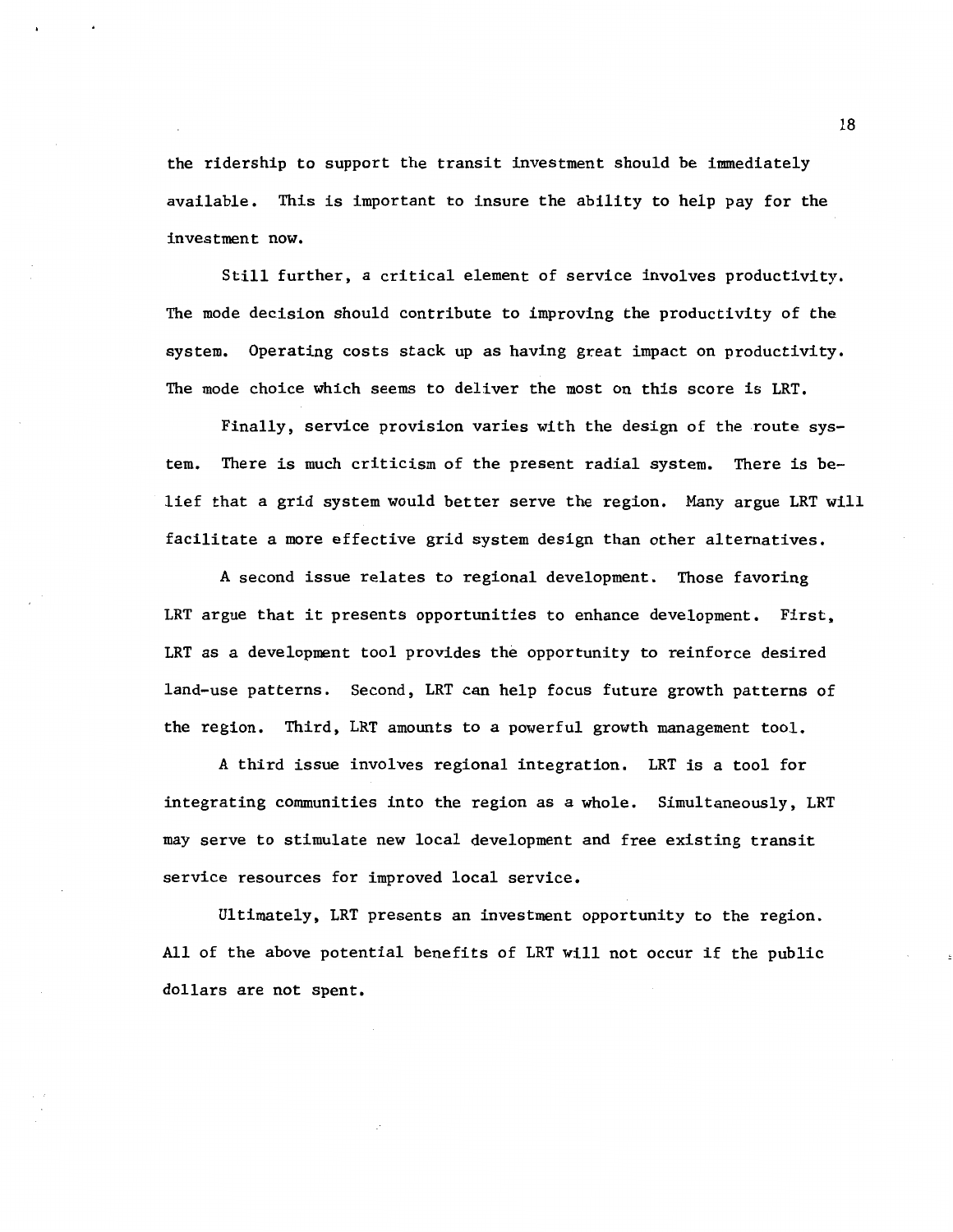#### PART III

# ANALYTICAL REVIEW: THEORETICAL QUESTIONS ON LIGHT RAIL AS A TRANSIT OPTION

# A. Introduction

There is a considerable challenge to raising theoretical questions which might suggest further areas of research (for faculty of the university and others). The following questions are posed to solicit responses to provide guidance on what research has been done in the area, and where the researchable areas remain. It is also hoped that a critical assessment of the question can be made to aid in its more reasonable formulation.

This approach seems to require a dialgoue between those knowledgeable about transit and interested faculty trying to learn about it. Therefore, the intention of this section is to provide a tool for focusing such a dialogue.

This part of the paper organizes questions along disciplinary lines. The disciplinary categories are merely conventions for orderly exposition. It should be clear as the questions unfold that there are many interdisciplinary issues to be considered as well.

# B. Economic Questions

Question 1: Why is the ridership present to support LRT?

Discussion. Public transit is less flexible than automobiles; transit is slower; it does not take you door-to-door; it is not available at the moment of demand (night or day); it is not private; it may not even offer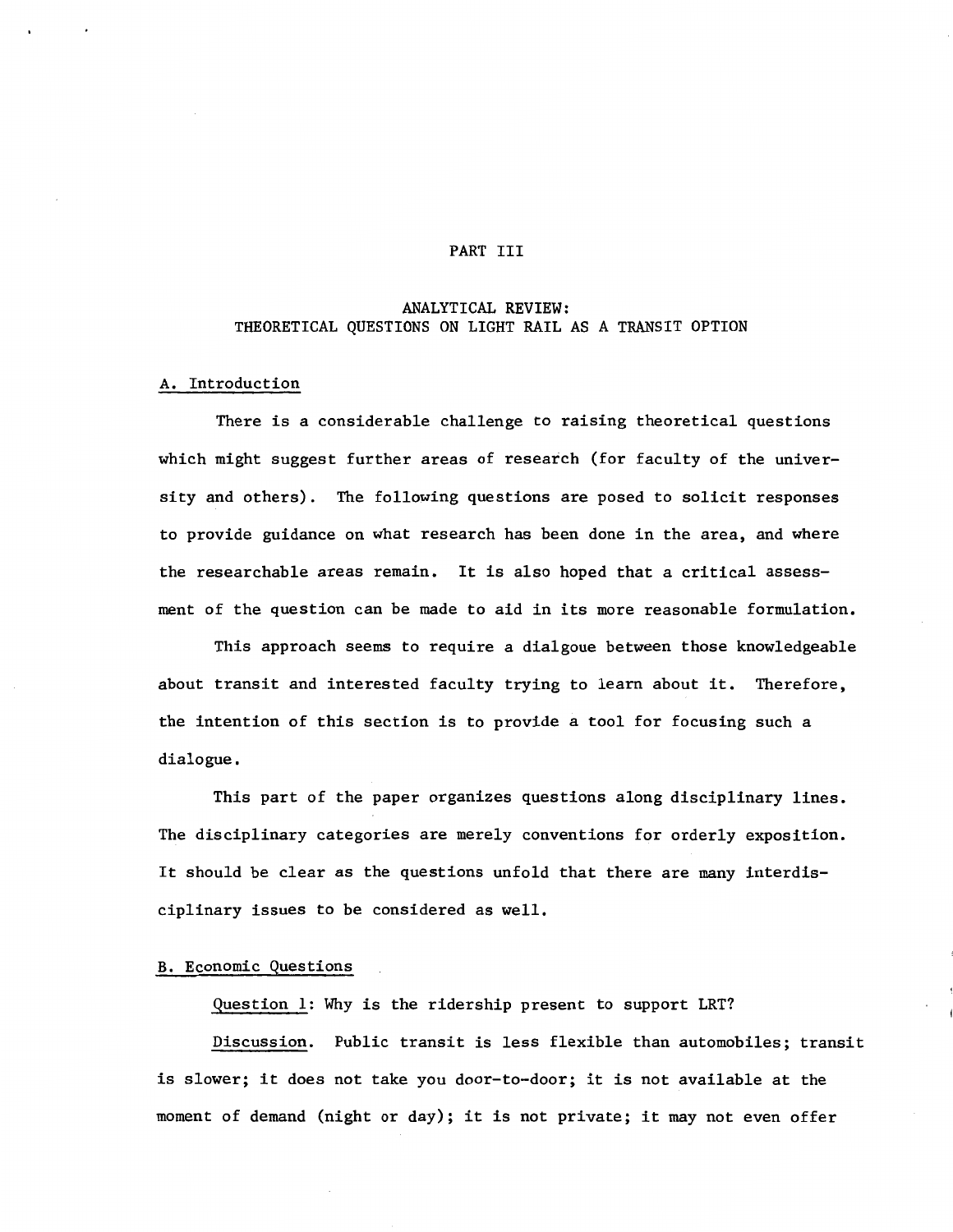you a place to sit, i.e., it is frequently overcrowded; and it is less secure than a car. As such, there are few incentives to use it.

Further, as a corollary point, one auto trip with a particularly high demand is the journey-to-work commute. That is, auto-use will be sacarficed in other areas, e.g., recreation, to preserve the continued commute.

Charles A. Lave (1978) makes the following points on this issue:

We also gain some perspective on the long-term decline in use of transit: transit is infereior to the automobile along every dimension except cost; hence, as user incomes rise over time and people decide to spend part of their new income to buy a superior form of transportation, transit patronage must decline. That is, you cannot continue to sell a cheap substitute when income trends are making the real thing affordable to more and more people (p. 298).

Lave (1978) goes on to argue:

A great deal of research has been done on what determines the choice of transportation mode (e.g., bus versus auto) by urban passengers. These studies use statistical procedures to estimate commuters' sensitivity to the various factors involved in the mode-choice decision, and hence calculate the potential reaction of commuters to possible transit improvements such as lower fares, faster speeds, and more frequent service. It is fair to say that these studies have not indicated much commuter sensitivity to cost, the only factor in which public transportation has any possibility of comparative advantage. Lest this body of research be dismissed as somehow inadequate, or auto-biased, it should be pointed out that a number of observable real-world phenomena confirm the public's aversion to "public" transportation: (a) even in cities with good public transportation, only a small proportion of the population uses it; (b) very little diversion of people onto transit occured during the OPEC (Organization of Petroleum Exporting Countries) gasoline crises; and (c) even in European cities with excellent transit and long traditions of transit use, as family incomes have risen over time, transit use has declined and auto use has increased. Nor have higher gasoline prices significantly affected auto travel; both computed gasoline price elasticities and observed travel behavior have shown little movement of people from autos to transit. This has also been true for other kinds of price-diversion policies, such as increased parking charges and increased bridge tolls (pp. 298-299).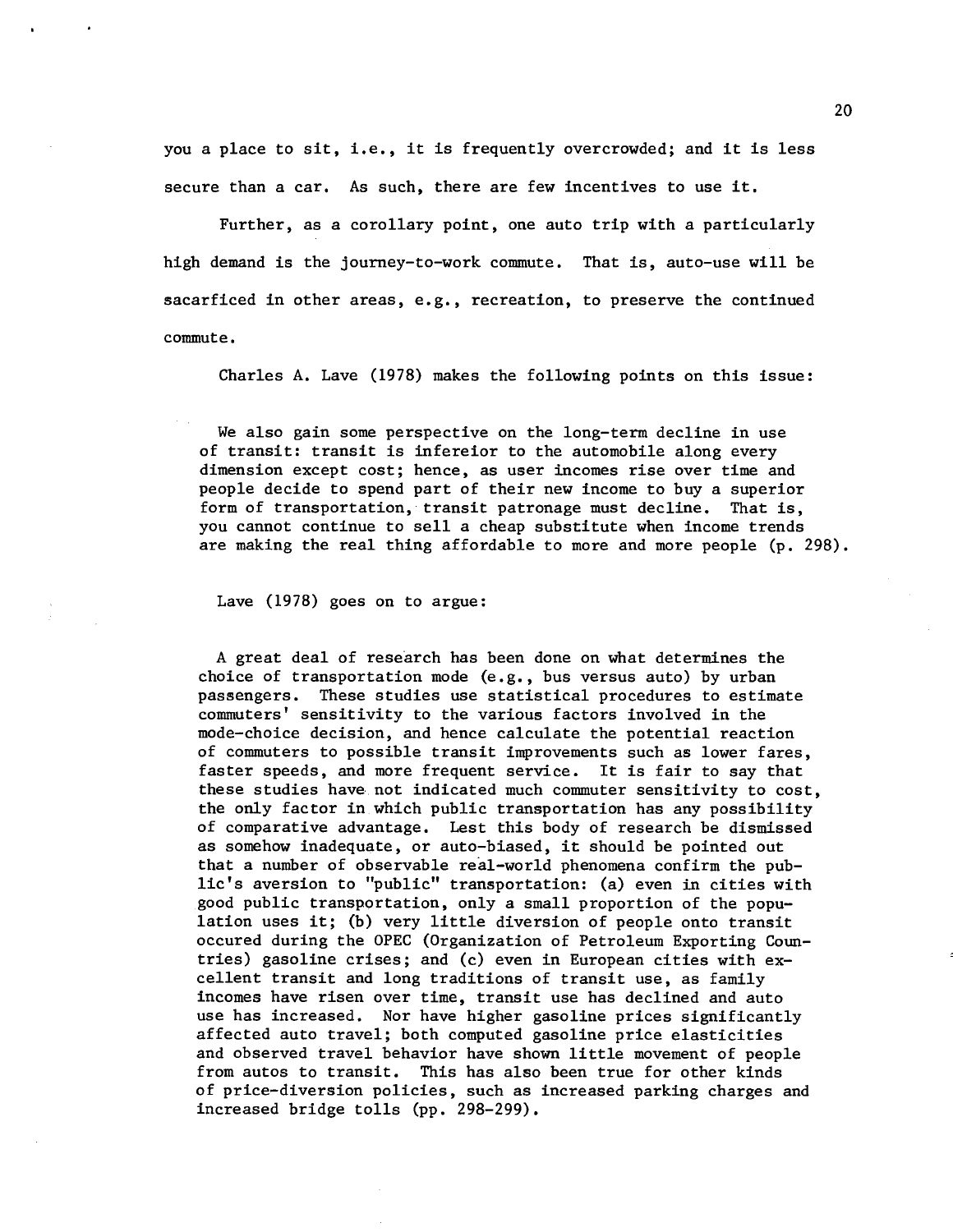Question 2: Should part of the implementation of LRT involve creating incentives to ride it?

Discussion. It seems that as long as congestion on freeways is not to the point of impassibility, the auto commute will remain attractive. It does not seem reasonable to improve the Banfield freeway by creating six standard lanes while at the same time building LRT. Perhaps the Banfield should be returned to a four lane configuration and other incentives to encourage ridership created.

The argument is frequently advanced that public transit is heavily subsidized; ignoring the heavy subsidy (in essence avoidance of paying all the costs) of the private auto. A conventional argument is that highway user-fees should be charged. Afterall, public transit at least charges user-fees. Only if user-fees are charged to the private auto will there ever be a strong incentive to substitute transit use for the auto.

On the other hand, it is pointed out that auto user-fees are charged. There are highway tolls, gas taxes, and bridge tolls which substantially pay for the maintenance of the highways. In essence, the user is paying for the system. Furthermore, user-fees in the form of bridge tolls in New York City subsidize mass transit.

What is at issue for this region seems to be several things. First, as part of the financing source the issue of auto subsidization of transit should be addressed. Second, as part of the effort to give incentive to transit use, perhaps auto user-fees should be increased to the point where the benefit of transit becomes attractive. Perhaps the region should give consideration to user-fees for highways in the form of tolls for freeway use and/or substantial increases in the gas tax.

Thus, the discussion of the subsidy issue suggests corollary questions: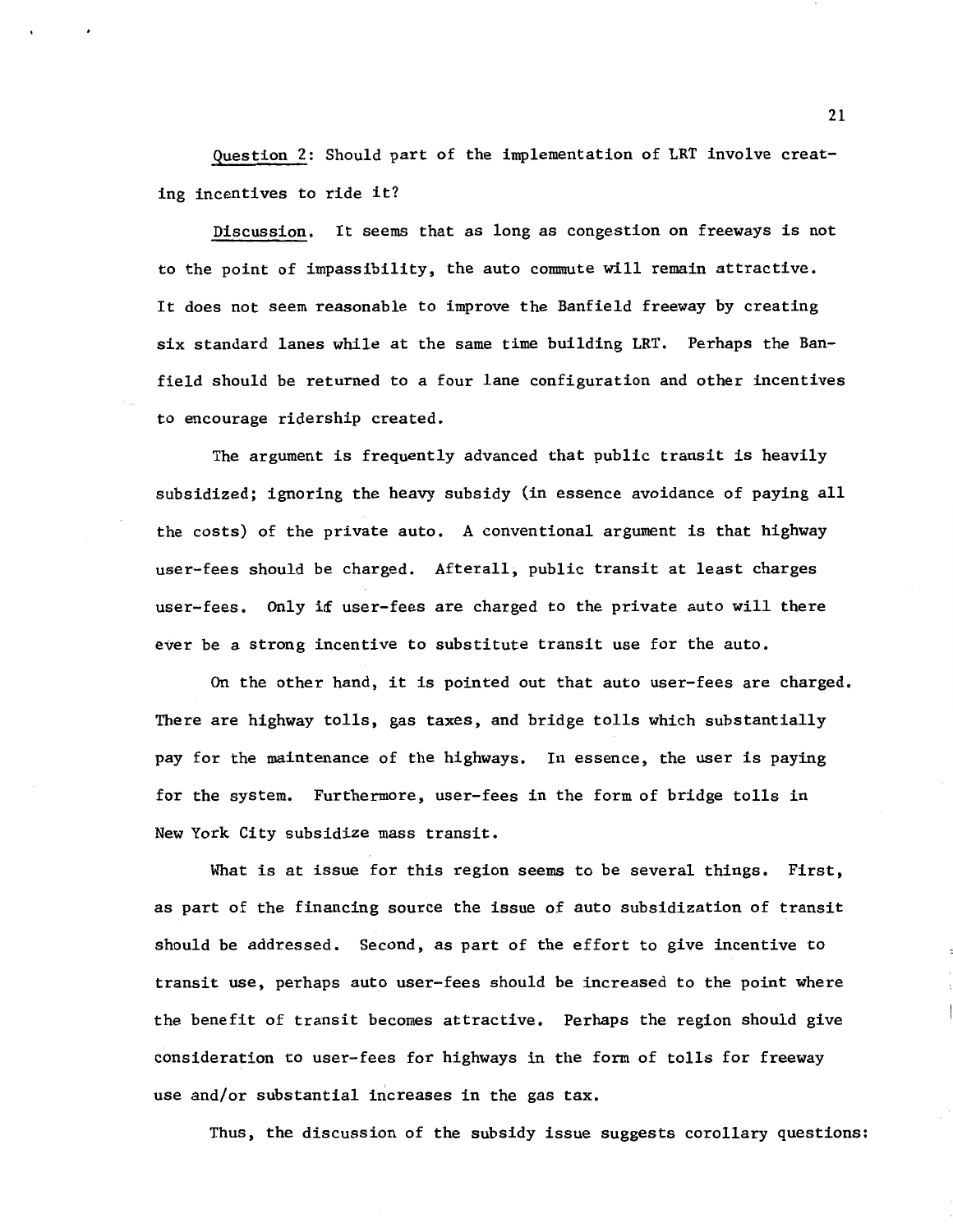Question 3: What alternative modes of financing are used in various LRT systems?

3a) What has worked?

3b) Have financing tools been tied to incentives to encourage transit use? Have they worked?

Question 4: What level of subsidy should the public be expecfed to assume to support LRT?

4a) merely capital costs?

4b) will operating costs have to be subsidized too? by how much? Question 5: How much of the transit demands of the region would be absorbed by deregulating transportation?

Discussion. Kirby, et.al. (1975) argue that there are neglected options for meeting the transportation needs of urban areas. They discuss a broad category of alternatives which includes jitneys, van pools, car pools, and various types of taxi cab service used in hire and drive, hail or phone, and prearranged ride-sharing strategies. They argue the essential need is for deregulation of the transit industry to permit these modes the opportunity to work. For example, the authors cite the case of the jitney. It was regulated out of existence in the first two decades of the twentieth century because it presented such strong competition to street railways. This domain of what the authors call "para-transit" may be of central importance to a region that is facing an uncertain development future or is unclear whether heavy capital investments can be afforded or are necessary.

Question 6: Have time-cost comparisons between LRT and the auto been made to demonstrate the superiority of LRT?

Discussion. Economic research has consistently demonstrated the central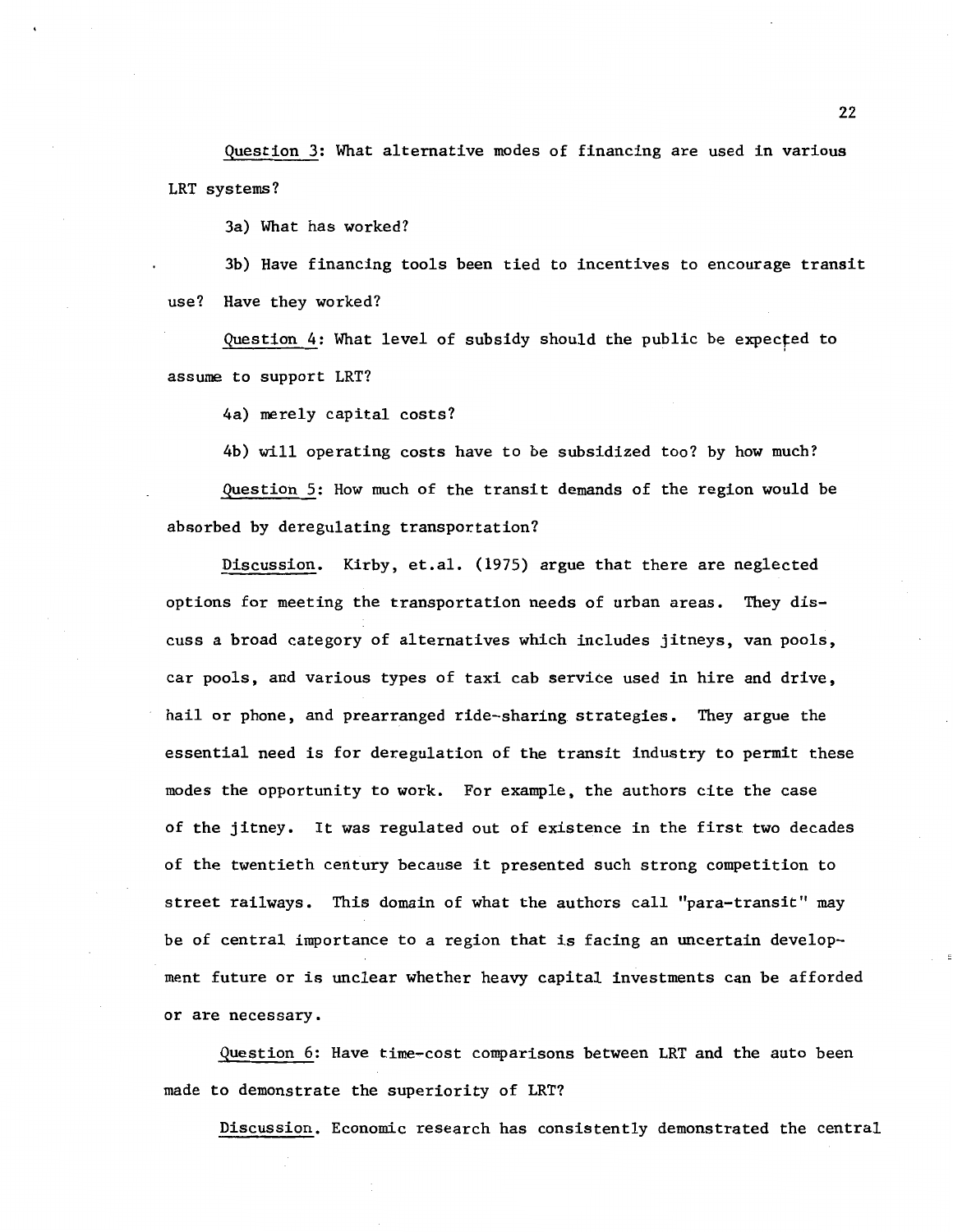importance of time-costs in the modal choice of commuters. If LRT is truely to draw riders out of automobiles, the issue of time-cost must be addressed. The question is a basic research question which seems important to pursue if this comparison has not been done in this region. Of course implied in the question is the deeper question of whether LRT can compete with the auto on a time-cost basis and whether this should be a basis for determining whether to commit to LRT.

#### C. Urban Geography Questions

Two major research areas of urban geography can be used to organize questions raised by LRT potential. These two areas are activity location and transportation/land-use studies.

# 1. Activity Location

Two general question areas arise here. One concerns impacts of the location of LRT lines (or alignment); the other question area involves employment location impacts.

1a. Alignment. Question 1: How critical is alignment to the success of the line? Specifically, should the alignment attempt to fit existing and emerging activity patterns?

Discussion. Literature in economic geography is filled with analysis documenting continuing trends of suburbanization ofindustry (both heavy and light manufacturing), warehousing, and retailing (especially in the form of shopping centers). Several things seem at issue. First, large dedications of land to industry on the urban fringe does not bode well for attempts to increase densities. Second, if economic activity is shifting to the fringe, an alignment which is essentially a classic suburban-downtown commuter line seems inconsistent. Third, the chicken and egg relationship between transportation and activity location seems to become central: can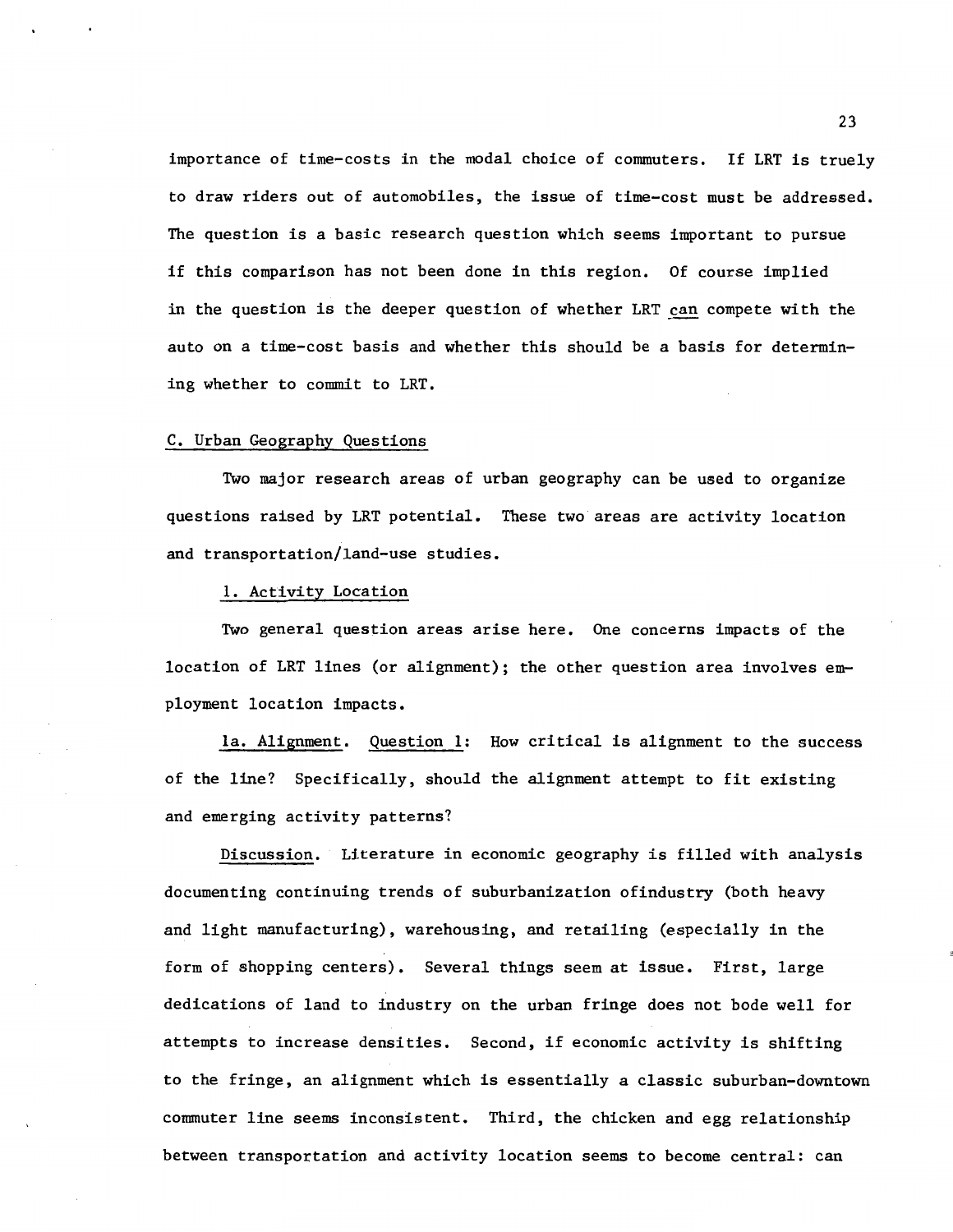LRT modify activity location patterns which are based on an institutionalized auto-based settlement pattern? \*

Question 2: Where are people going?

Discussion. The acid test of LRT seems to be in whether it provides better service. The alignment issue has been addressed from the political perspective that least dislocation is best. A theoretical issue seems to concern whether the alignment is situated to maximize ability of riders to get to desired destination. If the service is improved in terms of travel time, but the alignment makes getting to desired destinations difficult, has service really been improved?

This question was stimulated from a review of the CRAG Travel Demand Study (May 1978). The study itself was an excellently designed and executed piece of survey research; only the results were not spatially correlated. Consequently, there is no data which give any indication of where people who live in east Multnomah County go to work, do their shopping, etc. It would seem at least theoretically important to understand internal daily urban system mobility flows to heighten the opportunity to provide better transit service; if not by alignment choice, certainly through schedule modifications to maximize service given the LRT alignment which is fixed.

Question 3: Are different alignments appropriate depending on the purpose of LRT? May an alignment for a commuter line be different than the same line if it is part of a transit system to serve an entire region?

Discussion. The issue of the purpose of LRT continues to nominate theoretical questions. If the sum total of LRT for the Portland Metropolitan Area is a single commuter line to Gresham, perhaps the alignment ques-

\* The industrial issue may not be so critical in the Banfield/Burnside alignment because most of east county is residential. A commuter line may be the central need here. The questions raised here do seem reasonable if LRT as a regional system is assumed to be the ultimate end for Portland.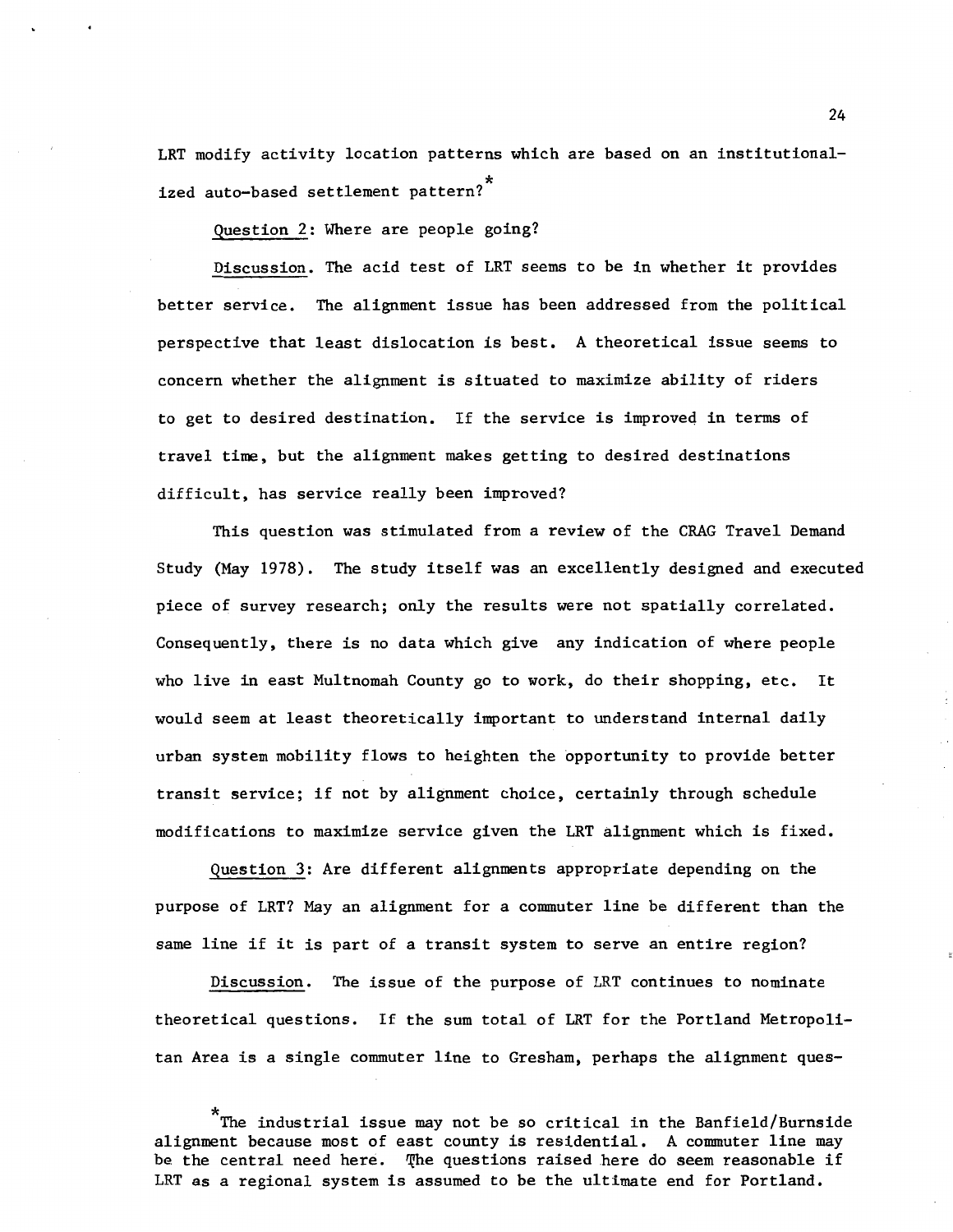tion is moot. If a three corridor system is devised and all lines are merely commuter lines, perhaps alignment is moot time three. But if the region is committed to a mass transit system which enables residents of any part of the region to access the entire region, perhaps alignment becomes critical. Perhaps a solid knowledge of spatial flows of people through the urban system is critical. Perhaps selection of right-of-ways should be modified based on this information. Perhaps the attempt to select a least dislocation alignment will not best serve the region over the long-run. Freeway designers were much less considerate than LRT planners. Perhaps selection freedom for LRT alignment should be equal to that afforded freeway designers.

Finally, following this track, two last points emerge. First, if the commitment is to more than commuter lines, why is there no provision for a circle line to link all three corridors, surround the core area, and facilitate through-trains from east to west and north to south? Second, how can the alignment choice reconcile its placement uncorrelated with a transportation center to be built adjacent to the railroad station in Northwest Portland?

lb. Employment Location. Question 1: Where will jobs, and what kind of jobs, be located relative to LRT?

Discussion. This writer could find no studies which clarify who lives in east Multnomah County (e.g., class, occupation, etc.) and where residents travel to work. Further, the kinds of jobs located in various areas of the region relative to probable residents of east county, and where east county residents want to travel, is apprently unknown. This basic information seems important to determining if in fact the selected alignment will serve transit needs.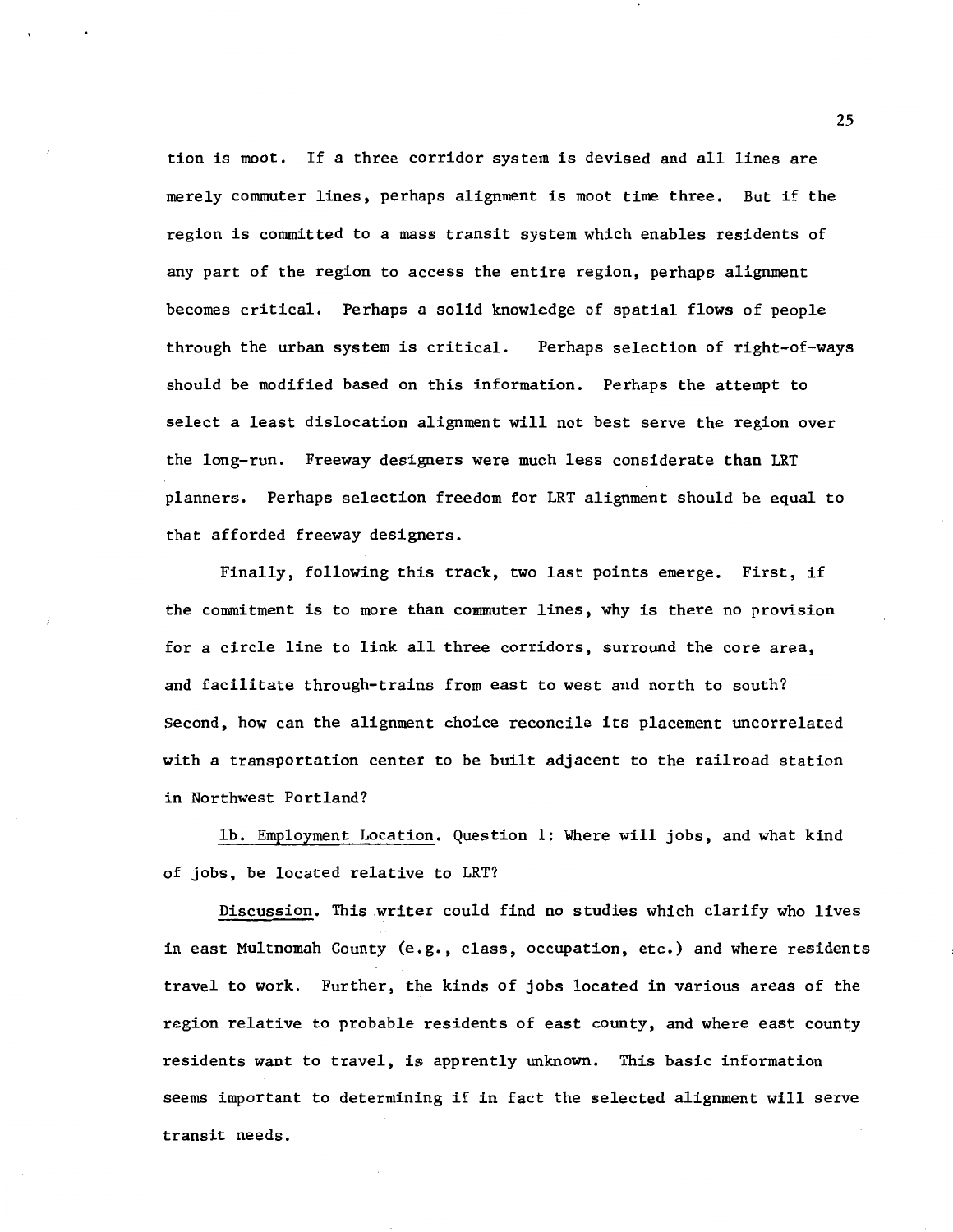If the line is a pure suburban-downtown commuter line it seems even more important to determine employment locations. The spatial correspondence of jobs and residents seems critical because it may be that more commuters to the downtown live on the west side of the region than the east side. Another possibilty relates to the scale of cross-river commuting through the core, i.e., how many live on the east side who work on the west side but not in the core? Corollary questions are suggested by this discussion.

la) Does correlating alignment to particular types of employment make sense as a reasonable strategy for.enhancing ridership potential?

lb) How stable are employment location patterns relative to residence patterns? Can alignment help stabalize these patterns? Can a bus support system satisfactorily adapt to employment/residence location dynamics?

Question 2: How many people will locate their residence in outer east county who work (a) in the core, or (b) on the east side?

Discussion. This is a more specific version of the first question. There appear to be data insufficiencies here. The central question of ridership is also implicitly raised. Likewise, the travel cost issue and hence the issue of modal competition, auto versus transit, is raised.

#### 2. Transportation/Land-Use

Question 1: Will LRT control sprawl or will it contribute to it?

Discussion. The argument is frequently advanced that LRT can be a powerful tool to increase urban density and spatial compactness. There seem to be grounds to dispute this claim. It may be conceded that future economic development and residential development could be focused in relation to the fixed LRT line. However, this basic pattern may be only a partial achievement. It seems important to distinguish future corridor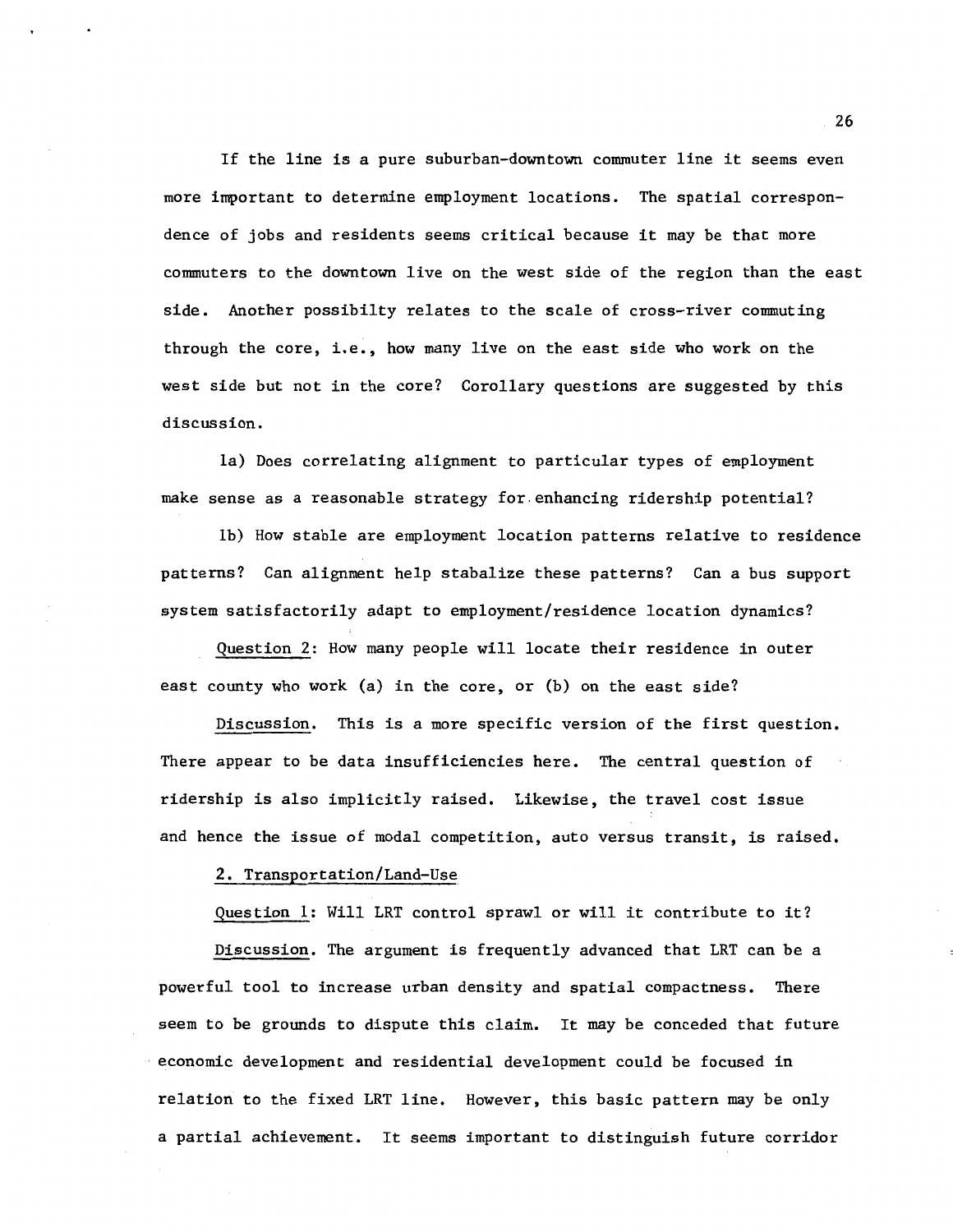development from the longer historical evolution of the larger settlement pattern. Thus, while the line might have some potential for increased density, will the surrounding areas be modified? The power of a settlement having at least 25 years of evolution around the automobile as the primary transportation mode to resist significant modification seems in need of serious consideration. Furthermore, the attractiveness and functional utility of the auto has hardly diminished. Thus, the use of LRT as a tool for densification must directly compete with a mode which is both still vital and the source of the current pattern.

Another significant question related to sprawl is raised by what urban geographers know of the way settlement patterns form and develop. The construction of a three corridor LRT illustrates the case. In August Losch's (1954) theory of space economies he demonstrates that over the evolution of the economy the settlement pattern takes on the shape of a pie with alternating wedges of rich and poor areas. The theoretical reasons for this occurring in Losch's model are not central to the present discussion; but his derived outcome nominates some interesting parallel questions for the Portland region.

There seems to be great confidence among planners in the light rail line's ability to focus economic activity. All the discussion is focused on corridor development, and no discussion is devoted to the consequences of this for areas away from the line. A three corridor LRT system essentially divides the region into a pie very much in the mold of Losch's hypothesized space economy. The question thus arises whether the present design and construction of a three corridor system would create fingers of dense economic activity and wedges of non-activity between the fingers. The question arises whether this present plan for a three corridor system-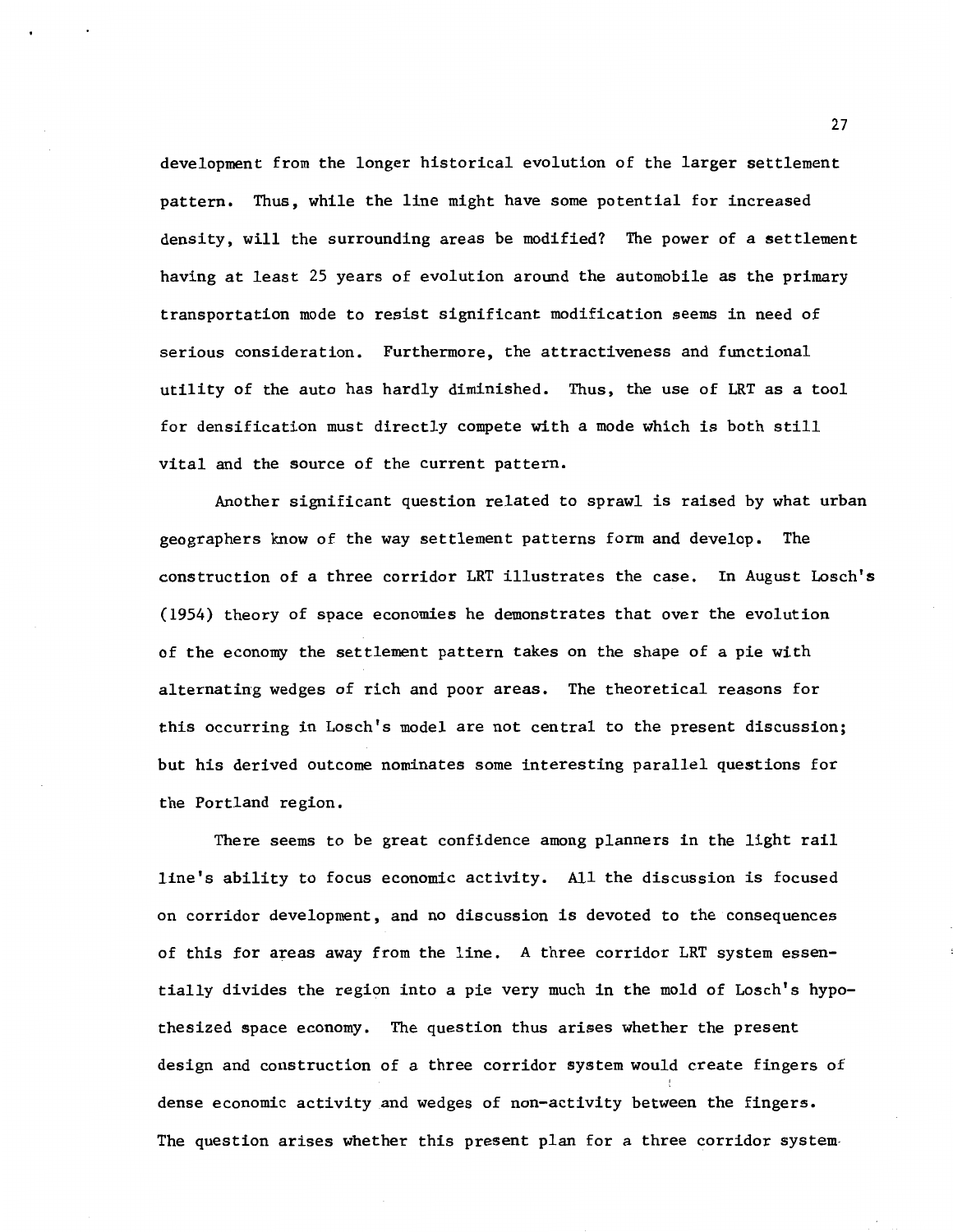would in fact create a region that has distinctive city-rich and city-poor areas.

Finally, at issue is the activity pattern for those spaces between the lines. Would the three-corridor system actually contribute to fingers of density and wedges of sprawl? Thus, it seems to remain a rather uncultivated area of research to consider the spatial impacts of LRT operations.

Thus it is that the question of the purpose of LRT is raised again. Perhaps a three corridor commuter system generates a different spatial pattern than the system designed to access the entire region for all residents. Perhaps the inclusion of at least one circle line becomes critical to focusing activity in a circular fashion instead of encouraging linear growth along extensions of existing lines, leaving no incentive or ability to use the system to affect development patterns in the wedges between the corridors.

Question 2: Does LRT encourage extended suburbs and hence increase pressure on the urban growth boundary?

Discussion. This issue was raised in discussion of the larger issue in Question 1 by implication. If a linear extension of the line is easier than original construction, it seems that it makes outer suburban areas, e.g., Sandy, more attractive places to live. First residents begin by driving to the Gresham terminal and riding the LRT to Portland, then there are enough commuters for them to begin demanding a line extension. While Oregon's land-use laws may prohibit the line extending beyond the current growth boundary, the question is whether such a scenario would in fact increase pressure on land-use planning agencies to change the boundary.

Question 3: How important is it to link LRT planning to the economic geography of the region?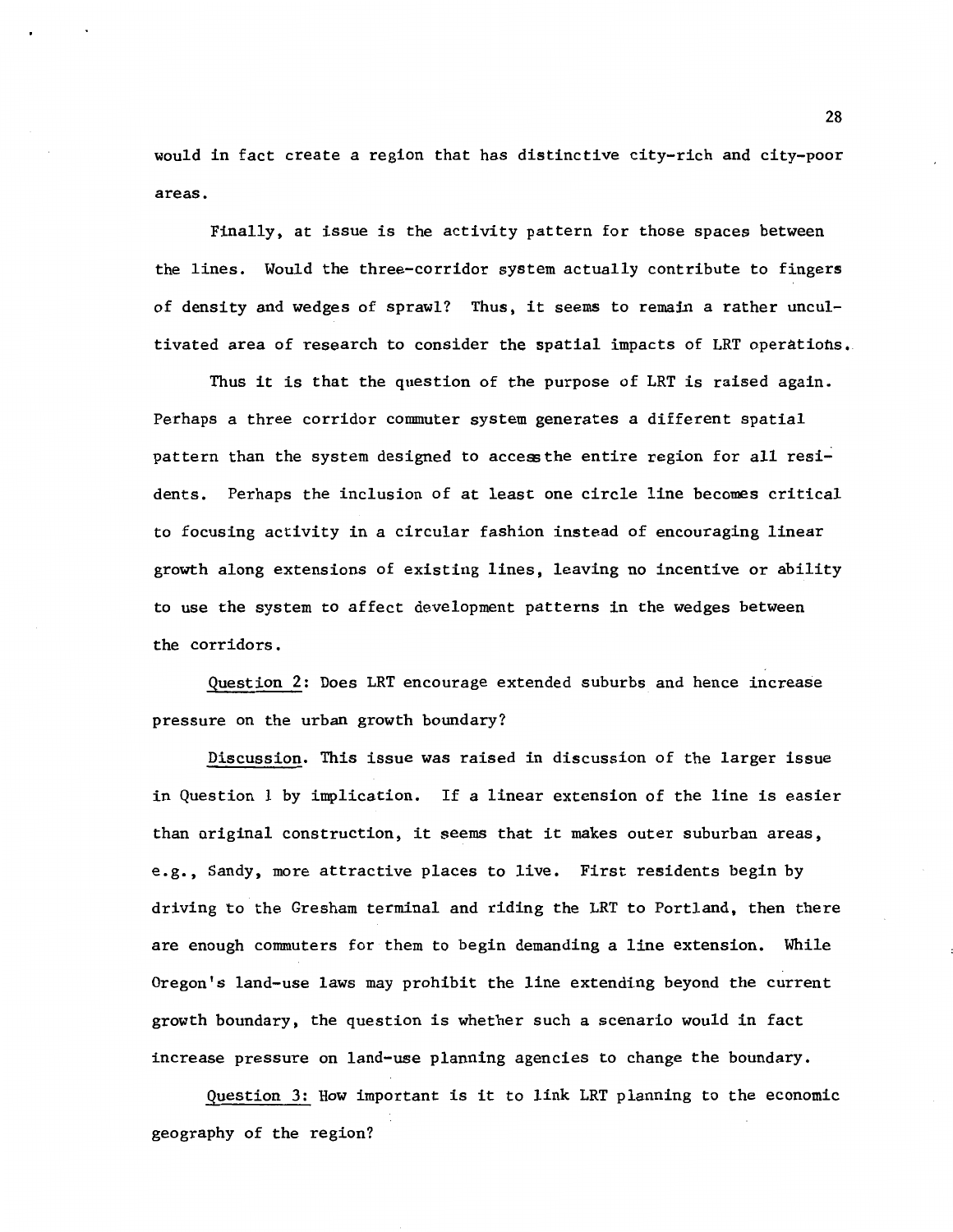Discussion. Two specific concerns implied in the question are as follows. First, there is a planning concern. The specific question is why LRT alignment is not correlated with current planning for a bus-rail transportation center in Northwest Portland. This oversight suggests there may be a need for more thorough and coordinated planning in the region.

Second, there is a concern over the relation of the space economy of the region to LRT alignments. There is a problem posed by "industrial sprawl" in suburbs. How can the industrial population of these areas be served by transit which is as convenient as the auto? Transit has a difficult challenge to accomodate sprawling industrial acreage. It seems important to know what is the percentage of potential ridership from industrial employees, what are the transit needs of this employment sector, as well as whether it is in fact a potential transit rider group.

In this issue is a difficult problem for transit service. On the one hand, the impact of such industrial patterns on transit service, if demanded, must be determined. On the other hand, assessment of impact on industrial activity patterns of the region of a full service mass transit system, if implemented, is needed.

Finally, there is the problem of LRT alignment impact on retailing activity. Will LRT reinforce core area retailing activity vis-a-vis regional shopping centers? What will LRT do to retailing at Mall 205, and Lloyd Center? If LRT is built along Sunset, what impact will it have on Washington Square? If the Oregon City LRT is built, what impact will it have on the Clackamas Town Center?

Question 4: Are marginal properties along proposed LRT lines sufficient to make a difference to density levels in the corridor?

Discussion. The major criteria for alignment of the Banfield corri-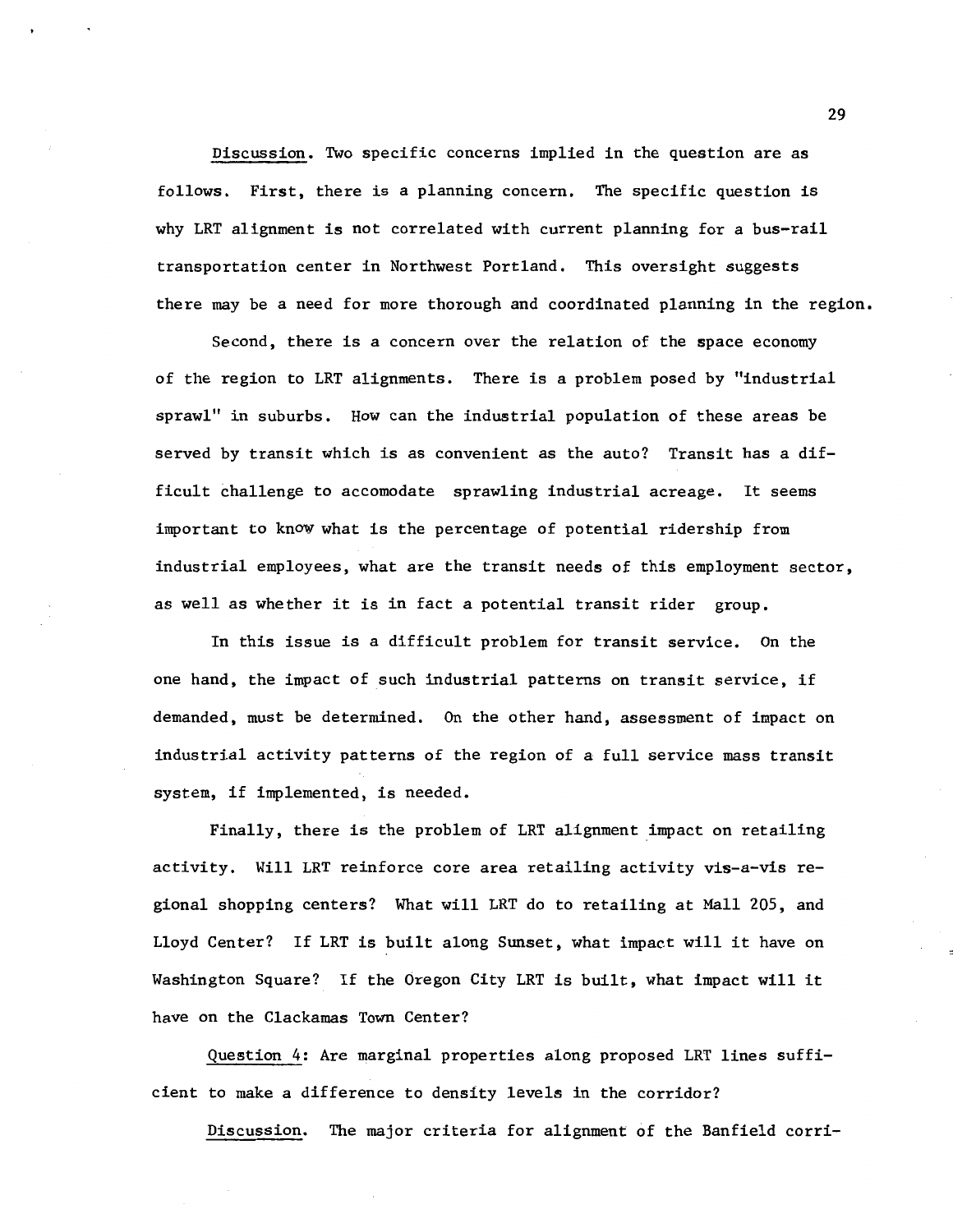dor was availability of right-of-way which caused minimial dislocation. A question arises from this relating to the level of development already present along the corridor. Tri-Met studies confirm the minimal land capture needed to provide for the line. Since it is so minimal, and since the land is mostly dedicated along the entire stretch of the line, how will densification occur? The fact is that while dislocations caused by Tri-Met are minimal, to accomplish significant increases in densities, private development will have to dislocate residences in a considerable fashion. Of course, the market serves to compensate for dislocation. However, at issue is an earlier point: how powerful is the current settlement patter to resist densification? Also, at issue are matters of jurisdictional policy and neighborhood impacts. The City of Portland has a neighborhood preservation and enhancement policy. If LRT presents attractive development opportunities, what impact will it have on surrounding neighborhoods? Will they be changed from single family to multiple family dwelling units? Will neighborhoods give way to commercial and other economic activity?

Finally, the similarity between LRT and freeways merits noting. Like fr-eways, LRT needs a feeder system for loading. For freeways, the feeder system is the network of city streets leading to on and off ramps. For LRT it is a bus system and walking distance; with a good bet being that walking distance will be a significant factor considering bus rides of any distance are a disincentive to ridership because of the time-cost issue. If the available marginal lands are limited, and both residential and commercial activity compete for them, will there be an appreciable increase in real density in areas without much greater land-use change than estimated?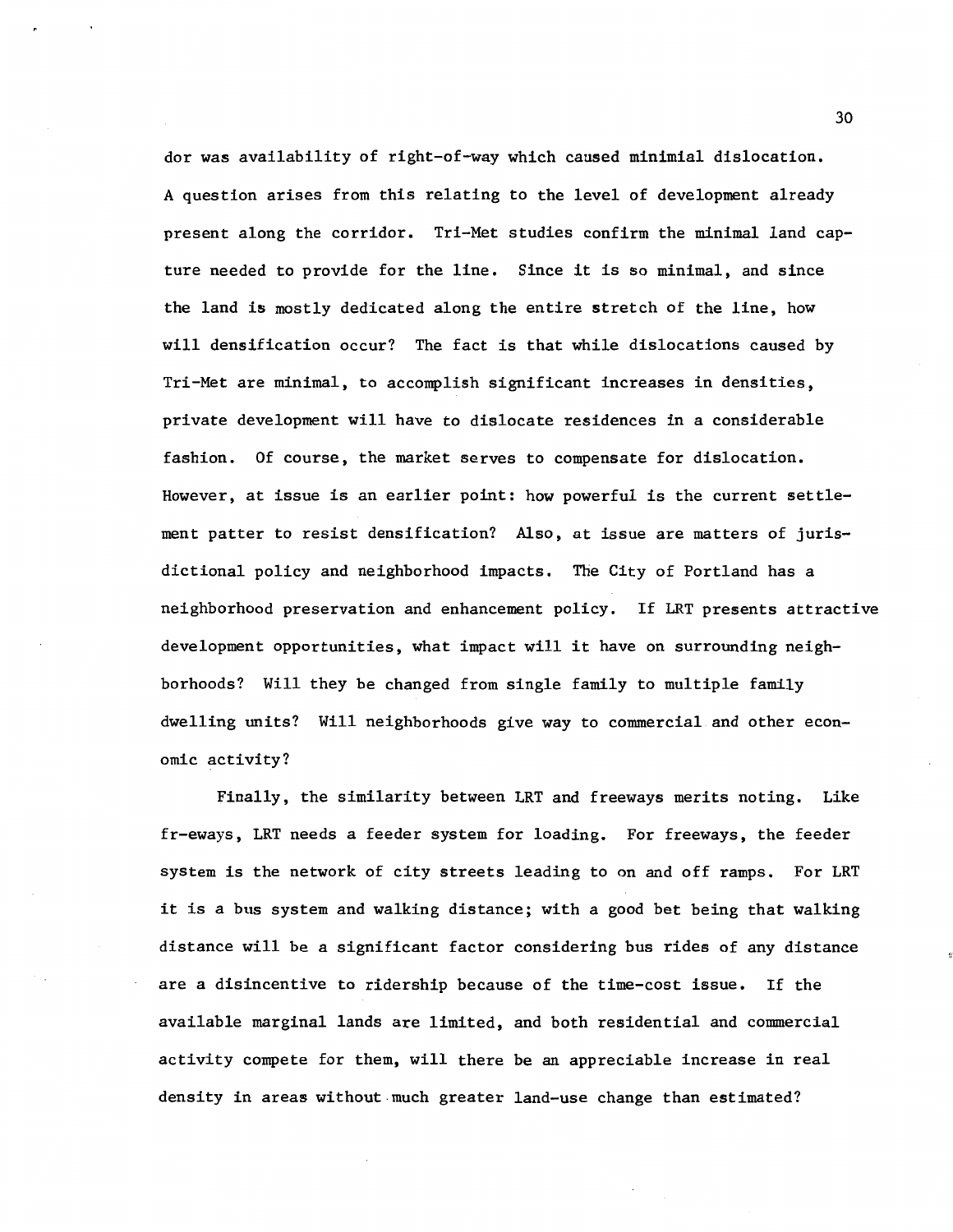## D. Institutional Questions

The following questions related to issues of how the LRT system would function once in place are largely operational issues. However, the focus is on the question of how to institutionalize LRT in the region.

question 1: For whom is LRT a service improvement?

Discussion. The central issue of service seems to require addressing the issue of time savings. The incentive to ride transit has proved to be in its potential for time saving. While the actual line haul time for an LRT ride may be shorter than a bus (and perhaps during peak hours the auto), the question is for whom? It would seem the only percentage of the riders who save time are those who can walk to a station. If a bus feeder is used to reach the station time adds up: wait for the bus, time on the bus, wait for the train, time on it (and if a transfer to another bus is required, then time cost increases further). Several corollary questions arise:

la) What percentage of ridership really gains time?

lb) If time gained on LRT is lost getting to it, where is the.improved service?

lc) Will people in the region be willing to double transfer in some cases?

When the inelastic demand for the auto journey-to-work trip is recognized as well, two more questions which have been asked before merit asking again: is the ridership really there to support LRT? and what must be done to give incentive to ride LRT? The latter seems to be a central research question.

Question 2: Does implementation of LRT require basic changes in the current transit system?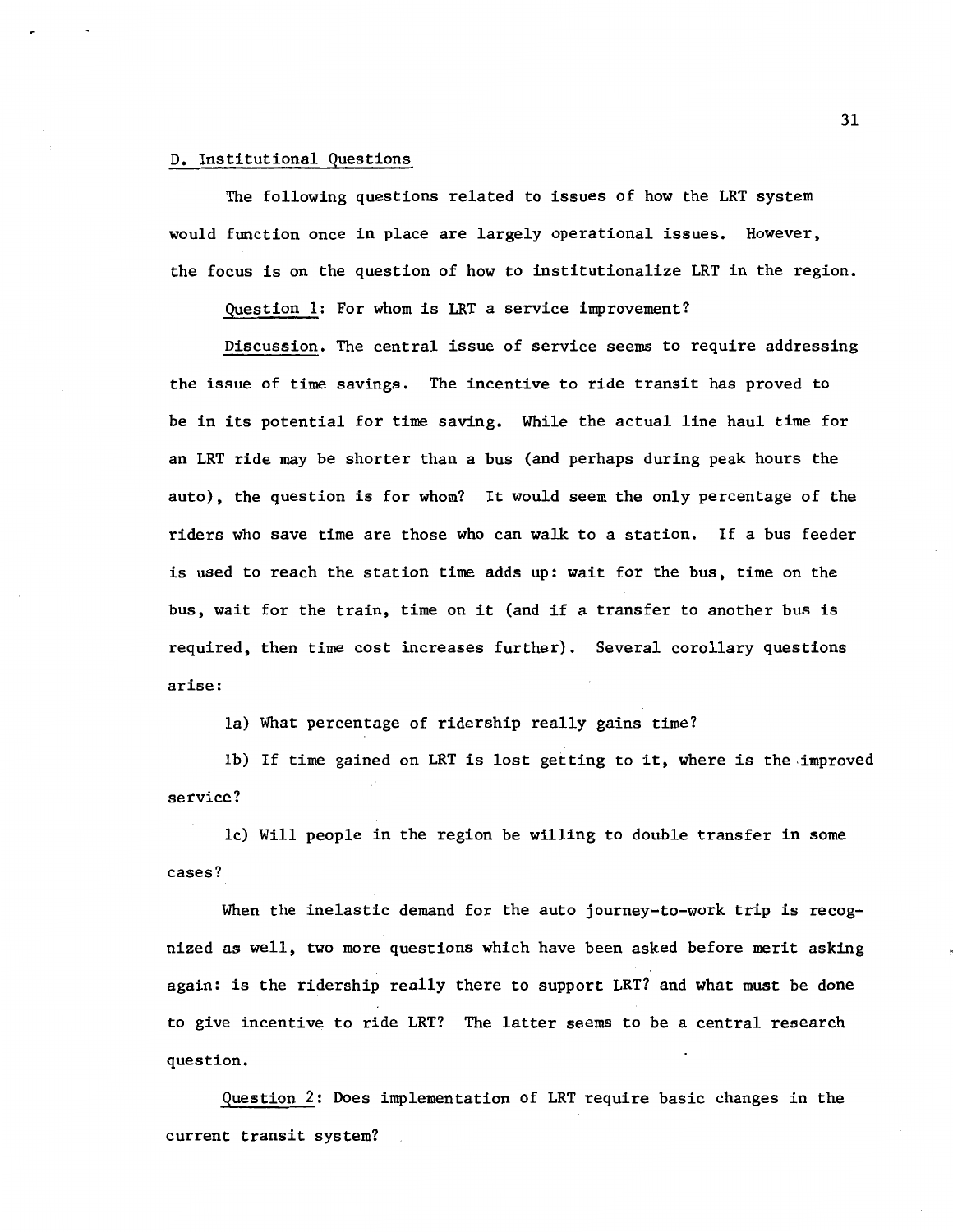Discussion. The question addresses the issue of the design of the feeder bus system relationship to LRT. Will all buses feed the LRT line1 What radiius from the core will be served by buses as currently provisioned? Will far east county residents be able to choose between a bus or LRT to reach downtown? (If so, there is an implied competition set up between LRT and buses.) What of transfers for residents in one quadrant wanting to reach a diagonal quadrant? For example, if a resident of the far south-east wanted to reach the inner northeast, or northwest, would a bus to LRT to bus transfer system be required? Take the opposite case. Could a Gresham resident make a trip to Mall 205 without using the LRT? These questions serve to suggest problems of implementing LRT in fact create problems for the entire system. While these difficulties may be comparatively easy engineering/scheduling problems for operations researchers and planners, the question of adaptation of the patron to these new modificatioas seems to remain a question. Perhaps there are some sociological and marketing research questions worth pursuing concerning how patrons can most efficiently learn and adapt to transit system changes.

Question 3: Even if the region can finance capital construction costs, can LRT be maintained over the long-run?

Discussion. In a report by the Tri-Met Planning and Development Department on "European Light Rail and Bus Transit Systems," (July, 1978), the following points were made:

a) "...an initial impression is that the Banfield LRT operating costs are understated by roughly 25% to 35%, that is by a detectable but not an unreasonable amount for this point in the planning process  $(p, 6)$ ."

b) "A second major impression carried back concerns the extensive maintenance and support requirements of LRT (p. 6)."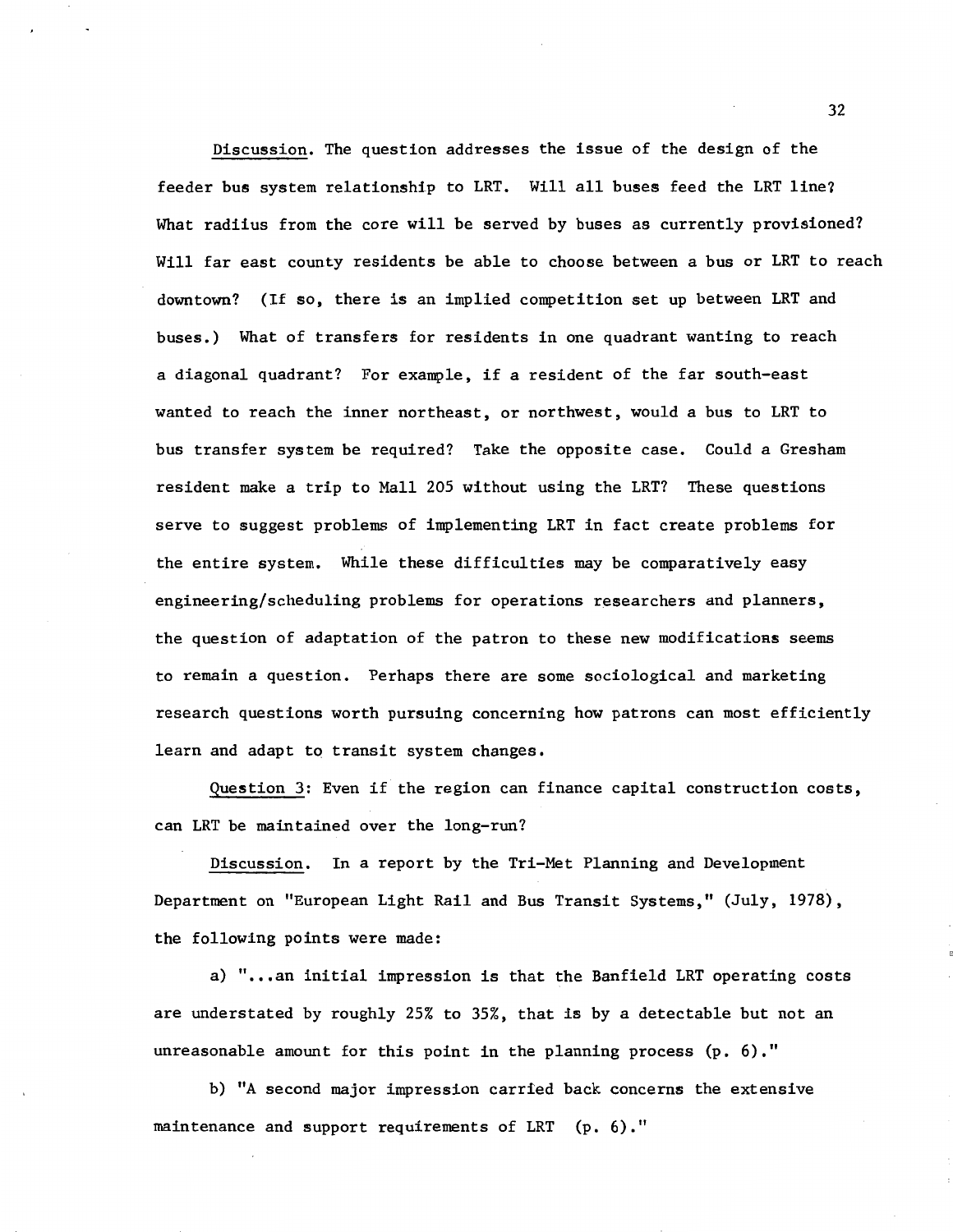c) "Two opposing conditions should be cited which would affect operating costs. First, there would undoubtedly be significant 'learning curve' or 'start-up' costs associated with operating an initial LRT line which are not accounted for in the current Banfield estimates. Second, new equipment and new fixed facilities should not require as much maintenance during such a start-up period as those of older systems, such as those in Europe. A corollary trend... is that as new equipment tends to become more sophisticated, more costly maintenance may be required (emphasis added; p. 6).

This report goes on to say that maintenance requirments and support functions to operate LRT are extensive. "It was observed to require as many or more people to maintain an LRT system and keep it operational as it takes drivers (p. 7)." The report says that LRT maintenance requirements are more extensive than diesel buses. While maintenance cost is offset by increased driver productivity, the report goes on to say that the operational cost differences between LRT and buses is actually in the 10% to 25% range favoring LRT and not the 50% to 100% range (p. 7). The August 1978 summary of the staff recommendations for LRT on the Banfield corridor stress the operating cost savings of LRT. There seems to be some need for clarification as to whether the August conclusion takes into account the July report's findings.

It may also be important to determine the rate of inflation in the transportation sector of the economy. If inflation in the transportation sector is higher than the overall average, a question would arise concerning the true operating costs in future. In fact, it would be interesting to know if operating cost inflation estimations were made on a comparative basis for bus and LRT alternatives. Finally, it would be interesting to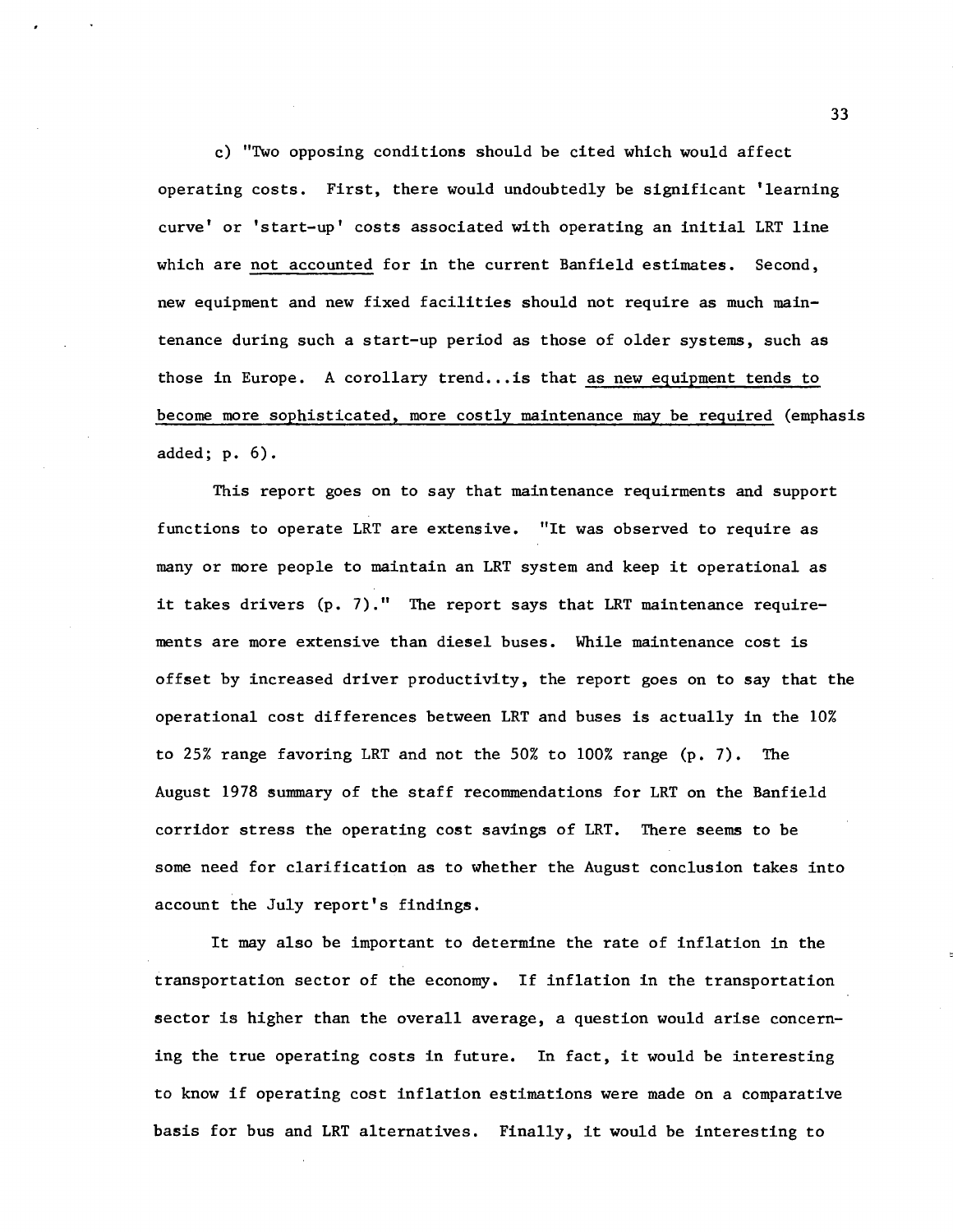know if projected operating costs in future were made with a double digit inflation rate and how the operating agency proposed to meet such cost increases.

Question 4: Is LRT insulated from the "energy crisis" because it is electrically driven?

Discussion. A case may be made that it is reasonable to hedge against declines in gasoline availability. Whether for the reason of another 1973 type oil crisis or simply because price escalation eventually makes auto use too expensive, electricity-driven LRT is indeed a form of insulation.

The issue of comparative cost advantage for electricity-driven vehicles is another question. The central question is how long will the comparative advantage last? The principle of substitution is a proven economic reality. If gasoline costs too much, a substitute is found for it. This same behavior occurs for every energy alternative. The fact is energy as a resource must be viewed as a system of interrelated alternatives. Electricity is one mode, often generated by other modes. The clear trend is for all energy sources to rise in price. Thus, while one source offers a comparative advantage in the short-run, it is reasonable to suspect that demand for it will rise as alternative supplies decline. Also, electricity is one source which is experiencing very rapid price escalation with its spiral not expected to level off for quite sometime. To arguments which see operating costs as reduced by the comparative cost advantage of electricity, the above points are addressed. That is, electricity does not insulate against price pressure which may have sizeable impacts on operating costs. However, given the Northwest's hydroelectric base, there is a reasonable case to be made for the reliability and stability of supply to be better than for petroleum.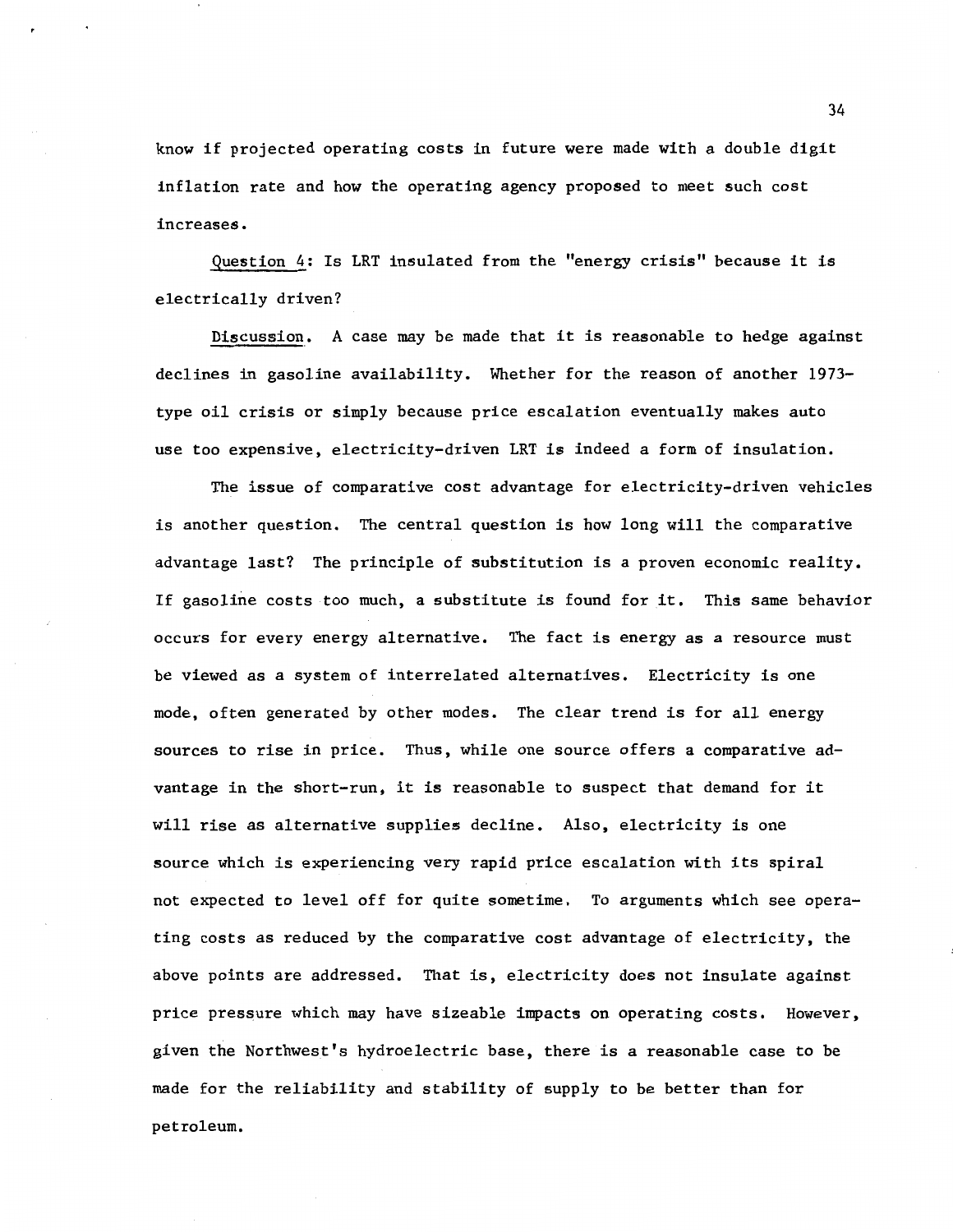A final issue which might be addressed in the consideration of the energy advantages and disadvantages of LRT is the net energy benefits or costs of building LRT. Lave (1978) makes the following argument regarding BART. It required an investment of 164 trillion BTUs to construct BART. Based on his analysis Lave says, "In terms of the initial energy investment in construction, thirty-four times more energy was required to build BART's rail facilities than would have been required to build highway facilities to transport an equivalent number of people (p. 302)."

Lave's analysis of daily operating energy costs found a small 680 BTU net energy saving. He estimates (given BART's patronage of 13,000 trips of 13-mile average daily length) that it would take 535 years to repay the energy costs of construction. He says that even if BART's ideal patronage were achieved (double patronage, 75% of its passengers diverted from cars, and operating at 50%. load factor) it would still take 168 years to pay back the initial energy investment. Thus, Lave argues BART cannot in fact save energy.

Perhaps the net energy question should be asked for the region's transit alternatives. How would LRT stand up to other alternatives? This would be a very interesting piece of research to attempt.

Question 5: Can the region afford the LRT investment for two peakhour loads?

Discussion. This question is an attention-getting way to inquire into expected ridership levels for an entire day's service. It seems important to determine what the daily pattern of ridership is to determine how operating costs will shape up. More importantly, researchable questions appear to exist in efforts to understand daily urban activity patterns and how conducive they are to supporting off-peak hour ridership.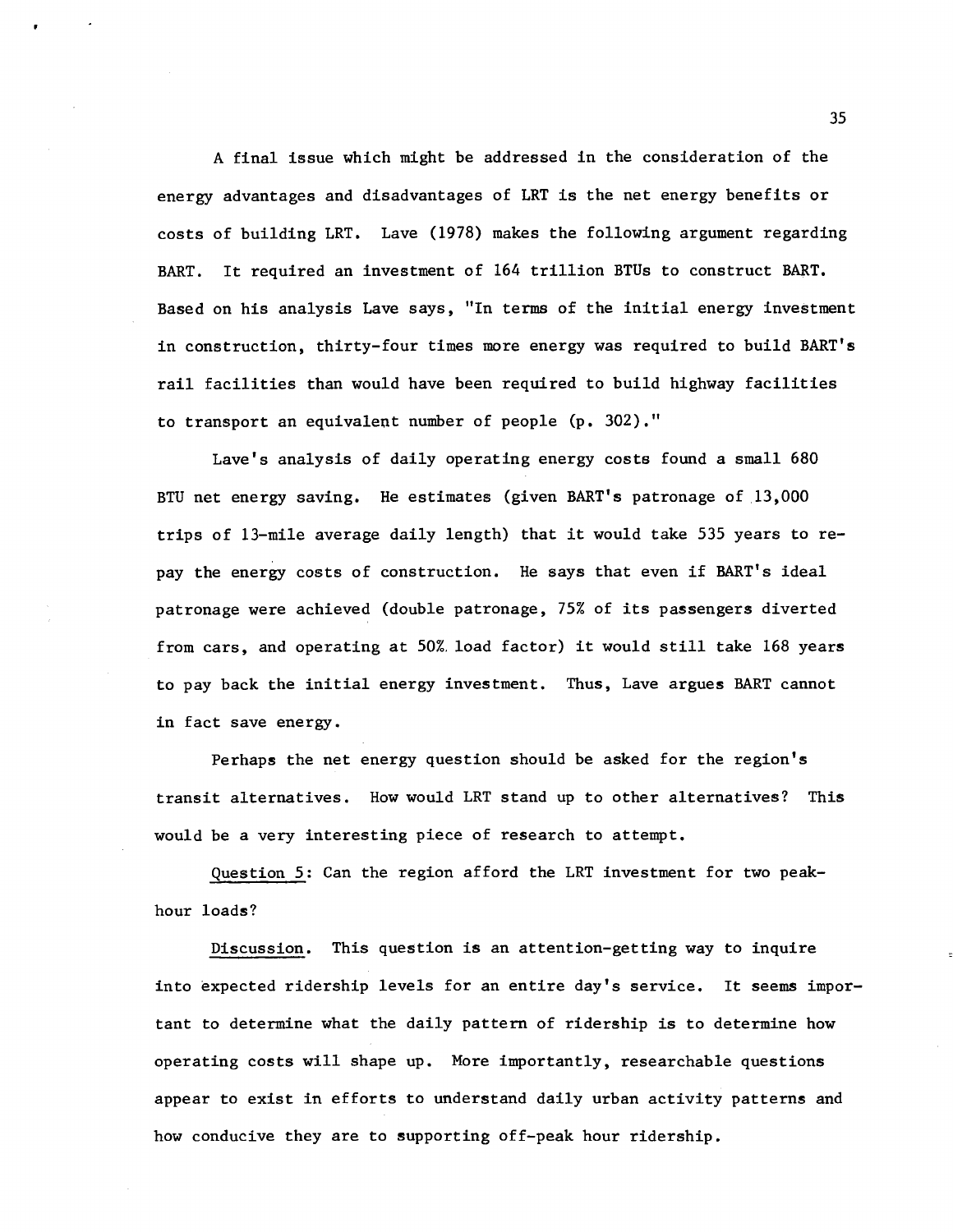Question 6: Are there institutional mechanisms available to manage the transit problem of the region without LRT?

Discussion. A frequent argument is that non-engineering solutions to human problems are overlooked or underestimated. The most common argument concerns deregulation. If the market were freed, there would be practical solutions to congestion which would meet the service needs of the region, e.g., van pools, car pools, jitneys, club buses, various taxi services, trolleys... or so the argument goes.

Other institutional alternatives involve modifying work schedules to reduce peak-hour congestion pressure. These include early and late shifts, or perhaps private company transit services. Some go so far as to suggest provisioning residential opportunity adjacent to employment wherever possible even to the point of providing subsidies to give incentive for locating close to work.

Some who regard engineering solutions as essential suggest that priorities are misplaced. There is the pro-auto constituency who claim the problems faced by urban areas can be treated by vehicle changes (make smaller cars) and/or fuel changes (use gasohol, hydrogen, methane, or propane).

Essentially, the question ponders how significant a contribution such institutional mechanisms can make to the larger-scale urban transit needs of the region.

# E. Political and Policy Questions

Up to this point researchable questions have fallen within the domain of the technical problem of building LRT (in the broadest sense of the term). The fact is that there are political and policy questions which are indepen-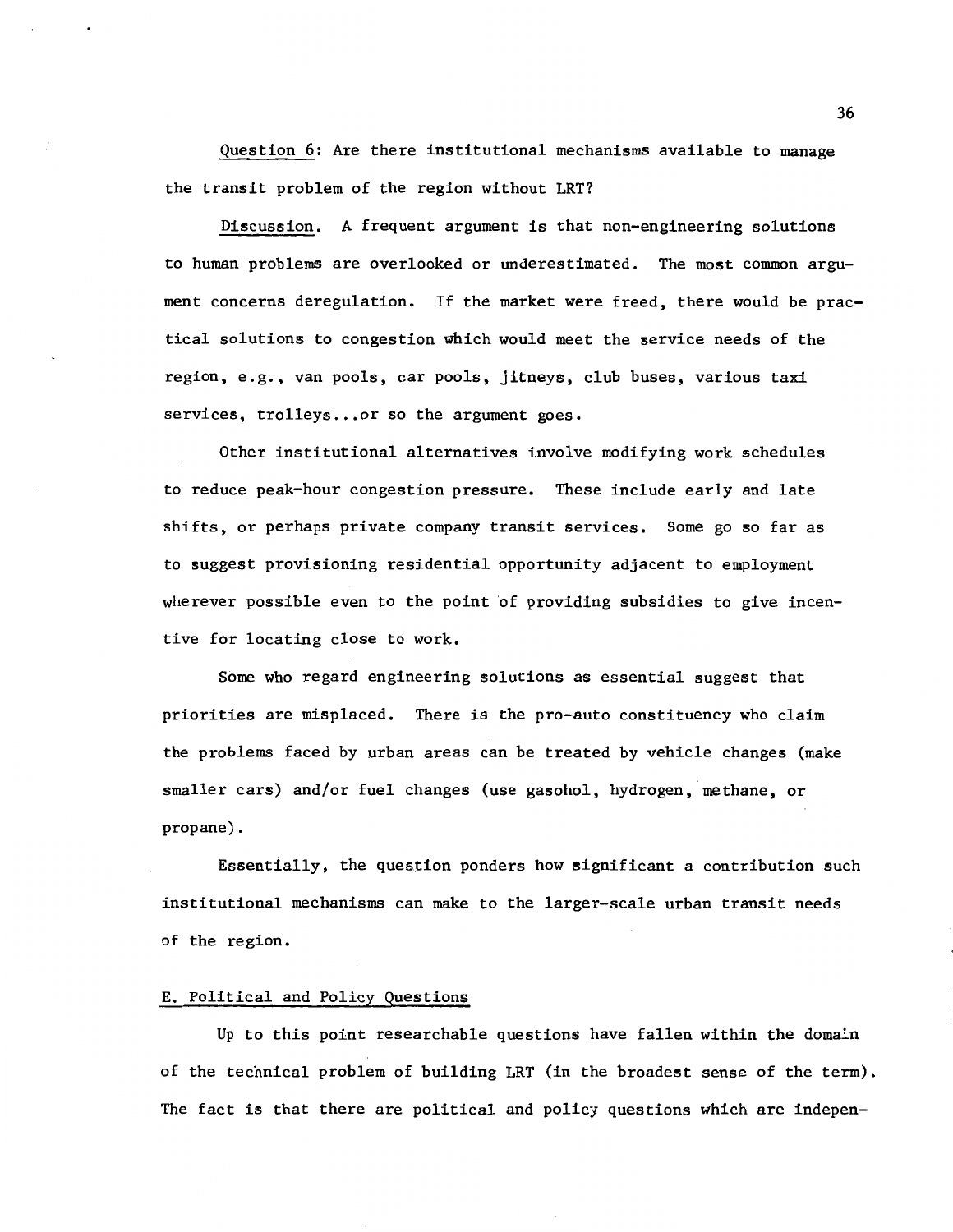dent of the "technicalities" of LRT. It may be that the technical decision has very little to do with the political decision. From a theoretical viewpoint, the political and policy questions nominated are as follows.

Question 1: Should the region as a whole (and/or the State of Oregon) pay for benefits to east Multnomah County (which in turn may be unincorporated east county and Gresham)?

Discussion. The bottom line has always been how to pay for it. It seems the inevitable question relates to who should pay? Given the current political climate of "tax revolt" and possible large-scale limits on available public funds this cannot be a question to be avoided. Clearly the central challenge is to document that the level of benefit justifies the general public expense.

If the real agenda is construction of a three corridor regional LRT system using general fund money from the State budget, it is important to recognize the prevailing attitude outside the Portland area. Roads are deteriorating and hurting all localities of the state. Virtually every community of the state seeks State funds to improve roads in its area. Given limits of available State funds, justifying further expense in Portland (already perceived as reaping more than its share of State benefits) may be a very challenging endeavor.

Question 2: If a regional LRT system is the real agenda, why is this not the issue instead of merely the Banfield corridor?

Discussion. The fact is that LRT may be a very attractive and important mode for the region as a whole. It seems the. case that it is essential to discuss the regional design vis-a-vis the Banfield corridor in order to confront the acid question: what are the people really getting for their tax dollars? This also addresses question 1 as well.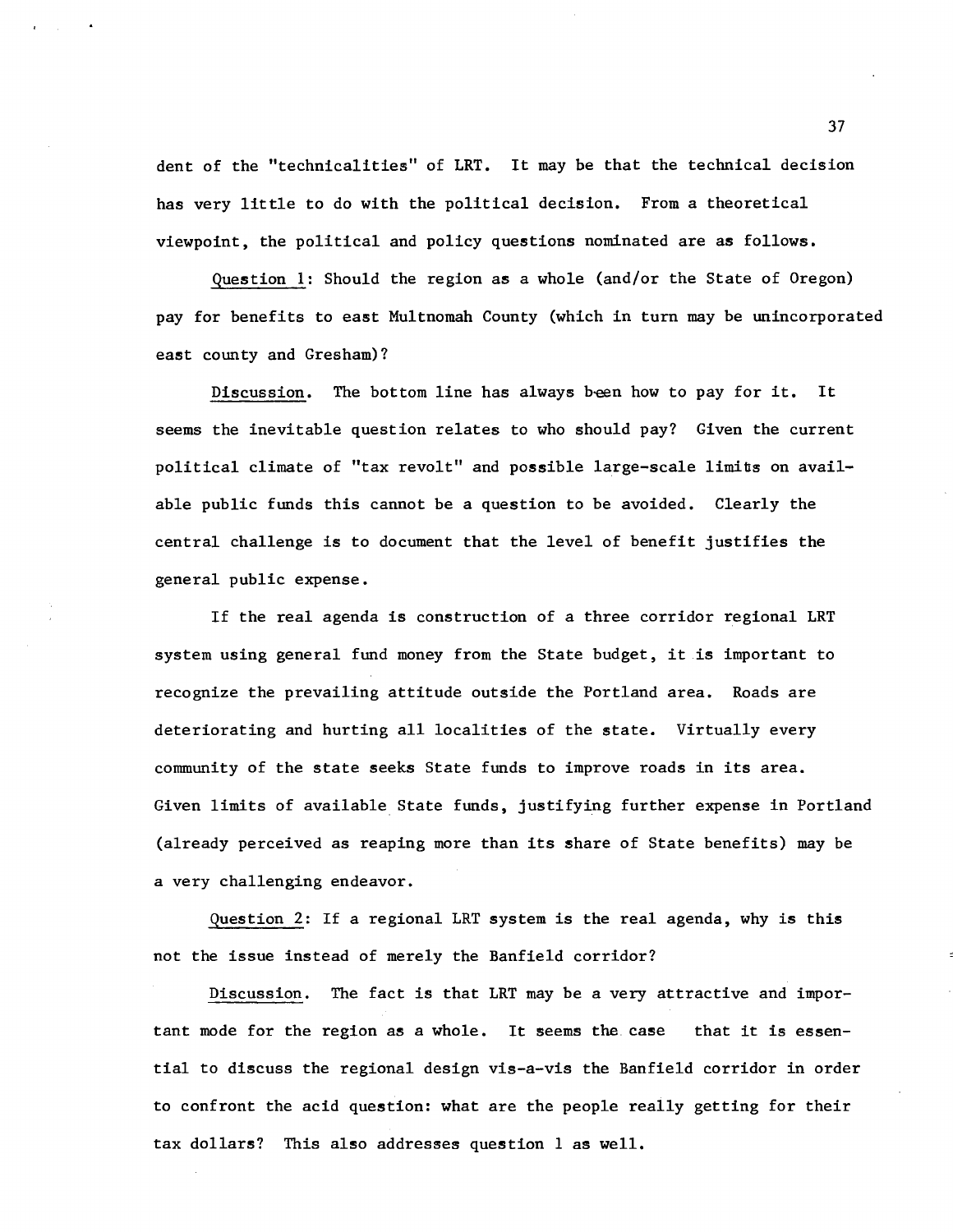Question 3: Should policy coordination and consistency be required of the LRT decision?

Discussion. The problem of coordination is multifaceted. First, six jurisdictions are involved in the decision. Each jurisdiction is subject to leadership changes. It seems essential to the efficiency of implementation that decisions made by one set of leaders be binding for future leaders to avoid problems arising from changing policy horses in mid-stream. Second, there is the issue of using other policies to reinforce the decision to select LRT. For example, a decision to terminate the LRT line in Gresham may in fact undermine regional land-use policy, e.g., setting and holding the line on an urban growth boundary. On the plus side, LRT provides an opportunity to focus development by linking housing policy, economic development policy, and other traffic related policies, e.g., parking space availability, parking rates, etc., together. Perhaps additional policies, e.g., zoning changes, user-fee rates, etc., may also be integrated.

Finally, there is the issue of the internal jurisdictional policy consistency to address. Each jurisdiction must assess its own. house to be sure its support of LRT serves its own ends. An interesting example of potential policy problems in this area may be the City of Portland's first source employment policy.

The first source employment policy is now highlighted in the Wacker Siltronic plant siting. The policy essentially makes the city the first source of employment of newly trained workers for Wacker. This particular illustration is not so important as the goal of this first source tactic.

The City of Portland wants to establish new jobs and maintain existing jobs for residents of the city. This auspicious goal makes policy coordination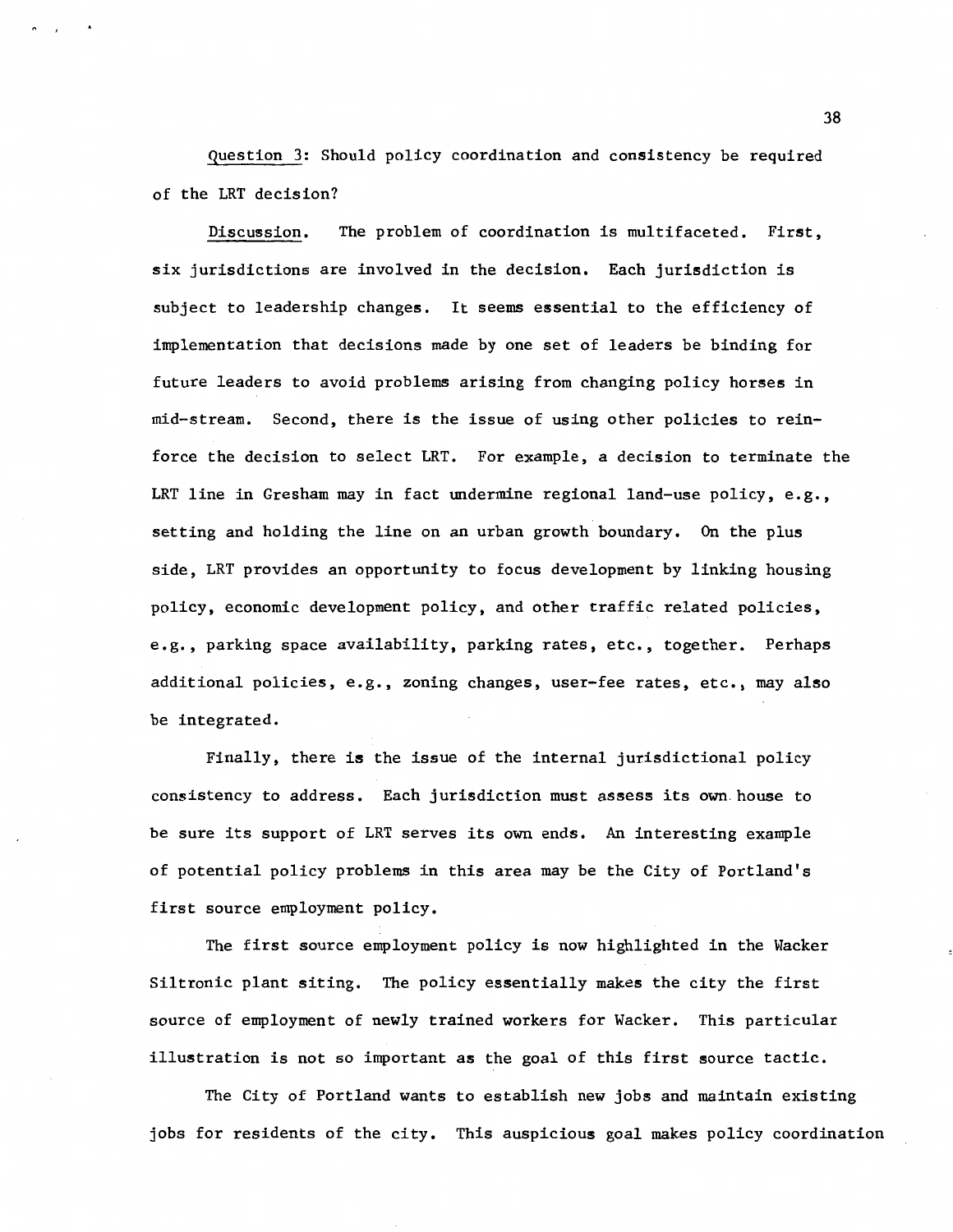especially important. Here is where the LRT decision enters the equation. If the city is serious about its first source policy, and more importantly keeping city jobs for city residents, why support a transit program which makes it easier for east county, non-resident suburban people to access the downtown and other employment centers of the city?

Question 4: How much difference should there be in terms of improved service to justify the dislocation of people from their homes and businesses from their sites?

Discussion. In Tri-Met's report, East Side Transit Operations (Dec-. ember 1977), the Banfield/Burnside right-of-way impacts are summarized as "31 properties affected, 16 families and 6 businesses relocated (p. 78)." It would be interesting to know the dollar costs of these relocations. The political question seems to boil down to the following: if the only difference between LRT and other alternatives is a matter of estimated operating costs, is it worth the dislocation of people--families, and businesses?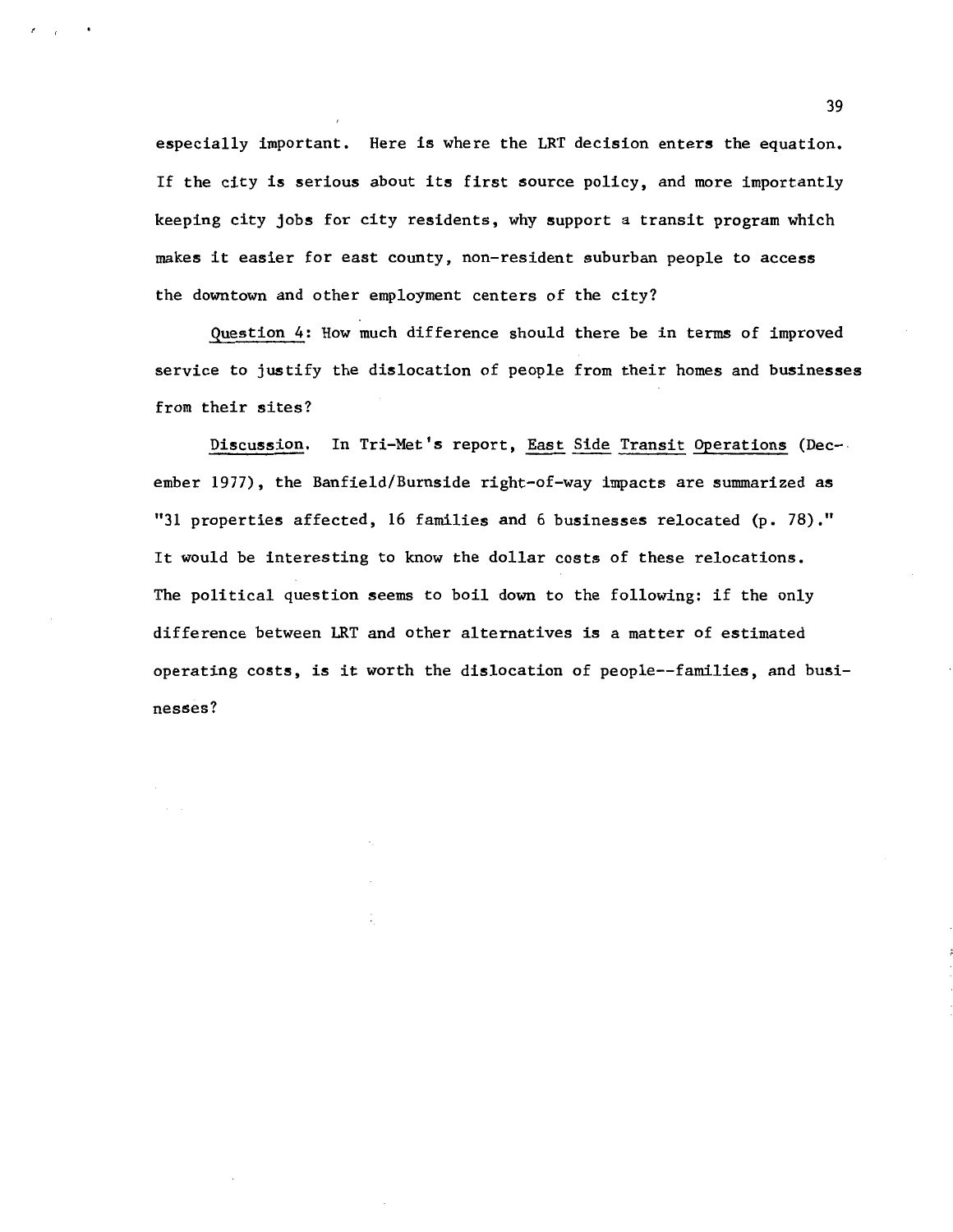#### CONCLUSION

 $\overline{\bullet}$ .

What does Light Rail Transit mean for the Portland Metropolitan Area? Technically, it means a fixed rail transit service with the. flexibility to accomodate sizeable increases in ridership. It is essentially a new form of trolley car whose greatest promise appears to be its ability to lower the opeating costs of transit service.

The historical trend of recent years is one of increasing importance of urban mass transit. In the Portland area the attention to transit has taken the form of attempts to adapt an existing transportation network to future needs (admitting the days of extensive construction of new facilities is over for the foreseeable future). To planners and the operating transit agency, the transit form which best accomodates the region's needs is LRT.

Several jurisdictions must agree to support construction of LRT. A look at their separate concerns shows some very interested in the potential of LRT and others more pragmatically concerned with merely treating their own specific problems, e.g., arterial streets congestion. For these latter jurisdictions, no mode is inherently superior.

For all the work that has gone into planning for LRT there is still much about it that remains subject to question: not from the standpoint of obstructionist criticism but from the standpoint of trying to clarify and enhance understanding of what LRT means for the region. Hopefully, this paper has managed to stimulate further discussion and improved understanding of LRT and its place in the transportation future of the Portland Metropolitan Area.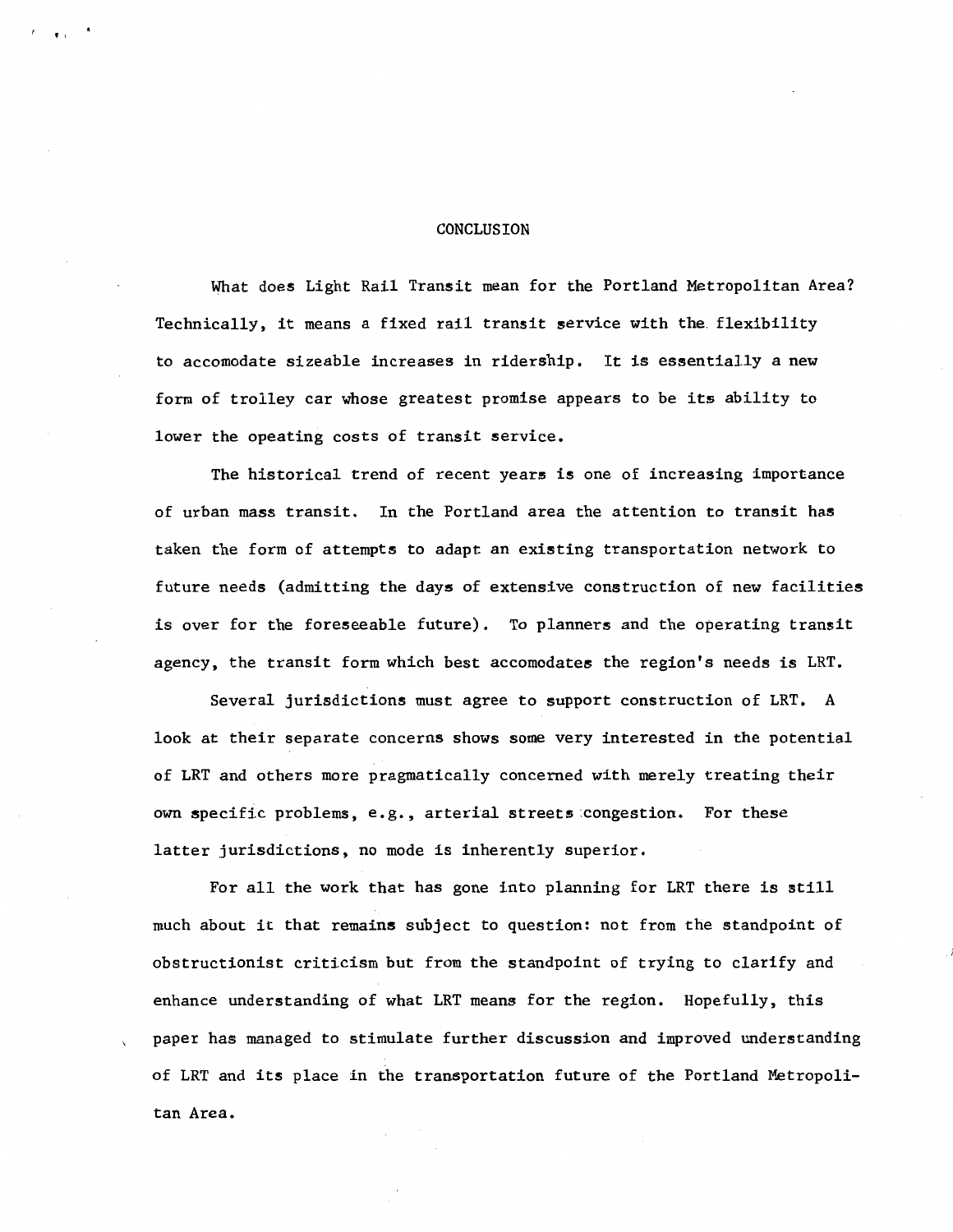#### APPENDIX I

The following is a list of the jurisdictions involved in the current aspect of the decision to build a light rail system in the region. These jurisdictions divide according to ones specifically affected by the Banfield corridor and ones which will be involved in decisions concerning each corridor. This distinction will be noted under each agency.

Tri-County Metropolitan Transportation District of Oregon 4314 S.E. 17th Portland, Oregon

Tri-Met, as the regional transit agency, will be involved in all corridor decisions.

City of Portland Planning Bureau 424 s.w. Main Portland, Oregon

 $\cdots$ 

Insofar as all three proposed corridors would flow through the downtown of the City of Portland, the city will certainly be involved in all three corridor decisions.

Multnomah County Department of Environmental Services Planning and Development Division 2115 S.E. Morrison Portland, Oregon

> The major concern for the County will be with the Banfield project insofar as the major portion of the County is affected by this project. The other corridors more significantly impact other counties in the region.

City of Gresham Comprehensive Planning Gresham, Oregon

> The City of Gresham is entirely concerned with the Banfield corridor.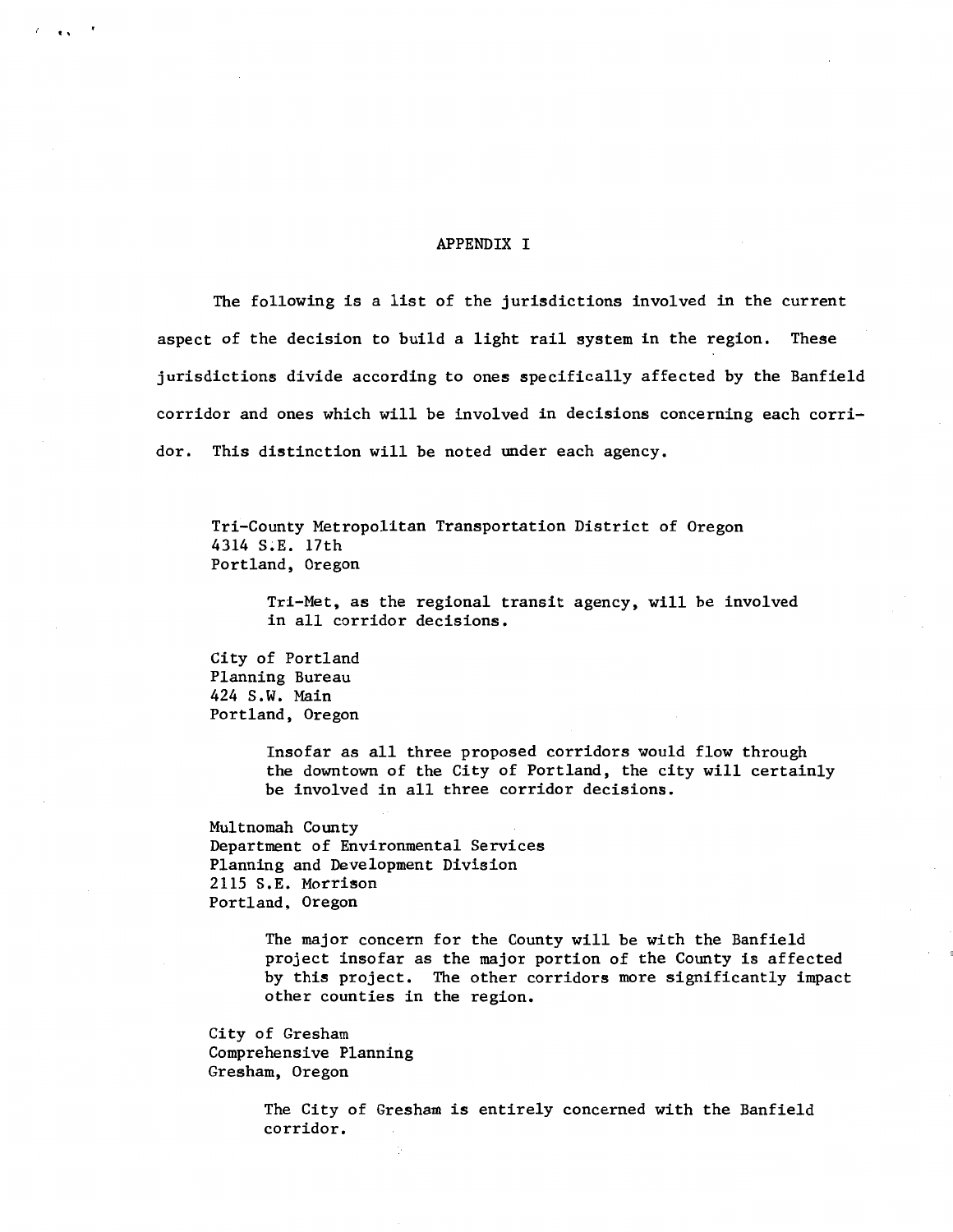Columbia Region Association of Governments Transportation Division 527 S.W. Hall Portland, Oregon

> CRAG, as the regional planning agency, will have concerns regarding aspects of all three corridors of the regional system. The recent voter abolishion of CRAG transfers its responsibilities to the newly reformed Metropolitan Service District. Thus, as of January 1979, MSD will assume CRAG's responsibilities.

State of Oregon Department of Transportation Metropolitan Branch 5821 N.E. Glisan Street Portland, Oregon

 $t \rightarrow \infty$ 

The State of Oregon will certainly be concerned with all three corridors of the proposed regional system.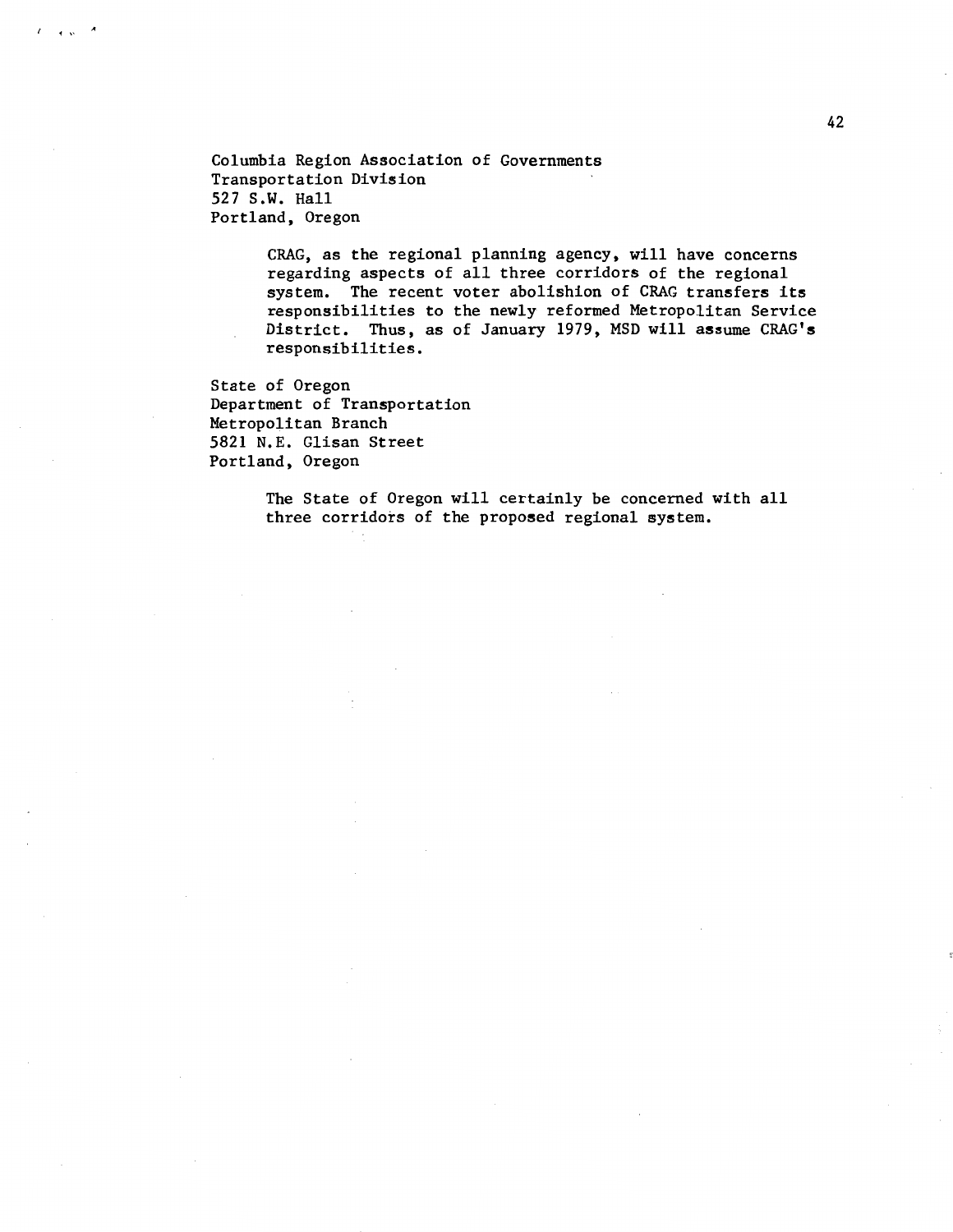# APPENDIX II

,. ~ .,

The following is a map depicting the three corridor plan for an LRT system in the region. The map is taken from Tri-Met's publication: Regional Transit Development Alternatives: A Sketch Planning Analysis, (August 1977). The map is found on page 3 of Appendix C, Executive Summary.